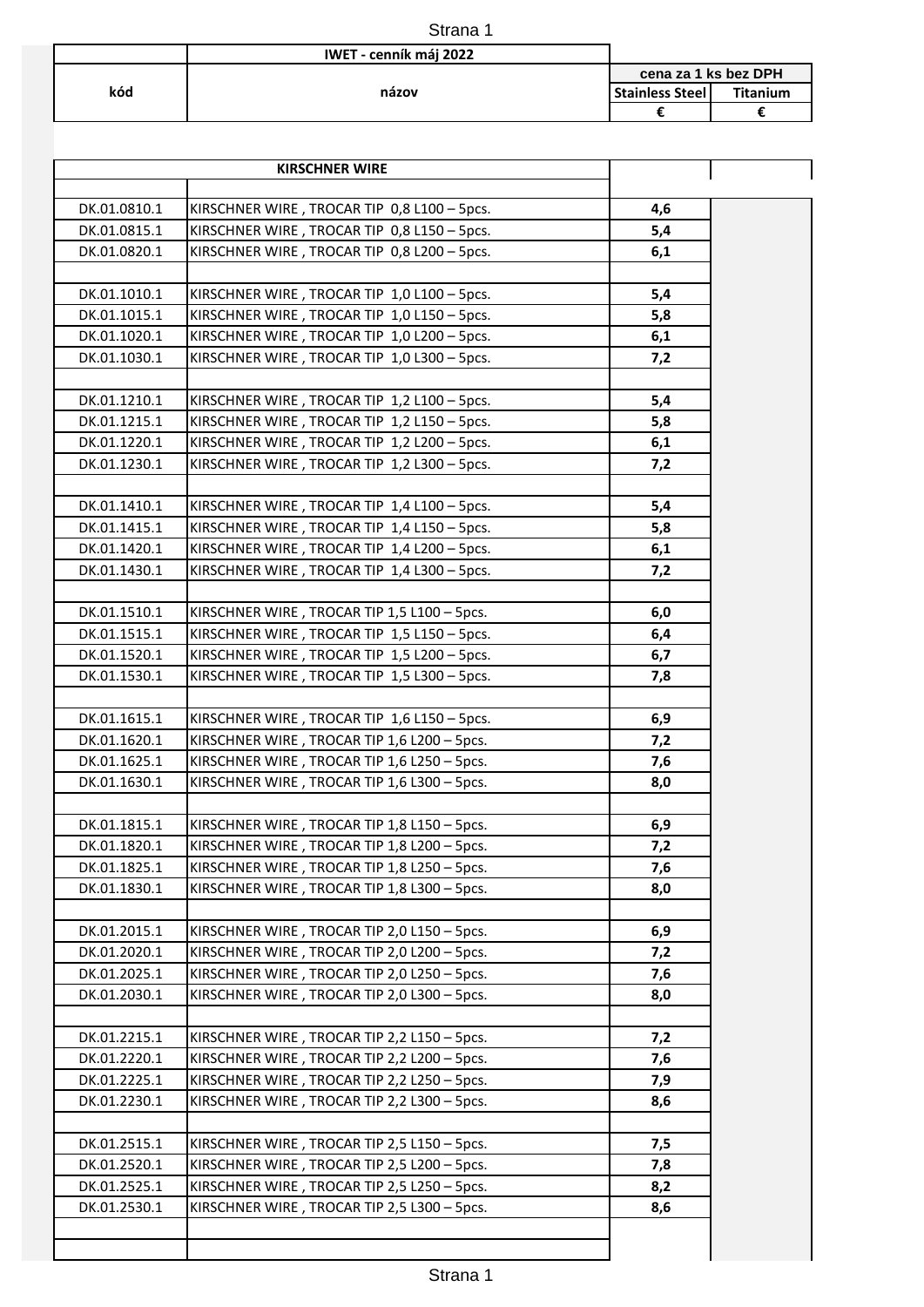| DK.01.3015.1                 | KIRSCHNER WIRE, TROCAR TIP 3,0 L150 - 5pcs.                                                              | 10,0       |
|------------------------------|----------------------------------------------------------------------------------------------------------|------------|
| DK.01.3020.1                 | KIRSCHNER WIRE, TROCAR TIP 3,0 L200 - 5pcs.                                                              | 10,3       |
| DK.01.3025.1                 | KIRSCHNER WIRE, TROCAR TIP 3,0 L250 - 5pcs.                                                              | 10,7       |
| DK.01.3030.1                 | KIRSCHNER WIRE, TROCAR TIP 3,0 L300 - 5pcs.                                                              | 11,0       |
|                              |                                                                                                          |            |
| DK.02.0815.1                 | KIRSCHNER WIRE, DOUBLE TROCAR TIP 0,8 L150 - 5pcs.                                                       | 5,4        |
| DK.02.0820.1                 | KIRSCHNER WIRE, DOUBLE TROCAR TIP 0,8 L200 - 5pcs.                                                       | 6,1        |
|                              |                                                                                                          |            |
| DK.02.1015.1                 | KIRSCHNER WIRE, DOUBLE TROCAR TIP 1,0 L150 - 5pcs.                                                       | 6,4        |
| DK.02.1020.1                 | KIRSCHNER WIRE, DOUBLE TROCAR TIP 1,0 L200 - 5pcs.                                                       | 6,7        |
|                              |                                                                                                          |            |
| DK.02.1215.1                 | KIRSCHNER WIRE, DOUBLE TROCAR TIP 1,2 L150 - 5pcs.                                                       | 6,4        |
| DK.02.1220.1                 | KIRSCHNER WIRE, DOUBLE TROCAR TIP 1,2 L200 - 5pcs.                                                       | 6,7        |
| DK.02.1225.1                 | KIRSCHNER WIRE, DOUBLE TROCAR TIP 1,2 L250 - 5pcs.                                                       | 7,3        |
|                              |                                                                                                          |            |
| DK.02.1415.1                 | KIRSCHNER WIRE, DOUBLE TROCAR TIP 1,4 L150 - 5pcs.                                                       | 7,2        |
| DK.02.1420.1                 | KIRSCHNER WIRE, DOUBLE TROCAR TIP 1,4 L200 - 5pcs.                                                       | 7,8        |
|                              |                                                                                                          |            |
| DK.02.1515.1                 | KIRSCHNER WIRE, DOUBLE TROCAR TIP 1,5 L150 - 5pcs.                                                       | 7,2        |
| DK.02.1520.1                 | KIRSCHNER WIRE, DOUBLE TROCAR TIP 1,5 L200 - 5pcs.                                                       | 7,8        |
|                              |                                                                                                          |            |
| DK.02.1615.1                 | KIRSCHNER WIRE, DOUBLE TROCAR TIP 1,6 L150 - 5pcs.                                                       | 7,2        |
| DK.02.1620.1                 | KIRSCHNER WIRE, DOUBLE TROCAR TIP 1,6 L200 - 5pcs.                                                       | 7,8        |
| DK.02.1820.1                 | KIRSCHNER WIRE, DOUBLE TROCAR TIP 1,8 L200 - 5pcs.                                                       | 8,2        |
| DK.02.1825.1                 | KIRSCHNER WIRE, DOUBLE TROCAR TIP 1,8 L250 - 5pcs.                                                       | 8,5        |
| DK.02.1830.1                 | KIRSCHNER WIRE, DOUBLE TROCAR TIP 1,8 L300 - 5pcs.                                                       | 8,8        |
|                              |                                                                                                          |            |
| DK.02.2020.1                 | KIRSCHNER WIRE, DOUBLE TROCAR TIP 2,0 L200 - 5pcs.                                                       | 8,2        |
| DK.02.2025.1                 | KIRSCHNER WIRE, DOUBLE TROCAR TIP 2,0 L250 - 5pcs.                                                       | 8,5        |
| DK.02.2030.1                 | KIRSCHNER WIRE, DOUBLE TROCAR TIP 2,0 L300 - 5pcs.                                                       | 8,8        |
|                              |                                                                                                          |            |
| DK.02.2220.1                 | KIRSCHNER WIRE, DOUBLE TROCAR TIP 2,2 L200 - 5pcs.<br>KIRSCHNER WIRE, DOUBLE TROCAR TIP 2,2 L250 - 5pcs. | 8,3        |
| DK.02.2225.1<br>DK.02.2230.1 | KIRSCHNER WIRE, DOUBLE TROCAR TIP 2,2 L300 - 5pcs.                                                       | 9,1<br>9,4 |
|                              |                                                                                                          |            |
| DK.02.2520.1                 | KIRSCHNER WIRE, DOUBLE TROCAR TIP 2,5 L200 - 5pcs.                                                       | 8,3        |
| DK.02.2525.1                 | KIRSCHNER WIRE, DOUBLE TROCAR TIP 2,5 L250 - 5pcs.                                                       | 9,1        |
| DK.02.2530.1                 | KIRSCHNER WIRE, DOUBLE TROCAR TIP 2,5 L300 - 5pcs.                                                       | 9,4        |
|                              |                                                                                                          |            |
| DK.02.3020.1                 | KIRSCHNER WIRE, DOUBLE TROCAR TIP 3,0 L200 - 5pcs.                                                       | 11,2       |
| DK.02.3025.1                 | KIRSCHNER WIRE, DOUBLE TROCAR TIP 3,0 L250 - 5pcs.                                                       | 11,5       |
| DK.02.3030.1                 | KIRSCHNER WIRE, DOUBLE TROCAR TIP 3,0 L300 - 5pcs.                                                       | 11,8       |
|                              |                                                                                                          |            |
| DK.04.1210.1                 | KIRSCHNER WIRE WITH THREAD, TROCAR TIP M1,2 L100                                                         | 1,3        |
| DK.04.1215.1                 | KIRSCHNER WIRE WITH THREAD, TROCAR TIP M1,2 L150                                                         | 1,4        |
| DK.04.1230.1                 | KIRSCHNER WIRE WITH THREAD, TROCAR TIP M1,2 L300                                                         | 2,0        |
|                              |                                                                                                          |            |
| DK.04.1415.1                 | KIRSCHNER WIRE WITH THREAD, TROCAR TIP M1,4 L150                                                         | 1,6        |
| DK.04.1430.1                 | KIRSCHNER WIRE WITH THREAD, TROCAR TIP M1,4 L300                                                         | 2,2        |
|                              |                                                                                                          |            |
| DK.04.1615.1                 | KIRSCHNER WIRE WITH THREAD, TROCAR TIP M1,6 L150                                                         | 2,0        |
| DK.04.1630.1                 | KIRSCHNER WIRE WITH THREAD, TROCAR TIP M1,6 L300                                                         | 2,5        |
|                              |                                                                                                          |            |
| DK.04.1815.1                 | KIRSCHNER WIRE WITH THREAD, TROCAR TIP M1,8 L150                                                         | 2,2        |
| DK.04.1830.1                 | KIRSCHNER WIRE WITH THREAD, TROCAR TIP M1,8 L300                                                         | 2,7        |
|                              |                                                                                                          |            |
| DK.04.2015.1                 | KIRSCHNER WIRE WITH THREAD, TROCAR TIP M2,0 L150                                                         | 2,4        |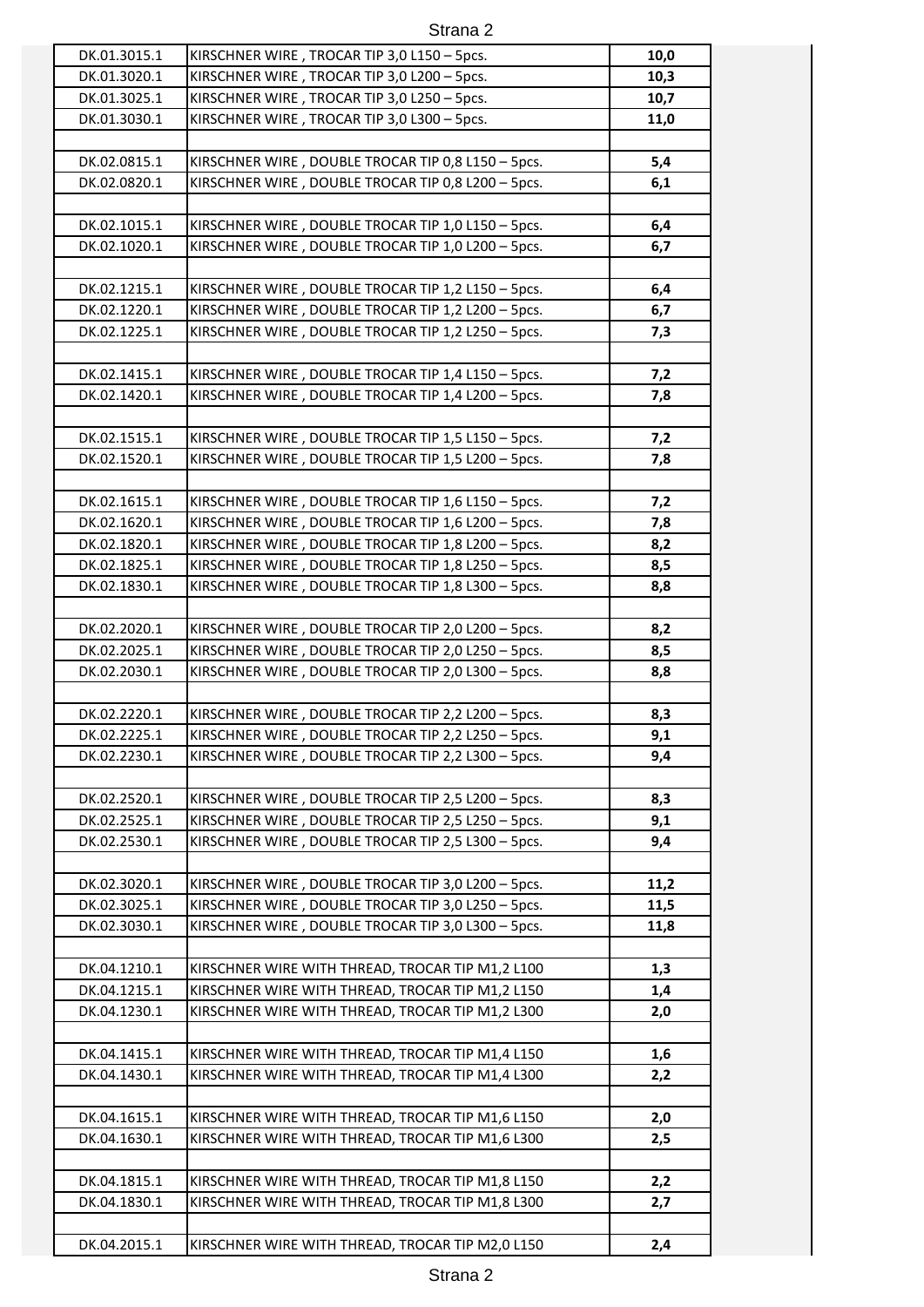| DK.04.2030.1 | KIRSCHNER WIRE WITH THREAD, TROCAR TIP M2,0 L300 | 2,9  |
|--------------|--------------------------------------------------|------|
|              |                                                  |      |
| DK.04.2515.1 | KIRSCHNER WIRE WITH THREAD, TROCAR TIP M2,5 L150 | 2,6  |
| DK.04.2530.1 | KIRSCHNER WIRE WITH THREAD, TROCAR TIP M2,5 L300 | 3,1  |
|              |                                                  |      |
| DK.04.3015.1 | KIRSCHNER WIRE WITH THREAD, TROCAR TIP M3,0 L150 | 2,8  |
| DK.04.3030.1 | KIRSCHNER WIRE WITH THREAD, TROCAR TIP M3,0 L300 | 3,2  |
|              |                                                  |      |
|              | <b>CERCLAGE WIRE</b>                             |      |
|              |                                                  |      |
| DC.01.0405.1 | CERCLAGE WIRE 0,4mmx 5m                          | 13,6 |
| DC.01.0605.1 | CERCLAGE WIRE 0,6mmx 5m                          | 14,3 |
| DC.01.0805.1 | CERCLAGE WIRE 0,8mmx 5m                          | 15,0 |
|              |                                                  |      |
|              | <b>THREADED PIN</b>                              |      |
|              |                                                  |      |
| G.02.2006.1  | THREADED PIN, TROCAR TIP 2,0 L60                 | 5,7  |
| G.02.2010.1  | THREADED PIN, TROCAR TIP 2,0 L100                | 6,4  |
|              |                                                  |      |
| G.02.2510.1  | THREADED PIN, TROCAR TIP 2,5 L100                | 6,7  |
| G.02.2512.1  | THREADED PIN, TROCAR TIP 2,5 L120                | 7,1  |
| G.02.2516.1  | THREADED PIN, TROCAR TIP 2,5 L160                | 7,4  |
|              |                                                  |      |
| G.02.3010.1  | THREADED PIN, TROCAR TIP 3,0 L100                | 7,1  |
| G.02.3012.1  | THREADED PIN, TROCAR TIP 3,0 L120                | 7,4  |
| G.02.3016.1  | THREADED PIN, TROCAR TIP 3,0 L160                | 7,8  |
| G.02.3512.1  | THREADED PIN, TROCAR TIP 3,5 L120                | 7,8  |
| G.02.3520.1  | THREADED PIN, TROCAR TIP 3,5 L200                | 8,5  |
|              |                                                  |      |
| G.02.4016.1  | THREADED PIN, TROCAR TIP 4,0 L160                | 8,5  |
| G.02.4025.1  | THREADED PIN, TROCAR TIP 4,0 L250                | 9,9  |
|              |                                                  |      |
| G.02.4516.1  | THREADED PIN, TROCAR TIP 4,5 L160                | 8,9  |
| G.02.4525.1  | THREADED PIN, TROCAR TIP 4,5 L250                | 10,3 |
|              |                                                  |      |
| G.02.5016.1  | THREADED PIN, TROCAR TIP 5,0 L160                | 9,2  |
| G.02.5025.1  | THREADED PIN, TROCAR TIP 5,0 L250                | 10,6 |
|              |                                                  |      |
| G.04.2008.1  | POSITIVE THREADED PIN, TROCAR TIP 2,0 L80        | 7,8  |
| G.04.2509.1  | POSITIVE THREADED PIN, TROCAR TIP 2,5 L90        | 8,1  |
| G.04.3010.1  | POSITIVE THREADED PIN, TROCAR TIP 3,0 L100       | 8,5  |
| G.04.3511.1  | POSITIVE THREADED PIN, TROCAR TIP 3,5 L110       | 8,8  |
| G.04.4013.1  | POSITIVE THREADED PIN, TROCAR TIP 4,0 L130       | 9,6  |
| G.04.4514.1  | POSITIVE THREADED PIN, TROCAR TIP 4,5 L140       | 10,3 |
| G.04.5015.1  | POSITIVE THREADED PIN, TROCAR TIP 5,0 L150       | 11,0 |
|              |                                                  |      |
| G.05.2008.1  | POSITIVE MID THREADED PIN, TROCAR TIP 2,0 L80    | 8,1  |
| G.05.2509.1  | POSITIVE MID THREADED PIN, TROCAR TIP 2,5 L90    | 8,5  |
| G.05.3010.1  | POSITIVE MID THREADED PIN, TROCAR TIP 3,0 L100   | 8,9  |
| G.05.3511.1  | POSITIVE MID THREADED PIN, TROCAR TIP3,5 L110    | 9,2  |
| G.05.4013.1  | POSITIVE MID THREADED PIN, TROCAR TIP 4,0 L130   | 9,9  |
| G.05.4514.1  | POSITIVE MID THREADED PIN, TROCAR TIP 4,5 L140   | 10,6 |
| G.05.5015.1  | POSITIVE MID THREADED PIN, TROCAR TIP 5,0 L150   | 11,3 |
|              |                                                  |      |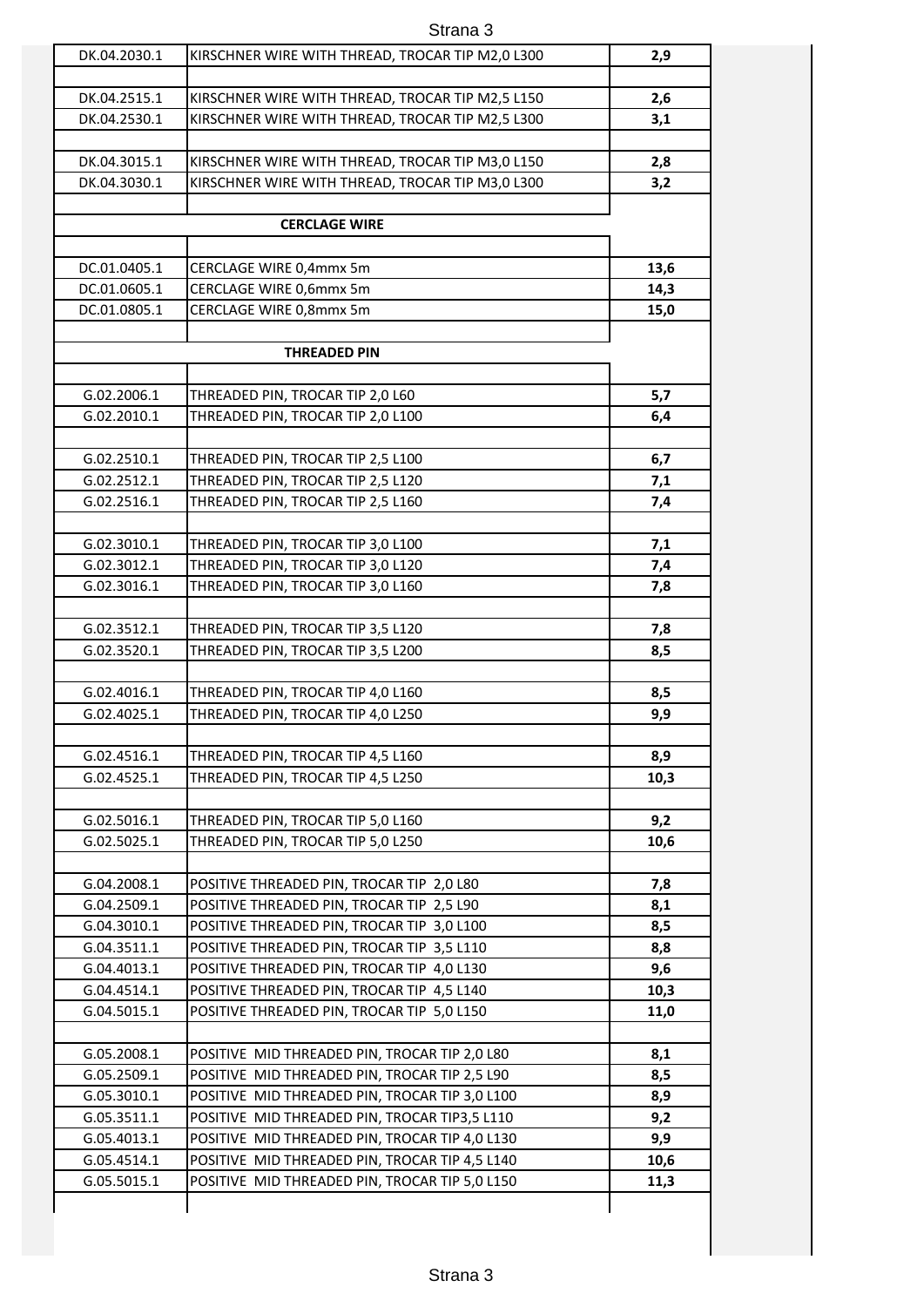| P.44.04.x<br>STRAIGHT PLATE 1,5, 4 HOLES<br>13,2<br>16,99<br>13,4<br>P.44.05.x<br>STRAIGHT PLATE 1,5,5 HOLES<br>17,24<br>P.44.06.x<br>STRAIGHT PLATE 1,5, 6 HOLES<br>13,6<br>17,24<br>P.44.07.x<br>STRAIGHT PLATE 1,5, 7 HOLES<br>13,8<br>17,67<br>P.44.08.x<br>STRAIGHT PLATE 1,5, 8 HOLES<br>14,0<br>17,85<br>P.44.09.x<br>STRAIGHT PLATE 1,5, 9 HOLES<br>14,3<br>18,07<br>14,5<br>P.44.10.x<br>STRAIGHT PLATE 1,5, 10 HOLES<br>18,28<br>P.44.12.x<br>STRAIGHT PLATE 1,5, 12 HOLES<br>14,9<br>18,71<br>15,3<br>P.44.14.x<br>STRAIGHT PLATE 1,5, 14 HOLES<br>19,14<br>P.44.16.x<br>STRAIGHT PLATE 1,5, 16 HOLES<br>15,7<br>19,53<br>P.06.04.x<br>13,2<br>STRAIGHT PLATE 2,0, 4 HOLES<br>16,99<br>P.06.05.x<br>STRAIGHT PLATE 2,0, 5 HOLES<br>13,4<br>17,24<br>13,6<br>P.06.06.x<br>STRAIGHT PLATE 2,0, 6 HOLES<br>17,42<br>P.06.07.x<br>STRAIGHT PLATE 2,0, 7 HOLES<br>13,8<br>17,67<br>14,0<br>P.06.08.x<br>STRAIGHT PLATE 2,0, 8 HOLES<br>17,85<br>P.06.09.x<br>STRAIGHT PLATE 2,0, 9 HOLES<br>14,2<br>18,07<br>P.06.10.x<br>STRAIGHT PLATE 2,0, 10 HOLES<br>14,5<br>18,28<br>P.06.12.x<br>STRAIGHT PLATE 2,0, 12 HOLES<br>14,9<br>18,71<br>P.06.14.x<br>15,3<br>STRAIGHT PLATE 2,0, 14 HOLES<br>19,14<br>P.07.04.x<br>STRAIGHT PLATE 2,4, 4 HOLES<br>14,9<br>19,14<br>15,3<br>P.07.05.x<br>STRAIGHT PLATE 2,4, 5 HOLES<br>19,35<br>P.07.06.x<br>STRAIGHT PLATE 2,4, 6 HOLES<br>15,5<br>19,96<br>15,7<br>P.07.07.x<br>STRAIGHT PLATE 2,4, 7 HOLES<br>20,21<br>P.07.08.x<br>STRAIGHT PLATE 2,4, 8 HOLES<br>16,1<br>20,82<br>P.07.09.x<br>STRAIGHT PLATE 2,4, 9 HOLES<br>16,6<br>21,25<br>16,8<br>P.07.10.x<br>STRAIGHT PLATE 2,4, 10 HOLES<br>21,68<br>P.07.12.x<br>STRAIGHT PLATE 2,4, 12 HOLES<br>17,4<br>22,54<br>P.07.14.x<br>STRAIGHT PLATE 2,4, 14 HOLES<br>18,1<br>23,36<br>P.07.16.x<br>STRAIGHT PLATE 2,4, 16 HOLES<br>18,7<br>24,22<br>P.08.04.x<br>STRAIGHT PLATE 2,7, 4 HOLES<br>14,9<br>19,14<br>15,3<br>P.08.05.x<br>STRAIGHT PLATE 2,7, 5 HOLES<br>19,53<br>P.08.06.x<br>STRAIGHT PLATE 2,7, 6 HOLES<br>15,5<br>19,96<br>P.08.07.x<br>15,7<br>STRAIGHT PLATE 2,7, 7 HOLES<br>20,39<br>P.08.08.x<br>16,1<br>STRAIGHT PLATE 2,7, 8 HOLES<br>20,82<br>16,6<br>P.08.09.x<br>STRAIGHT PLATE 2,7, 9 HOLES<br>21,25 |
|-------------------------------------------------------------------------------------------------------------------------------------------------------------------------------------------------------------------------------------------------------------------------------------------------------------------------------------------------------------------------------------------------------------------------------------------------------------------------------------------------------------------------------------------------------------------------------------------------------------------------------------------------------------------------------------------------------------------------------------------------------------------------------------------------------------------------------------------------------------------------------------------------------------------------------------------------------------------------------------------------------------------------------------------------------------------------------------------------------------------------------------------------------------------------------------------------------------------------------------------------------------------------------------------------------------------------------------------------------------------------------------------------------------------------------------------------------------------------------------------------------------------------------------------------------------------------------------------------------------------------------------------------------------------------------------------------------------------------------------------------------------------------------------------------------------------------------------------------------------------------------------------------------------------------------------------------------------------------------------------------------------------------------------------------------------------------------------------------------------------------------------------------------------------------------------------------------------------------------|
|                                                                                                                                                                                                                                                                                                                                                                                                                                                                                                                                                                                                                                                                                                                                                                                                                                                                                                                                                                                                                                                                                                                                                                                                                                                                                                                                                                                                                                                                                                                                                                                                                                                                                                                                                                                                                                                                                                                                                                                                                                                                                                                                                                                                                               |
|                                                                                                                                                                                                                                                                                                                                                                                                                                                                                                                                                                                                                                                                                                                                                                                                                                                                                                                                                                                                                                                                                                                                                                                                                                                                                                                                                                                                                                                                                                                                                                                                                                                                                                                                                                                                                                                                                                                                                                                                                                                                                                                                                                                                                               |
|                                                                                                                                                                                                                                                                                                                                                                                                                                                                                                                                                                                                                                                                                                                                                                                                                                                                                                                                                                                                                                                                                                                                                                                                                                                                                                                                                                                                                                                                                                                                                                                                                                                                                                                                                                                                                                                                                                                                                                                                                                                                                                                                                                                                                               |
|                                                                                                                                                                                                                                                                                                                                                                                                                                                                                                                                                                                                                                                                                                                                                                                                                                                                                                                                                                                                                                                                                                                                                                                                                                                                                                                                                                                                                                                                                                                                                                                                                                                                                                                                                                                                                                                                                                                                                                                                                                                                                                                                                                                                                               |
|                                                                                                                                                                                                                                                                                                                                                                                                                                                                                                                                                                                                                                                                                                                                                                                                                                                                                                                                                                                                                                                                                                                                                                                                                                                                                                                                                                                                                                                                                                                                                                                                                                                                                                                                                                                                                                                                                                                                                                                                                                                                                                                                                                                                                               |
|                                                                                                                                                                                                                                                                                                                                                                                                                                                                                                                                                                                                                                                                                                                                                                                                                                                                                                                                                                                                                                                                                                                                                                                                                                                                                                                                                                                                                                                                                                                                                                                                                                                                                                                                                                                                                                                                                                                                                                                                                                                                                                                                                                                                                               |
|                                                                                                                                                                                                                                                                                                                                                                                                                                                                                                                                                                                                                                                                                                                                                                                                                                                                                                                                                                                                                                                                                                                                                                                                                                                                                                                                                                                                                                                                                                                                                                                                                                                                                                                                                                                                                                                                                                                                                                                                                                                                                                                                                                                                                               |
|                                                                                                                                                                                                                                                                                                                                                                                                                                                                                                                                                                                                                                                                                                                                                                                                                                                                                                                                                                                                                                                                                                                                                                                                                                                                                                                                                                                                                                                                                                                                                                                                                                                                                                                                                                                                                                                                                                                                                                                                                                                                                                                                                                                                                               |
|                                                                                                                                                                                                                                                                                                                                                                                                                                                                                                                                                                                                                                                                                                                                                                                                                                                                                                                                                                                                                                                                                                                                                                                                                                                                                                                                                                                                                                                                                                                                                                                                                                                                                                                                                                                                                                                                                                                                                                                                                                                                                                                                                                                                                               |
|                                                                                                                                                                                                                                                                                                                                                                                                                                                                                                                                                                                                                                                                                                                                                                                                                                                                                                                                                                                                                                                                                                                                                                                                                                                                                                                                                                                                                                                                                                                                                                                                                                                                                                                                                                                                                                                                                                                                                                                                                                                                                                                                                                                                                               |
|                                                                                                                                                                                                                                                                                                                                                                                                                                                                                                                                                                                                                                                                                                                                                                                                                                                                                                                                                                                                                                                                                                                                                                                                                                                                                                                                                                                                                                                                                                                                                                                                                                                                                                                                                                                                                                                                                                                                                                                                                                                                                                                                                                                                                               |
|                                                                                                                                                                                                                                                                                                                                                                                                                                                                                                                                                                                                                                                                                                                                                                                                                                                                                                                                                                                                                                                                                                                                                                                                                                                                                                                                                                                                                                                                                                                                                                                                                                                                                                                                                                                                                                                                                                                                                                                                                                                                                                                                                                                                                               |
|                                                                                                                                                                                                                                                                                                                                                                                                                                                                                                                                                                                                                                                                                                                                                                                                                                                                                                                                                                                                                                                                                                                                                                                                                                                                                                                                                                                                                                                                                                                                                                                                                                                                                                                                                                                                                                                                                                                                                                                                                                                                                                                                                                                                                               |
|                                                                                                                                                                                                                                                                                                                                                                                                                                                                                                                                                                                                                                                                                                                                                                                                                                                                                                                                                                                                                                                                                                                                                                                                                                                                                                                                                                                                                                                                                                                                                                                                                                                                                                                                                                                                                                                                                                                                                                                                                                                                                                                                                                                                                               |
|                                                                                                                                                                                                                                                                                                                                                                                                                                                                                                                                                                                                                                                                                                                                                                                                                                                                                                                                                                                                                                                                                                                                                                                                                                                                                                                                                                                                                                                                                                                                                                                                                                                                                                                                                                                                                                                                                                                                                                                                                                                                                                                                                                                                                               |
|                                                                                                                                                                                                                                                                                                                                                                                                                                                                                                                                                                                                                                                                                                                                                                                                                                                                                                                                                                                                                                                                                                                                                                                                                                                                                                                                                                                                                                                                                                                                                                                                                                                                                                                                                                                                                                                                                                                                                                                                                                                                                                                                                                                                                               |
|                                                                                                                                                                                                                                                                                                                                                                                                                                                                                                                                                                                                                                                                                                                                                                                                                                                                                                                                                                                                                                                                                                                                                                                                                                                                                                                                                                                                                                                                                                                                                                                                                                                                                                                                                                                                                                                                                                                                                                                                                                                                                                                                                                                                                               |
|                                                                                                                                                                                                                                                                                                                                                                                                                                                                                                                                                                                                                                                                                                                                                                                                                                                                                                                                                                                                                                                                                                                                                                                                                                                                                                                                                                                                                                                                                                                                                                                                                                                                                                                                                                                                                                                                                                                                                                                                                                                                                                                                                                                                                               |
|                                                                                                                                                                                                                                                                                                                                                                                                                                                                                                                                                                                                                                                                                                                                                                                                                                                                                                                                                                                                                                                                                                                                                                                                                                                                                                                                                                                                                                                                                                                                                                                                                                                                                                                                                                                                                                                                                                                                                                                                                                                                                                                                                                                                                               |
|                                                                                                                                                                                                                                                                                                                                                                                                                                                                                                                                                                                                                                                                                                                                                                                                                                                                                                                                                                                                                                                                                                                                                                                                                                                                                                                                                                                                                                                                                                                                                                                                                                                                                                                                                                                                                                                                                                                                                                                                                                                                                                                                                                                                                               |
|                                                                                                                                                                                                                                                                                                                                                                                                                                                                                                                                                                                                                                                                                                                                                                                                                                                                                                                                                                                                                                                                                                                                                                                                                                                                                                                                                                                                                                                                                                                                                                                                                                                                                                                                                                                                                                                                                                                                                                                                                                                                                                                                                                                                                               |
|                                                                                                                                                                                                                                                                                                                                                                                                                                                                                                                                                                                                                                                                                                                                                                                                                                                                                                                                                                                                                                                                                                                                                                                                                                                                                                                                                                                                                                                                                                                                                                                                                                                                                                                                                                                                                                                                                                                                                                                                                                                                                                                                                                                                                               |
|                                                                                                                                                                                                                                                                                                                                                                                                                                                                                                                                                                                                                                                                                                                                                                                                                                                                                                                                                                                                                                                                                                                                                                                                                                                                                                                                                                                                                                                                                                                                                                                                                                                                                                                                                                                                                                                                                                                                                                                                                                                                                                                                                                                                                               |
|                                                                                                                                                                                                                                                                                                                                                                                                                                                                                                                                                                                                                                                                                                                                                                                                                                                                                                                                                                                                                                                                                                                                                                                                                                                                                                                                                                                                                                                                                                                                                                                                                                                                                                                                                                                                                                                                                                                                                                                                                                                                                                                                                                                                                               |
|                                                                                                                                                                                                                                                                                                                                                                                                                                                                                                                                                                                                                                                                                                                                                                                                                                                                                                                                                                                                                                                                                                                                                                                                                                                                                                                                                                                                                                                                                                                                                                                                                                                                                                                                                                                                                                                                                                                                                                                                                                                                                                                                                                                                                               |
|                                                                                                                                                                                                                                                                                                                                                                                                                                                                                                                                                                                                                                                                                                                                                                                                                                                                                                                                                                                                                                                                                                                                                                                                                                                                                                                                                                                                                                                                                                                                                                                                                                                                                                                                                                                                                                                                                                                                                                                                                                                                                                                                                                                                                               |
|                                                                                                                                                                                                                                                                                                                                                                                                                                                                                                                                                                                                                                                                                                                                                                                                                                                                                                                                                                                                                                                                                                                                                                                                                                                                                                                                                                                                                                                                                                                                                                                                                                                                                                                                                                                                                                                                                                                                                                                                                                                                                                                                                                                                                               |
|                                                                                                                                                                                                                                                                                                                                                                                                                                                                                                                                                                                                                                                                                                                                                                                                                                                                                                                                                                                                                                                                                                                                                                                                                                                                                                                                                                                                                                                                                                                                                                                                                                                                                                                                                                                                                                                                                                                                                                                                                                                                                                                                                                                                                               |
|                                                                                                                                                                                                                                                                                                                                                                                                                                                                                                                                                                                                                                                                                                                                                                                                                                                                                                                                                                                                                                                                                                                                                                                                                                                                                                                                                                                                                                                                                                                                                                                                                                                                                                                                                                                                                                                                                                                                                                                                                                                                                                                                                                                                                               |
|                                                                                                                                                                                                                                                                                                                                                                                                                                                                                                                                                                                                                                                                                                                                                                                                                                                                                                                                                                                                                                                                                                                                                                                                                                                                                                                                                                                                                                                                                                                                                                                                                                                                                                                                                                                                                                                                                                                                                                                                                                                                                                                                                                                                                               |
|                                                                                                                                                                                                                                                                                                                                                                                                                                                                                                                                                                                                                                                                                                                                                                                                                                                                                                                                                                                                                                                                                                                                                                                                                                                                                                                                                                                                                                                                                                                                                                                                                                                                                                                                                                                                                                                                                                                                                                                                                                                                                                                                                                                                                               |
|                                                                                                                                                                                                                                                                                                                                                                                                                                                                                                                                                                                                                                                                                                                                                                                                                                                                                                                                                                                                                                                                                                                                                                                                                                                                                                                                                                                                                                                                                                                                                                                                                                                                                                                                                                                                                                                                                                                                                                                                                                                                                                                                                                                                                               |
|                                                                                                                                                                                                                                                                                                                                                                                                                                                                                                                                                                                                                                                                                                                                                                                                                                                                                                                                                                                                                                                                                                                                                                                                                                                                                                                                                                                                                                                                                                                                                                                                                                                                                                                                                                                                                                                                                                                                                                                                                                                                                                                                                                                                                               |
|                                                                                                                                                                                                                                                                                                                                                                                                                                                                                                                                                                                                                                                                                                                                                                                                                                                                                                                                                                                                                                                                                                                                                                                                                                                                                                                                                                                                                                                                                                                                                                                                                                                                                                                                                                                                                                                                                                                                                                                                                                                                                                                                                                                                                               |
|                                                                                                                                                                                                                                                                                                                                                                                                                                                                                                                                                                                                                                                                                                                                                                                                                                                                                                                                                                                                                                                                                                                                                                                                                                                                                                                                                                                                                                                                                                                                                                                                                                                                                                                                                                                                                                                                                                                                                                                                                                                                                                                                                                                                                               |
|                                                                                                                                                                                                                                                                                                                                                                                                                                                                                                                                                                                                                                                                                                                                                                                                                                                                                                                                                                                                                                                                                                                                                                                                                                                                                                                                                                                                                                                                                                                                                                                                                                                                                                                                                                                                                                                                                                                                                                                                                                                                                                                                                                                                                               |
|                                                                                                                                                                                                                                                                                                                                                                                                                                                                                                                                                                                                                                                                                                                                                                                                                                                                                                                                                                                                                                                                                                                                                                                                                                                                                                                                                                                                                                                                                                                                                                                                                                                                                                                                                                                                                                                                                                                                                                                                                                                                                                                                                                                                                               |
|                                                                                                                                                                                                                                                                                                                                                                                                                                                                                                                                                                                                                                                                                                                                                                                                                                                                                                                                                                                                                                                                                                                                                                                                                                                                                                                                                                                                                                                                                                                                                                                                                                                                                                                                                                                                                                                                                                                                                                                                                                                                                                                                                                                                                               |
| 16,8<br>STRAIGHT PLATE 2,7, 10 HOLES                                                                                                                                                                                                                                                                                                                                                                                                                                                                                                                                                                                                                                                                                                                                                                                                                                                                                                                                                                                                                                                                                                                                                                                                                                                                                                                                                                                                                                                                                                                                                                                                                                                                                                                                                                                                                                                                                                                                                                                                                                                                                                                                                                                          |
| P.08.10.x<br>21,68<br>P.08.12.x<br>STRAIGHT PLATE 2,7, 12 HOLES<br>17,4                                                                                                                                                                                                                                                                                                                                                                                                                                                                                                                                                                                                                                                                                                                                                                                                                                                                                                                                                                                                                                                                                                                                                                                                                                                                                                                                                                                                                                                                                                                                                                                                                                                                                                                                                                                                                                                                                                                                                                                                                                                                                                                                                       |
| 22,54<br>P.08.14.x<br>STRAIGHT PLATE 2,7, 14 HOLES<br>18,1                                                                                                                                                                                                                                                                                                                                                                                                                                                                                                                                                                                                                                                                                                                                                                                                                                                                                                                                                                                                                                                                                                                                                                                                                                                                                                                                                                                                                                                                                                                                                                                                                                                                                                                                                                                                                                                                                                                                                                                                                                                                                                                                                                    |
| 23,36<br>P.08.16.x                                                                                                                                                                                                                                                                                                                                                                                                                                                                                                                                                                                                                                                                                                                                                                                                                                                                                                                                                                                                                                                                                                                                                                                                                                                                                                                                                                                                                                                                                                                                                                                                                                                                                                                                                                                                                                                                                                                                                                                                                                                                                                                                                                                                            |
| STRAIGHT PLATE 2,7, 16 HOLES<br>18,7<br>24,22                                                                                                                                                                                                                                                                                                                                                                                                                                                                                                                                                                                                                                                                                                                                                                                                                                                                                                                                                                                                                                                                                                                                                                                                                                                                                                                                                                                                                                                                                                                                                                                                                                                                                                                                                                                                                                                                                                                                                                                                                                                                                                                                                                                 |
| P.09.04.x<br>STRAIGHT PLATE 3,5, 4 HOLES<br>18,7                                                                                                                                                                                                                                                                                                                                                                                                                                                                                                                                                                                                                                                                                                                                                                                                                                                                                                                                                                                                                                                                                                                                                                                                                                                                                                                                                                                                                                                                                                                                                                                                                                                                                                                                                                                                                                                                                                                                                                                                                                                                                                                                                                              |
| 23,79                                                                                                                                                                                                                                                                                                                                                                                                                                                                                                                                                                                                                                                                                                                                                                                                                                                                                                                                                                                                                                                                                                                                                                                                                                                                                                                                                                                                                                                                                                                                                                                                                                                                                                                                                                                                                                                                                                                                                                                                                                                                                                                                                                                                                         |
| P.09.05.x<br>STRAIGHT PLATE 3,5, 5 HOLES<br>19,1<br>24,65                                                                                                                                                                                                                                                                                                                                                                                                                                                                                                                                                                                                                                                                                                                                                                                                                                                                                                                                                                                                                                                                                                                                                                                                                                                                                                                                                                                                                                                                                                                                                                                                                                                                                                                                                                                                                                                                                                                                                                                                                                                                                                                                                                     |
| 19,5<br>P.09.06.x<br>STRAIGHT PLATE 3,5, 6 HOLES<br>25,08                                                                                                                                                                                                                                                                                                                                                                                                                                                                                                                                                                                                                                                                                                                                                                                                                                                                                                                                                                                                                                                                                                                                                                                                                                                                                                                                                                                                                                                                                                                                                                                                                                                                                                                                                                                                                                                                                                                                                                                                                                                                                                                                                                     |
| 20,0<br>P.09.07.x<br>STRAIGHT PLATE 3,5, 7 HOLES<br>25,93                                                                                                                                                                                                                                                                                                                                                                                                                                                                                                                                                                                                                                                                                                                                                                                                                                                                                                                                                                                                                                                                                                                                                                                                                                                                                                                                                                                                                                                                                                                                                                                                                                                                                                                                                                                                                                                                                                                                                                                                                                                                                                                                                                     |
| P.09.08.x<br>STRAIGHT PLATE 3,5, 8 HOLES<br>20,4<br>26,36                                                                                                                                                                                                                                                                                                                                                                                                                                                                                                                                                                                                                                                                                                                                                                                                                                                                                                                                                                                                                                                                                                                                                                                                                                                                                                                                                                                                                                                                                                                                                                                                                                                                                                                                                                                                                                                                                                                                                                                                                                                                                                                                                                     |
| P.09.09.x<br>STRAIGHT PLATE 3,5, 9 HOLES<br>20,8<br>27,19                                                                                                                                                                                                                                                                                                                                                                                                                                                                                                                                                                                                                                                                                                                                                                                                                                                                                                                                                                                                                                                                                                                                                                                                                                                                                                                                                                                                                                                                                                                                                                                                                                                                                                                                                                                                                                                                                                                                                                                                                                                                                                                                                                     |
| P.09.10.x<br>21,2<br>STRAIGHT PLATE 3,5, 10 HOLES<br>27,62                                                                                                                                                                                                                                                                                                                                                                                                                                                                                                                                                                                                                                                                                                                                                                                                                                                                                                                                                                                                                                                                                                                                                                                                                                                                                                                                                                                                                                                                                                                                                                                                                                                                                                                                                                                                                                                                                                                                                                                                                                                                                                                                                                    |
| P.09.12.x<br>STRAIGHT PLATE 3,5, 12 HOLES<br>22,1<br>28,90                                                                                                                                                                                                                                                                                                                                                                                                                                                                                                                                                                                                                                                                                                                                                                                                                                                                                                                                                                                                                                                                                                                                                                                                                                                                                                                                                                                                                                                                                                                                                                                                                                                                                                                                                                                                                                                                                                                                                                                                                                                                                                                                                                    |
| P.09.14.x<br>STRAIGHT PLATE 3,5, 14 HOLES<br>23,0<br>30,16                                                                                                                                                                                                                                                                                                                                                                                                                                                                                                                                                                                                                                                                                                                                                                                                                                                                                                                                                                                                                                                                                                                                                                                                                                                                                                                                                                                                                                                                                                                                                                                                                                                                                                                                                                                                                                                                                                                                                                                                                                                                                                                                                                    |
| STRAIGHT PLATE 3,5, 16 HOLES<br>P.09.16.x<br>23,8<br>31,44                                                                                                                                                                                                                                                                                                                                                                                                                                                                                                                                                                                                                                                                                                                                                                                                                                                                                                                                                                                                                                                                                                                                                                                                                                                                                                                                                                                                                                                                                                                                                                                                                                                                                                                                                                                                                                                                                                                                                                                                                                                                                                                                                                    |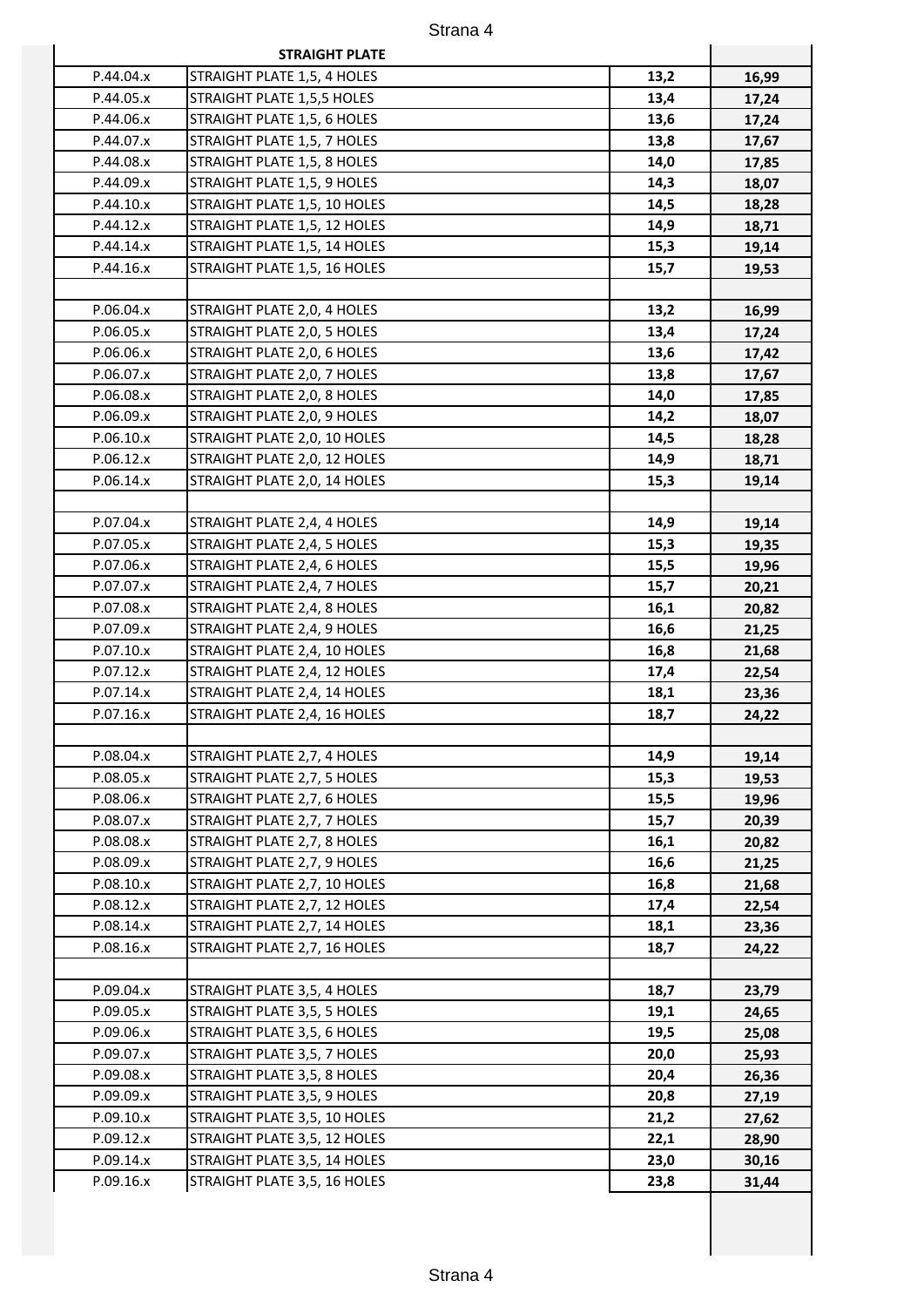|           | <b>COMPRESSION PLATE</b>              |      |       |
|-----------|---------------------------------------|------|-------|
| P.35.04.x | <b>COMPRESSION PLATE 1,5, 4 HOLES</b> | 13,2 | 17,42 |
| P.35.05.x | <b>COMPRESSION PLATE 1,5, 5 HOLES</b> | 13,4 | 17,67 |
| P.35.06.x | COMPRESSION PLATE 1,5, 6 HOLES        | 13,6 | 17,85 |
| P.35.07.x | COMPRESSION PLATE 1,5, 7 HOLES        | 13,8 | 18,07 |
| P.35.08.x | <b>COMPRESSION PLATE 1,5, 8 HOLES</b> | 14,0 | 18,28 |
| P.35.09.x | COMPRESSION PLATE 1,5, 9 HOLES        | 14,2 | 18,49 |
| P.35.10.x | COMPRESSION PLATE 1,5, 10 HOLES       | 14,5 | 18,71 |
| P.35.12.x | COMPRESSION PLATE 1,5, 12 HOLES       | 14,9 | 19,14 |
| P.35.14.x | COMPRESSION PLATE 1,5, 14 HOLES       | 15,3 | 19,53 |
| P.35.16.x | COMPRESSION PLATE 1,5, 16 HOLES       | 15,7 | 19,96 |
|           |                                       |      |       |
| P.02.04.x | COMPRESSION PLATE 2,0, 4 HOLES        | 16,1 | 20,39 |
| P.02.05.x | COMPRESSION PLATE 2,0, 5 HOLES        | 17,0 | 21,25 |
| P.02.06.x | COMPRESSION PLATE 2,0, 6 HOLES        | 17,9 | 22,11 |
| P.02.07.x | COMPRESSION PLATE 2,0, 7 HOLES        | 18,3 | 23,36 |
| P.02.08.x | COMPRESSION PLATE 2,0, 8 HOLES        | 18,7 | 24,22 |
| P.02.09.x | COMPRESSION PLATE 2,0, 9 HOLES        | 19,5 | 25,08 |
| P.02.10.x | COMPRESSION PLATE 2,0, 10 HOLES       | 20,4 | 25,93 |
| P.02.12.x | COMPRESSION PLATE 2,0, 12 HOLES       | 22,1 | 27,62 |
| P.02.14.x | COMPRESSION PLATE 2,0, 14 HOLES       | 23,8 | 29,33 |
| P.02.16.x | COMPRESSION PLATE 2,0, 16 HOLES       | 26,4 | 31,01 |
| P.02.18.x | COMPRESSION PLATE 2,0, 18 HOLES       | 29,8 | 36,13 |
|           |                                       |      |       |
| P.03.04.x | COMPRESSION PLATE 2,4, 4 HOLES        | 17,9 | 21,25 |
| P.03.05.x | COMPRESSION PLATE 2,4, 5 HOLES        | 18,5 | 21,89 |
| P.03.06.x | COMPRESSION PLATE 2,4, 6 HOLES        | 19,1 | 22,54 |
| P.03.07.x | COMPRESSION PLATE 2,4, 7 HOLES        | 19,8 | 23,36 |
| P.03.08.x | COMPRESSION PLATE 2,4, 8 HOLES        | 20,4 | 24,22 |
| P.03.09.x | COMPRESSION PLATE 2,4, 9 HOLES        | 21,1 | 25,08 |
| P.03.10.x | COMPRESSION PLATE 2,4, 10 HOLES       | 21,7 | 25,51 |
| P.03.12.x | COMPRESSION PLATE 2,4, 12 HOLES       | 23,0 | 26,76 |
| P.03.14.x | COMPRESSION PLATE 2,4, 14 HOLES       | 24,2 | 28,47 |
| P.03.16.x | COMPRESSION PLATE 2,4, 16 HOLES       | 25,5 | 29,76 |
|           |                                       |      |       |
| P.04.04.x | COMPRESSION PLATE 2,7, 4 HOLES        | 17,9 | 21,25 |
| P.04.05.x | COMPRESSION PLATE 2,7, 5 HOLES        | 18,5 | 21,89 |
| P.04.06.x | COMPRESSION PLATE 2,7, 6 HOLES        | 19,1 | 22,54 |
| P.04.07.x | COMPRESSION PLATE 2,7, 7 HOLES        | 19,8 | 23,36 |
| P.04.08.x | COMPRESSION PLATE 2,7, 8 HOLES        | 20,4 | 24,22 |
| P.04.09.x | COMPRESSION PLATE 2,7, 9 HOLES        | 21,1 | 25,08 |
| P.04.10.x | COMPRESSION PLATE 2,7, 10 HOLES       | 21,7 | 25,51 |
| P.04.12.x | COMPRESSION PLATE 2,7, 12 HOLES       | 19,4 | 26,76 |
| P.04.14.x | COMPRESSION PLATE 2,7, 14 HOLES       | 24,2 | 28,47 |
| P.04.16.x | COMPRESSION PLATE 2,7, 16 HOLES       | 25,5 | 29,76 |
|           |                                       |      |       |
| P.05.04.x | COMPRESSION PLATE 3,5, 4 HOLES        | 25,5 | 31,87 |
| P.05.05.x | COMPRESSION PLATE 3,5, 5 HOLES        | 26,8 | 33,16 |
| P.05.06.x | COMPRESSION PLATE 3,5, 6 HOLES        | 28,0 | 34,41 |
| P.05.07.x | COMPRESSION PLATE 3,5, 7 HOLES        | 29,3 | 35,70 |
| P.05.08.x | COMPRESSION PLATE 3,5, 8 HOLES        | 30,6 | 36,99 |
| P.05.09.x | COMPRESSION PLATE 3,5, 9 HOLES        | 31,9 | 38,24 |
| P.05.10.x | COMPRESSION PLATE 3,5, 10 HOLES       | 33,2 | 39,53 |
| P.05.12.x | COMPRESSION PLATE 3,5, 12 HOLES       | 35,7 | 42,07 |
| P.05.14.x | COMPRESSION PLATE 3,5, 14 HOLES       | 38,2 | 44,61 |
| P.05.16.x | COMPRESSION PLATE 3,5, 16 HOLES       | 40,8 | 47,18 |
| P.05.18.x | COMPRESSION PLATE 3,5, 18 HOLES       | 46,8 | 53,12 |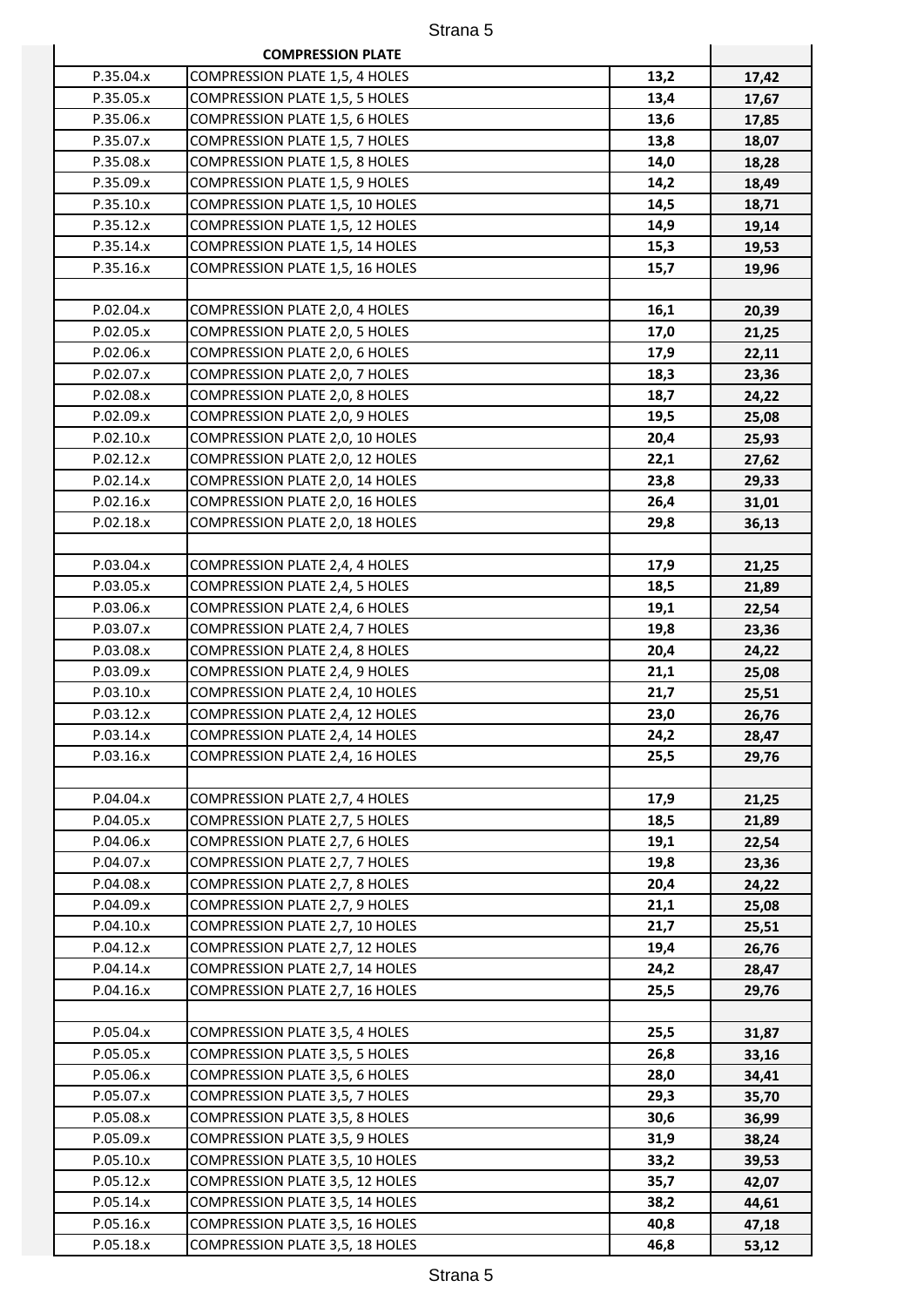| P.05B.04.x | COMPRESSION PLATE, BROAD, THICK 3,5, 4 HOLES  | 29,3 | 36,56 |
|------------|-----------------------------------------------|------|-------|
| P.05B.06.x | COMPRESSION PLATE, BROAD, THICK 3,5, 6 HOLES  | 32,3 | 39,53 |
| P.05B.08.x | COMPRESSION PLATE, BROAD, THICK 3,5, 8 HOLES  | 35,3 | 42,50 |
| P.05B.10.x | COMPRESSION PLATE, BROAD, THICK 3,5, 10 HOLES | 38,1 | 45,43 |
| P.05B.12.x | COMPRESSION PLATE, BROAD, THICK 3,5, 12 HOLES | 41,0 | 48,44 |
| P.05B.14.x | COMPRESSION PLATE, BROAD, THICK 3,5, 14 HOLES | 44,0 | 51,40 |
| P.05B.16.x | COMPRESSION PLATE, BROAD, THICK 3,5, 16 HOLES | 47,0 | 54,41 |
| P.05B.18.x | COMPRESSION PLATE, BROAD, THICK 3,5, 18 HOLES | 53,8 | 61,21 |
|            |                                               |      |       |
|            | <b>RECONSTRUCTION PLATE</b>                   |      |       |
|            |                                               |      |       |
| P.30.06.x  | RECONSTRUCTION PLATE 1,5, 6 HOLES L24         | 12,1 | 15,74 |
| P.30.08.x  | RECONSTRUCTION PLATE 1,5, 8 HOLES L32         |      | 20,39 |
| P.30.10.x  | RECONSTRUCTION PLATE 1,5, 10 HOLES L40        | 19,4 | 25,08 |
| P.30.12.x  | RECONSTRUCTION PLATE 1,5, 12 HOLES L48        |      | 27,62 |
| P.30.14.x  | RECONSTRUCTION PLATE 1,5, 14 HOLES L56        |      | 31,87 |
| P.30.16.x  | RECONSTRUCTION PLATE 1,5, 16 HOLES L64        | 30,2 | 36,13 |
| P.30.18.x  | RECONSTRUCTION PLATE 1,5, 18 HOLES L72        |      | 40,39 |
| P.30.20.x  | RECONSTRUCTION PLATE 1,5, 20 HOLES L80        | 37,4 | 44,61 |
| P.30.30.x  | RECONSTRUCTION PLATE 1,5, 30 HOLES L120       | 57,6 | 68,97 |
|            |                                               |      |       |
| P.10.04.x  | RECONSTRUCTION PLATE 2,0, 4 HOLES L20         |      | 13,16 |
| P.10.06.x  | RECONSTRUCTION PLATE 2,0, 6 HOLES L30         |      | 17,85 |
| P.10.08.x  | RECONSTRUCTION PLATE 2,0, 8 HOLES L40         |      | 22,54 |
| P.10.10.x  | RECONSTRUCTION PLATE 2,0, 10 HOLES L50        | 21,1 | 27,19 |
| P.10.12.x  | RECONSTRUCTION PLATE 2,0, 12 HOLES L60        |      | 29,33 |
| P.10.14.x  | RECONSTRUCTION PLATE 2,0, 14 HOLES L70        |      | 32,30 |
| P.10.16.x  | RECONSTRUCTION PLATE 2,0, 16 HOLES L80        |      | 6,05  |
| P.10.18.x  | RECONSTRUCTION PLATE 2,0, 18 HOLES L90        |      | 42,50 |
| P.10.20.x  | RECONSTRUCTION PLATE 2,0, 20 HOLES L100       | 37,3 | 44,61 |
| P.10.30.x  | RECONSTRUCTION PLATE 2,0, 30 HOLES L150       | 59,7 | 74,37 |
|            |                                               |      |       |
| P.11.04.x  | RECONSTRUCTION PLATE 2,4, 4 HOLES L27         | 14,9 | 17,85 |
| P.11.06.x  | RECONSTRUCTION PLATE 2,4, 6 HOLES L41         |      | 22,11 |
| P.11.08.x  | RECONSTRUCTION PLATE 2,4, 8 HOLES L55         |      | 26,36 |
| P.11.10.x  | RECONSTRUCTION PLATE 2,4, 10 HOLES L69        | 25,5 | 30,59 |
| P.11.12.x  | RECONSTRUCTION PLATE 2,4, 12 HOLES L83        |      | 34,84 |
| P.11.14.x  | RECONSTRUCTION PLATE 2,4, 14 HOLES L97        | 32,7 | 39,10 |
| P.11.16.x  | RECONSTRUCTION PLATE 2,4, 16 HOLES L111       | 36,6 | 43,36 |
| P.11.18.x  | RECONSTRUCTION PLATE 2,4, 18 HOLES L125       | 40,0 | 47,61 |
| P.11.20.x  | RECONSTRUCTION PLATE 2,4, 20 HOLES L139       | 43,8 | 49,47 |
| P.11.30.x  | RECONSTRUCTION PLATE 2,4, 30 HOLES L209       | 66,5 | 78,70 |
|            |                                               |      |       |
| P.12.04.x  | RECONSTRUCTION PLATE 2,7, 4 HOLES L32         | 15,3 | 18,28 |
| P.12.06.x  | RECONSTRUCTION PLATE 2,7, 6 HOLES L48         | 18,7 | 22,54 |
| P.12.08.x  | RECONSTRUCTION PLATE 2,7, 8 HOLES L64         | 22,5 | 26,76 |
| P.12.10.x  | RECONSTRUCTION PLATE 2,7, 10 HOLES L80        | 25,9 | 31,01 |
| P.12.12.x  | RECONSTRUCTION PLATE 2,7, 12 HOLES L96        |      | 35,70 |
| P.12.14.x  | RECONSTRUCTION PLATE 2,7, 14 HOLES L112       |      | 39,53 |
| P.12.16.x  | RECONSTRUCTION PLATE 2,7, 16 HOLES L128       | 37,0 | 44,21 |
| P.12.18.x  | RECONSTRUCTION PLATE 2,7, 18 HOLES L144       | 40,4 | 44,21 |
| P.12.20.x  | RECONSTRUCTION PLATE 2,7, 20 HOLES L160       | 44,2 | 50,30 |
| P.12.30.x  | RECONSTRUCTION PLATE 2,7, 30 HOLES L240       | 67,0 | 79,13 |
|            |                                               |      |       |
|            |                                               |      |       |
|            |                                               |      |       |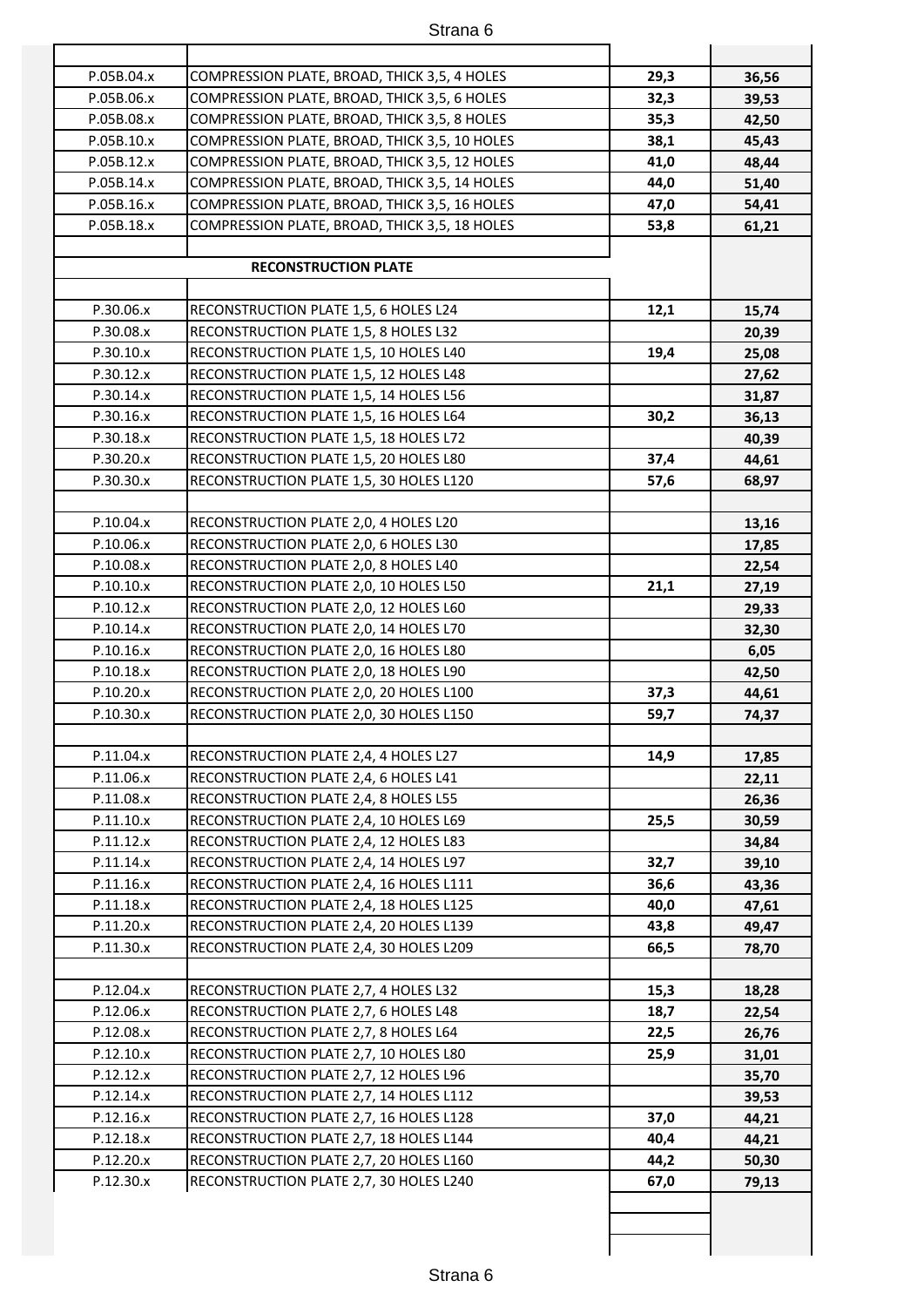| P.13.04.x      | RECONSTRUCTION PLATE 3,5, 4 HOLES L46     | 17,4 | 24,22 |
|----------------|-------------------------------------------|------|-------|
| P.13.06.x      | RECONSTRUCTION PLATE 3,5, 6 HOLES L70     |      | 28,90 |
| P.13.08.x      | RECONSTRUCTION PLATE 3,5, 8 HOLES L94     |      | 33,16 |
| P.13.10.x      | RECONSTRUCTION PLATE 3,5, 10 HOLES L118   | 27,6 | 37,38 |
| P.13.12.x      | RECONSTRUCTION PLATE 3,5, 12 HOLES L142   | 31,4 | 37,38 |
| P.13.14.x      | RECONSTRUCTION PLATE 3,5, 14 HOLES L166   | 34,8 | 41,64 |
| P.13.16.x      | RECONSTRUCTION PLATE 3,5, 16 HOLES L190   |      | 46,33 |
| P.13.18.x      | RECONSTRUCTION PLATE 3,5, 18 HOLES L214   | 42,1 | 50,58 |
| P.13.20.x      | RECONSTRUCTION PLATE 3,5, 20 HOLES L238   | 45,9 | 52,33 |
| P.13.30.x      | RECONSTRUCTION PLATE 3,5, 30 HOLES L358   | 71,0 | 84,82 |
|                |                                           |      |       |
|                | <b>STRAIGHT CUTTABLE PLATE</b>            |      |       |
|                |                                           |      |       |
| P.40.30.x      | STRAIGHT CUTTABLE PLATE 1,5 L120 30 HOLES | 33,6 | 46,33 |
| P.41.30.x      | STRAIGHT CUTTABLE PLATE 2,0 L150 30 HOLES | 37,8 | 50,58 |
| P.14.36.x      | STRAIGHT CUTTABLE PLATE 2,4 L200 36 HOLES | 42,1 | 54,84 |
| P.42.25.x      | STRAIGHT CUTTABLE PLATE 2,7 L150 25 HOLES |      | 50,58 |
| P.42.36.x      | STRAIGHT CUTTABLE PLATE 2,7 L216 36 HOLES | 46,3 | 59,06 |
|                |                                           |      |       |
|                | PANCARPAL ARTHRODESIS PLATE               |      |       |
|                |                                           |      |       |
| P.49.1515050.x | PANCARPAL ARTHRODESIS PLATE L50           | 31,9 |       |
| P.49.1520052.x | PANCARPAL ARTHRODESIS PLATE L52           | 34,0 |       |
| P.49.2020057.x | PANCARPAL ARTHRODESIS PLATE L57           | 34,0 |       |
| P.49.1520060.x | PANCARPAL ARTHRODESIS PLATE L60           | 34,0 |       |
| P.49.2020067.x | PANCARPAL ARTHRODESIS PLATE L67           | 34,0 |       |
| P.49.2027075.x | PANCARPAL ARTHRODESIS PLATE L75           | 40,4 |       |
| P.49.2027090.x | PANCARPAL ARTHRODESIS PLATE L90           | 40,4 |       |
| P.49.2735100.x | PANCARPAL ARTHRODESIS PLATE L100          | 44,6 |       |
| P.49.2735118.x | PANCARPAL ARTHRODESIS PLATE L118          | 44,6 |       |
| P.49.2027120.x | PANCARPAL ARTHRODESIS PLATE L120          | 44,6 |       |
| P.49.2735140.x | PANCARPAL ARTHRODESIS PLATE L140          | 48,5 |       |
| P.49.3535140.x | PANCARPAL ARTHRODESIS PLATE L140          | 48,5 |       |
| P.49.3535154.x | PANCARPAL ARTHRODESIS PLATE L154          | 51,0 |       |
|                | <b>PANTARSAL ARTHRODESIS PLATE</b>        |      |       |
|                |                                           |      |       |
| P.29L.076.x    | PANTARSAL ARTHRODESIS PLATE LEFT L76      | 65,7 |       |
| P.29R.076.x    | PANTARSAL ARTHRODESIS PLATE RIGHT L76     | 65,7 |       |
| P.29L.079.x    | PANTARSAL ARTHRODESIS PLATE LEFT L79      | 65,7 |       |
| P.29R.079.x    | PANTARSAL ARTHRODESIS PLATE RIGHT L79     | 65,7 |       |
| P.29L.102.x    | PANTARSAL ARTHRODESIS PLATE LEFT L102     | 65,7 |       |
| P.29R.102.x    | PANTARSAL ARTHRODESIS PLATE RIGHT L102    | 65,7 |       |
| P.29L.134.x    | PANTARSAL ARTHRODESIS PLATE LEFT L134     | 65,7 |       |
| P.29R.134.x    | PANTARSAL ARTHRODESIS PLATE RIGHT L134    | 65,7 |       |
| P.29L.135.x    | PANTARSAL ARTHRODESIS PLATE LEFT L135     | 65,7 |       |
| P.29R.135.x    | PANTARSAL ARTHRODESIS PLATE RIGHT L135    | 65,7 |       |
| P.29L.152.x    | PANTARSAL ARTHRODESIS PLATE LEFT L152     | 65,7 |       |
| P.29R.152.x    | PANTARSAL ARTHRODESIS PLATE RIGHT L152    | 65,7 |       |
|                |                                           |      |       |
|                | <b>BRIDGING PLATE</b>                     |      |       |
|                |                                           |      |       |
| P.51.15040.x   | <b>BRIDGING PLATE L40</b>                 | 18,9 |       |
| P.51.15050.x   | <b>BRIDGING PLATE L50</b>                 | 19,7 |       |
| P.51.15060.x   | <b>BRIDGING PLATE L60</b>                 | 20,1 |       |
| P.51.15070.x   | <b>BRIDGING PLATE L70</b>                 | 20,5 |       |
|                |                                           |      |       |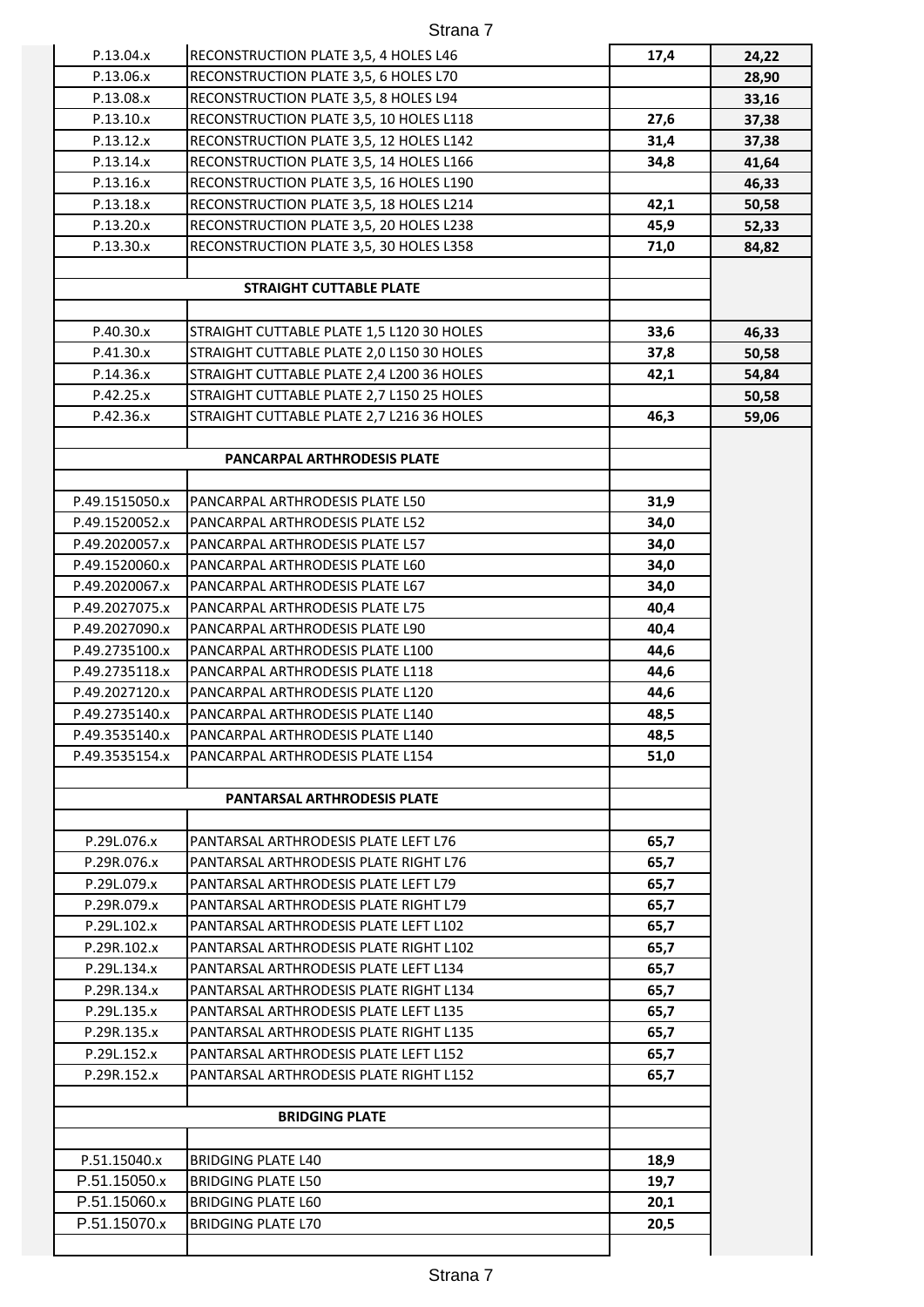| P.51.20060.x | <b>BRIDGING PLATE L60</b>      | 22,3 |
|--------------|--------------------------------|------|
| P.51.20070.x | <b>BRIDGING PLATE L70</b>      | 22,7 |
| P.51.20080.x | <b>BRIDGING PLATE L80</b>      | 23,1 |
| P.51.20090.x | <b>BRIDGING PLATE L90</b>      | 23,5 |
| P.51.20100.x | <b>BRIDGING PLATE L100</b>     | 24,0 |
|              |                                |      |
| P.51.24070.x | <b>BRIDGING PLATE L70</b>      | 26,0 |
| P.51.24080.x | <b>BRIDGING PLATE L80</b>      | 26,4 |
| P.51.24090.x | <b>BRIDGING PLATE L90</b>      | 26,8 |
| P.51.24100.x | <b>BRIDGING PLATE L100</b>     | 27,2 |
| P.51.24110.x | <b>BRIDGING PLATE L110</b>     | 27,6 |
| P.51.24120.x | <b>BRIDGING PLATE L120</b>     | 28,0 |
|              |                                |      |
| P.51.27080.x | <b>BRIDGING PLATE L80</b>      | 26,4 |
| P.51.27090.x | <b>BRIDGING PLATE L90</b>      | 26,8 |
| P.51.27100.x | <b>BRIDGING PLATE L100</b>     | 27,2 |
| P.51.27110.x | <b>BRIDGING PLATE L110</b>     | 27,6 |
| P.51.27120.x | <b>BRIDGING PLATE L120</b>     | 28,0 |
|              |                                |      |
| P.51.35120.x | <b>BRIDGING PLATE L120</b>     | 30,4 |
| P.51.35130.x | <b>BRIDGING PLATE L130</b>     | 30,8 |
| P.51.35140.x | <b>BRIDGING PLATE L140</b>     | 31,3 |
| P.51.35150.x | <b>BRIDGING PLATE L150</b>     | 31,7 |
| P.51.35160.x | <b>BRIDGING PLATE L160</b>     | 32,1 |
| P.51.35170.x | <b>BRIDGING PLATE L170</b>     | 32,4 |
| P.51.35180.x | <b>BRIDGING PLATE L180</b>     | 32,9 |
|              |                                |      |
|              | <b>TUBULAR PLATE</b>           |      |
| P.57.03.x    | TUBULAR PLATE 2.0 L19 3 HOLES  | 13,0 |
| P.57.04.x    | TUBULAR PLATE 2.0 L25 4 HOLES  | 13,2 |
| P.57.05.x    | TUBULAR PLATE 2.0 L31 5 HOLES  | 13,4 |
| P.57.06.x    | TUBULAR PLATE 2.0 L37 6 HOLES  | 13,6 |
| P.57.07.x    | TUBULAR PLATE 2.0 L43 7 HOLES  |      |
|              |                                | 13,8 |
| P.57.08.x    | TUBULAR PLATE 2.0 L49 8 HOLES  | 14,0 |
| P.57.09.x    | TUBULAR PLATE 2.0 L55 9 HOLES  | 14,3 |
| P.57.10.x    | TUBULAR PLATE 2.0 L61 10 HOLES | 14,5 |
| P.57.11.x    | TUBULAR PLATE 2.0 L67 11 HOLES | 14,7 |
|              |                                |      |
| P.58.03.x    | TUBULAR PLATE 2.4 L22 3 HOLES  | 13,8 |
| P.58.04.x    | TUBULAR PLATE 2.4 L29 4 HOLES  | 14,0 |
| P.58.05.x    | TUBULAR PLATE 2.4 L36 5 HOLES  | 14,3 |
| P.58.06.x    | TUBULAR PLATE 2.4 L43 6 HOLES  | 14,9 |
| P.58.07.x    | TUBULAR PLATE 2.4 L50 7 HOLES  | 15,1 |
| P.58.08.x    | TUBULAR PLATE 2.4 L57 8 HOLES  | 15,3 |
| P.58.09.x    | TUBULAR PLATE 2.4 L64 9 HOLES  | 15,5 |
| P.58.10.x    | TUBULAR PLATE 2.4 L71 10 HOLES | 15,7 |
| P.58.11.x    | TUBULAR PLATE 2.4 L78 11 HOLES | 16,0 |
|              |                                |      |
| P.59.03.x    | TUBULAR PLATE 2.7 L23 3 HOLES  | 13,8 |
| P.59.04.x    | TUBULAR PLATE 2.7 L31 4 HOLES  | 14,0 |
| P.59.05.x    | TUBULAR PLATE 2.7 L39 5 HOLES  | 14,3 |
| P.59.06.x    | TUBULAR PLATE 2.7 L47 6 HOLES  | 14,9 |
| P.59.07.x    | TUBULAR PLATE 2.7 L55 7 HOLES  | 15,1 |
| P.59.08.x    | TUBULAR PLATE 2.7 L63 8 HOLES  | 15,3 |
| P.59.09.x    | TUBULAR PLATE 2.7 L71 9 HOLES  | 15,5 |
| P.59.10.x    | TUBULAR PLATE 2.7 L79 10 HOLES | 15,7 |
| P.59.11.x    | TUBULAR PLATE 2.7 L87 11 HOLES | 16,0 |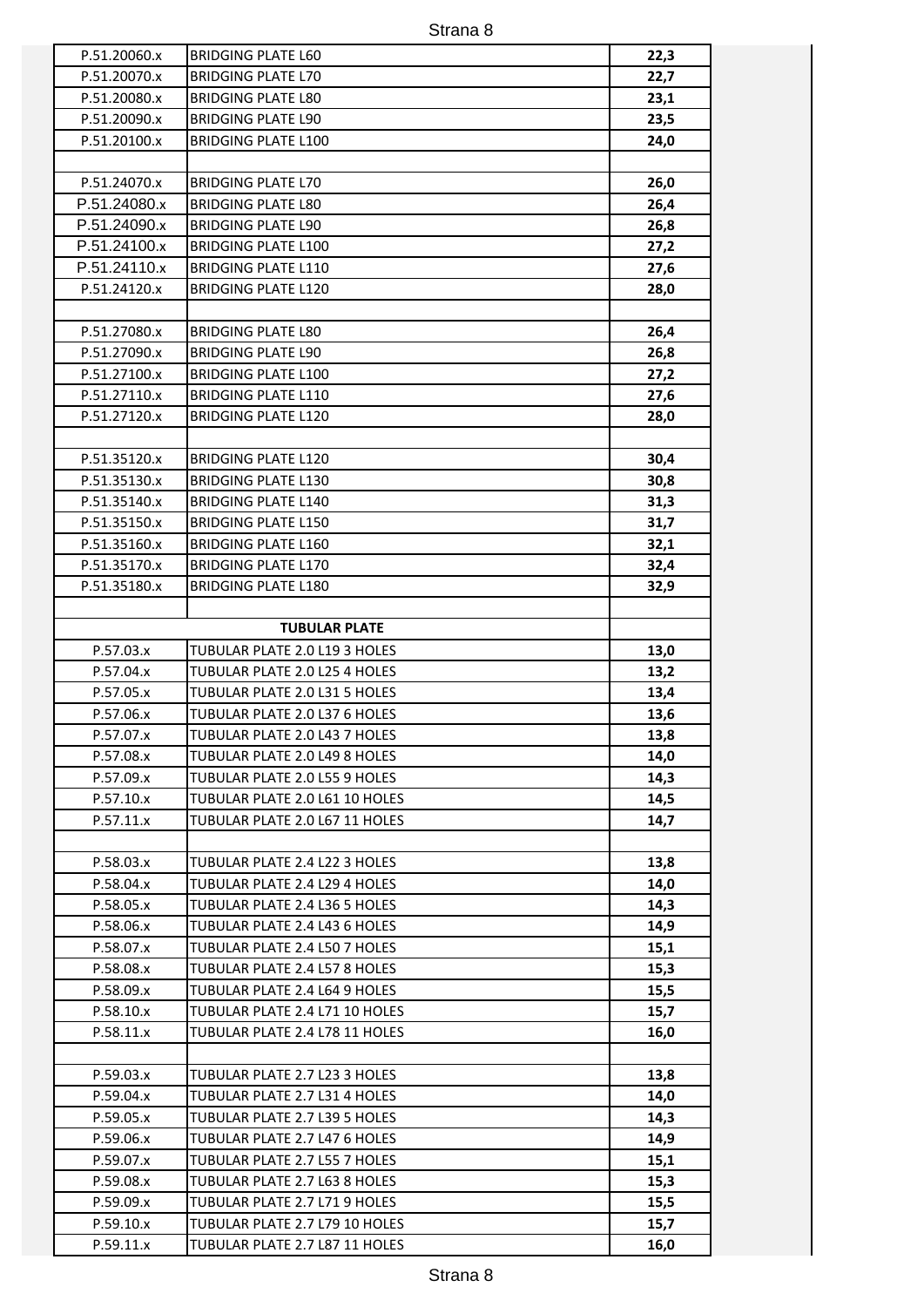| P.60.03.x       | TUBULAR PLATE 3.5 L33 3 HOLES   | 14,7 |       |
|-----------------|---------------------------------|------|-------|
| P.60.04.x       | TUBULAR PLATE 3.5 L45 4 HOLES   | 14,9 |       |
| P.60.05.x       | TUBULAR PLATE 3.5 L57 5 HOLES   | 15,1 |       |
| P.60.06.x       | TUBULAR PLATE 3.5 L69 6 HOLES   | 15,3 |       |
| P.60.07.x       | TUBULAR PLATE 3.5 L81 7 HOLES   | 15,5 |       |
| P.60.08.x       | TUBULAR PLATE 3.5 L93 8 HOLES   | 15,7 |       |
| P.60.09.x       | TUBULAR PLATE 3.5 L105 9 HOLES  | 16,0 |       |
| P.60.10.x       | TUBULAR PLATE 3.5 L117 10 HOLES | 16,1 |       |
| P.60.11.x       | TUBULAR PLATE 3.5 L129 11 HOLES | 16,4 |       |
|                 |                                 |      |       |
|                 | <b>CONDYLAR PLATE</b>           |      |       |
|                 |                                 |      |       |
| P.55L.20060.1.x | CONDYLAR PLATE LET 2,0 L60      | 36,1 |       |
| P.55R.20060.1.x | CONDYLAR PLATE RIGHT 2,0 L60    | 36,1 |       |
| P.55L.20120.1.x | CONDYLAR PLATE LET 2,0 L120     | 36,1 |       |
| P.55R.20120.1.x | CONDYLAR PLATE RIGHT 2,0 L120   | 36,1 |       |
| P.55L.24065.1.x | CONDYLAR PLATE LET 2,4 L65      | 40,2 |       |
| P.55R.24065.1.x | CONDYLAR PLATE RIGHT 2,4 L65    | 40,2 |       |
| P.55L.27070.1.x | CONDYLAR PLATE LET 2,7 L70      | 43,8 |       |
| P.55R.27070.1.x | CONDYLAR PLATE RIGHT 2,7 L70    | 43,8 |       |
| P.55L.35135.1.x | CONDYLAR PLATE LET 3,5 L135     | 52,3 |       |
| P.55R.35135.1.x | CONDYLAR PLATE RIGHT 3,5 L135   | 52,3 |       |
| P.55L.35170.1.x | CONDYLAR PLATE LET 3,5 L170     | 60,5 |       |
| P.55R.35170.1.x | CONDYLAR PLATE RIGHT 3,5 L170   | 60,5 |       |
|                 |                                 |      |       |
|                 | <b>T PLATE</b>                  |      |       |
|                 |                                 |      |       |
| P.19.15.x       | T PLATE 1,5 L15                 | 23,7 | 28,47 |
| P.19.20.x       | T PLATE 1,5 L20                 | 25,6 | 30,69 |
| P.19.25.x       | T PLATE 1,5 L25                 | 27,4 | 32,87 |
|                 |                                 |      |       |
| P.20.21.x       | <b>T PLATE 1,5 L21</b>          | 27,4 | 33,23 |
| P.20.26.x       | T PLATE 1,5 L26                 | 28,9 | 34,70 |
| P.20.31.x       | T PLATE 1,5 L31                 | 30,3 | 36,17 |
| P.20.36.x       | T PLATE 1,5 L36                 | 31,8 | 37,99 |
| P.20.40.x       | T PLATE 1,5 L40                 | 33,2 | 39,78 |
|                 |                                 |      |       |
| P.21.25.x       | T PLATE 2,0 L25                 | 27,4 | 32,87 |
| P.21.27.x       | T PLATE 2,0 L27                 | 28,9 | 34,48 |
| P.21.32.x       | T PLATE 2,0 L31                 | 30,3 | 36,13 |
| P.21.42.x       | T PLATE 2,0 L42                 | 33,2 | 39,74 |
| P.21.50.x       | T PLATE 2,0 L50                 | 34,7 | 41,57 |
|                 |                                 |      |       |
| P.22.26.x       | T PLATE 2,0 L26                 | 27,4 | 32,87 |
| P.22.31.x       | T PLATE 2,0 L31                 | 30,3 | 36,13 |
| P.22.36.x       | T PLATE 2,0 L36                 | 31,8 | 38,13 |
| P.22.42.x       | T PLATE 2,0 L42                 | 33,2 | 39,74 |
| P.22.50.x       | T PLATE 2,0 L50                 | 34,7 | 41,57 |
|                 | <b>T PLATE LONG</b>             |      |       |
|                 |                                 |      |       |
| P.52.15070.x    | T PLATE LONG 1,5 L70            | 34,8 | 41,71 |
| P.52.20080.x    | T PLATE LONG 2,0 L80            | 40,2 | 48,29 |
| P.52.24083.x    | T PLATE LONG 2,4 L83            | 40,2 | 48,29 |
| P.52.27095.x    | T PLATE LONG 2,7 L95            | 40,2 | 48,29 |
| P.52.35140.x    | T PLATE LONG 3,5 L140           | 52,3 | 60,46 |
|                 |                                 |      |       |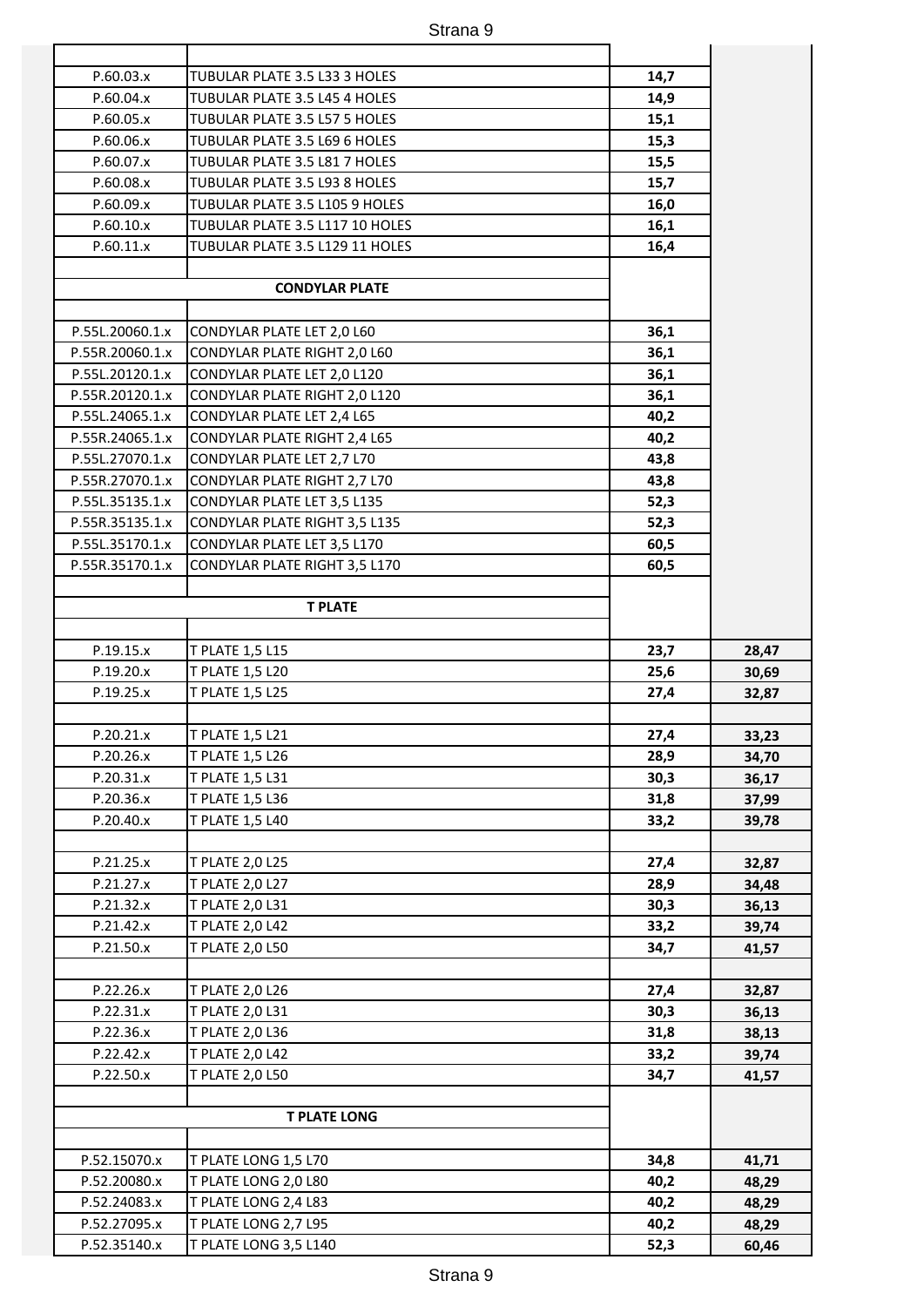|                |              | <b>T-TPLO PLATE</b>                                                         |                              |
|----------------|--------------|-----------------------------------------------------------------------------|------------------------------|
|                |              |                                                                             |                              |
| 31,87          | 25,1         | T TPLO PLATE 2,0 L26                                                        | P.43.26.x                    |
| 31,87          | 25,1         | T TPLO PLATE 2,0 L31                                                        | P.43.31.x                    |
|                |              |                                                                             |                              |
| 36,13          | 29,3         | T TPLO PLATE 2,4 L34                                                        | P.17.34.x                    |
| 36,13          | 29,3         | T TPLO PLATE 2,4 L41                                                        | P.17.41.x                    |
|                |              |                                                                             |                              |
| 40,39          | 33,6         | T TPLO PLATE 2,7 L39                                                        | P.18.39.x                    |
| 40,39          | 33,6         | T TPLO PLATE 2,7 L45                                                        | P.18.45.x                    |
|                |              |                                                                             |                              |
| 44,61<br>44,61 | 37,8<br>37,8 | T TPLO PLATE 3,5 L55<br>T TPLO PLATE 3,5 L59                                | P.16.55.x<br>P.16.59.x       |
| 44,61          | 37,8         | T TPLO PLATE 3,5 L63                                                        | P.16.63.x                    |
| 44,61          | 37,8         | T TPLO PLATE 3,5 L75                                                        | P.16.75.x                    |
| 44,61          | 37,8         | T TPLO PLATE 3,5 L79                                                        | P.16.79.x                    |
|                | 37,8         | T TPLO PLATE 3,5 L80                                                        | P.16.80.x                    |
|                | 40,4         | T TPLO PLATE 4,5 L90                                                        | P.16.90.x                    |
|                |              |                                                                             |                              |
|                |              | <b>SLOCUM type TPLO PLATE</b>                                               |                              |
|                | 24,0         | SLOCUM type TPLO PLATE 1,5 L20 LEFT                                         | P.53L.1520.x                 |
|                | 24,0         | SLOCUM type TPLO PLATE 1,5 L20 RIGHT                                        | P.53R.1520.x                 |
|                |              |                                                                             |                              |
|                | 24,0         | SLOCUM type TPLO PLATE 2,0 L26 LEFT                                         | P.53L.2026.x                 |
|                | 24,0         | SLOCUM type TPLO PLATE 2,0 L26 RIGHT                                        | P.53R.2026.x                 |
|                |              |                                                                             |                              |
|                | 28,0<br>28,0 | SLOCUM type TPLO PLATE 2,4 L35 LEFT<br>SLOCUM type TPLO PLATE 2,4 L35 RIGHT | P.53L.2435.x<br>P.53R.2435.x |
|                |              |                                                                             |                              |
|                | 32,1         | SLOCUM type TPLO PLATE 2,7 L41 LEFT                                         | P.53L.2741.x                 |
|                | 32,1         | SLOCUM type TPLO PLATE 2,7 L41 RIGHT                                        | P.53R.2741.x                 |
|                |              |                                                                             |                              |
|                | 36,1         | SLOCUM type TPLO PLATE 3,5 L65 LEFT                                         | P.53L.3565.x                 |
|                | 36,1         | SLOCUM type TPLO PLATE 3,5 L65 RIGHT                                        | P.53R.3565.x                 |
|                |              |                                                                             |                              |
|                |              | <b>L PLATE</b>                                                              |                              |
|                | 23,7         | L PLATE 1,5 L15 LEFT                                                        | P.23L.15.x                   |
|                | 23,7         | L PLATE 1,5 L15 RIGHT                                                       | P.23R.15.x                   |
|                | 25,6         | L PLATE 1,5 L20 LEFT                                                        | P.23L.20.x<br>P.23R.20.x     |
|                | 25,6<br>27,4 | L PLATE 1,5 L20 RIGHT<br>L PLATE 1,5 L25 LEFT                               | P.23L.25.x                   |
|                | 27,4         | L PLATE 1,5 L25 RIGHT                                                       | P.23R.25.x                   |
|                |              |                                                                             |                              |
|                | 23,7         | L PLATE 2,0 L18 LEFT                                                        | P.24L.18.x                   |
|                | 23,7         | L PLATE 2,0 L18 RIGHT                                                       | P.24R.18.x                   |
|                | 25,6         | L PLATE 2,0 L25 LEFT                                                        | P.24L.25.x                   |
|                | 25,6         | L PLATE 2,0 L25 RIGHT                                                       | P.24R.25.x                   |
|                | 27,4         | L PLATE 2,0 L32 LEFT                                                        | P.24L.32.x                   |
|                | 27,4         | L PLATE 2,0 L32 RIGHT                                                       | P.24R.32.x                   |
|                |              |                                                                             |                              |
|                | 20,1         | L PLATE 2,7 L28 LEFT                                                        | P.25L.28.x                   |
|                | 20,1         | L PLATE 2,7 L28 RIGHT                                                       | P.25R.28.x                   |
|                | 21,9         | L PLATE 2,7 L36 LEFT                                                        | P.25L.36.x                   |
|                | 21,9         | L PLATE 2,7 L36 RIGHT                                                       | P.25R.36.x                   |
|                | 23,7<br>23,7 | L PLATE 2,7 L44 LEFT<br>L PLATE 2,7 L44 RIGHT                               | P.25L.44.x<br>P.25R.44.x     |
|                |              |                                                                             |                              |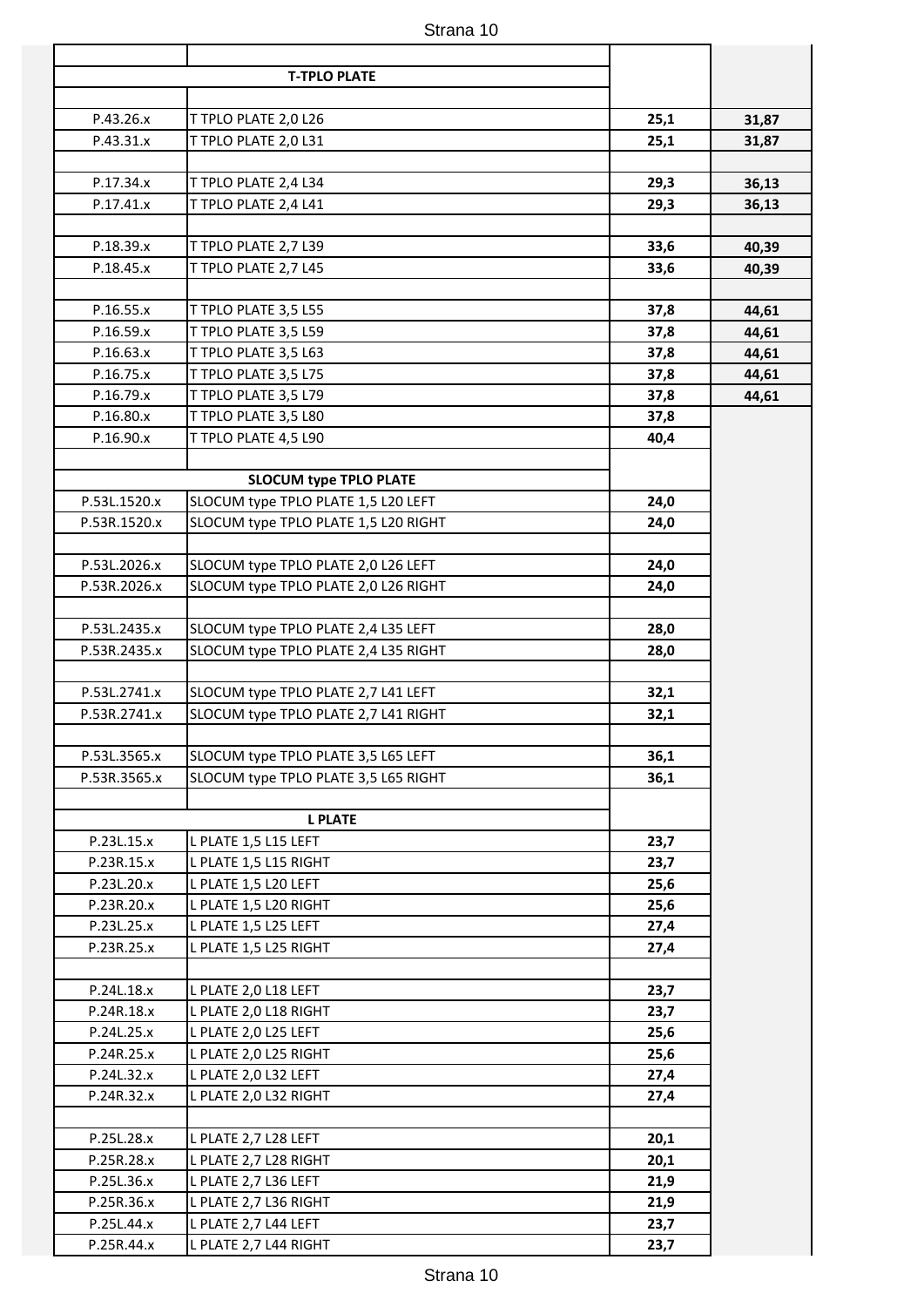|                          | <b>L PLATE OBLIQUE</b>                                        |              |
|--------------------------|---------------------------------------------------------------|--------------|
|                          |                                                               |              |
| P.27L.33.x               | L PLATE 2,4 OBLIQUE L33 LEFT                                  | 20,1         |
| P.27R.33.x               | L PLATE 2,4 OBLIQUE L33 RIGHT                                 | 20,1         |
| P.27L.40.x               | L PLATE 2,4 OBLIQUE L40 LEFT                                  | 21,9         |
| P.27R.40.x               | L PLATE 2,4 OBLIQUE L40 RIGHT                                 | 21,9         |
| P.27L.47.x<br>P.27R.47.x | L PLATE 2,4 OBLIQUE L47 LEFT<br>L PLATE 2,4 OBLIQUE L47 RIGHT | 23,7<br>23,7 |
|                          |                                                               |              |
| P.28L.36.x               | L PLATE 2,7 OBLIQUE L36 LEFT                                  | 21,9         |
| P.28R.36.x               | L PLATE 2,7 OBLIQUE L36 RIGHT                                 | 21,9         |
| P.28L.44.x               | L PLATE 2,7 OBLIQUE L44 LEFT                                  | 23,7         |
| P.28R.44.x               | L PLATE 2,7 OBLIQUE L44 RIGHT                                 | 23,7         |
| P.28L.52.x               | L PLATE 2,7 OBLIQUE L52 LEFT                                  | 24,8         |
| P.28R.52.x               | L PLATE 2,7 OBLIQUE L52 RIGHT                                 | 24,8         |
|                          |                                                               |              |
| P.26L.50.x               | L PLATE 3,5 OBLIQUE L50 LEFT                                  | 24,3         |
| P.26R.50.x               | L PLATE 3,5 OBLIQUE L50 RIGHT                                 | 24,3         |
| P.26L.62.x               | L PLATE 3,5 OBLIQUE L62 LEFT                                  | 26,4         |
| P.26R.62.x               | L PLATE 3,5 OBLIQUE L62 RIGHT                                 | 26,4         |
| P.26L.74.x               | L PLATE 3,5 OBLIQUE L74 LEFT                                  | 28,4         |
| P.26R.74.x               | L PLATE 3,5 OBLIQUE L74 RIGHT                                 | 28,4         |
| P.26L.98.x               | L PLATE 3,5 OBLIQUE L98 LEFT                                  | 30,4         |
| P.26L.98.x               | L PLATE 3,5 OBLIQUE L98 RIGHT                                 | 30,4         |
|                          |                                                               |              |
|                          | X PLATE (BUTTERFLY PLATE)                                     |              |
| P.36.15414.x             | X PLATE (BUTTERFLY PLATE) 1.5 14x9 mm                         | 20,1         |
| P.36.15415.x             | X PLATE (BUTTERFLY PLATE) 1.5 15x11 mm                        | 20,1         |
| P.36.15619.x             | X PLATE (BUTTERFLY PLATE) 1.5 19x9 mm                         | 21,6         |
|                          |                                                               |              |
| P.37.20416.x             | X PLATE (BUTTERFLY PLATE) 2.0 16x11 mm                        | 21,2         |
| P.37.20417.x             | X PLATE (BUTTERFLY PLATE) 2.0 17x13 mm                        | 21,2         |
| P.37.20623.x             | X PLATE (BUTTERFLY PLATE) 2.0 23x11mm                         | 21,9         |
|                          |                                                               |              |
| P.38.24418.x             | X PLATE (BUTTERFLY PLATE) 2.4 18x12 mm                        | 21,9         |
| P.38.24420.x             | X PLATE (BUTTERFLY PLATE) 2.4 20x15 mm                        | 22,6         |
| P.38.24626.x             | X PLATE (BUTTERFLY PLATE) 2.4 26x12 mm                        | 23,7         |
| P.39.27421.x             | X PLATE (BUTTERFLY PLATE) 2.7 21x14 mm                        | 24,1         |
| P.39.27425.x             | X PLATE (BUTTERFLY PLATE) 2.7 25x17 mm                        | 24,5         |
| P.39.27630.x             | X PLATE (BUTTERFLY PLATE) 2.7 30x14 mm                        | 25,2         |
|                          |                                                               |              |
|                          | <b>ACETABULAR PLATE</b>                                       |              |
|                          |                                                               |              |
| P.45.2017.1              | ACETABULR PLATE 2,0_17,5x7,5                                  | 32,1         |
| P.45.2019.1              | ACETABULR PLATE 2,0_19x8,5                                    | 33,7         |
| P.45.2024.1              | ACETABULR PLATE 2,0_24x10,5                                   | 35,3         |
| P.45.2027.1              | ACETABULR PLATE 2,0 27x12                                     | 36,5         |
| P.46.2423.1              | ACETABULR PLATE 2,4_23x10,5                                   | 38,1         |
| P.47.2733.1              | ACETABULR PLATE 2,7_33x15                                     | 39,7         |
| P.47.2736.1              | ACETABULR PLATE 2,7_36x16                                     | 41,4         |
| P.48.3542.1              | ACETABULR PLATE 3,5_42x20                                     | 42,6         |
| P.48.3547.1              | ACETABULR PLATE 3,5_47x19                                     | 44,3         |
| P.48.3550.1              | ACETABULR PLATE 3,5_50x23                                     | 45,9         |
|                          |                                                               |              |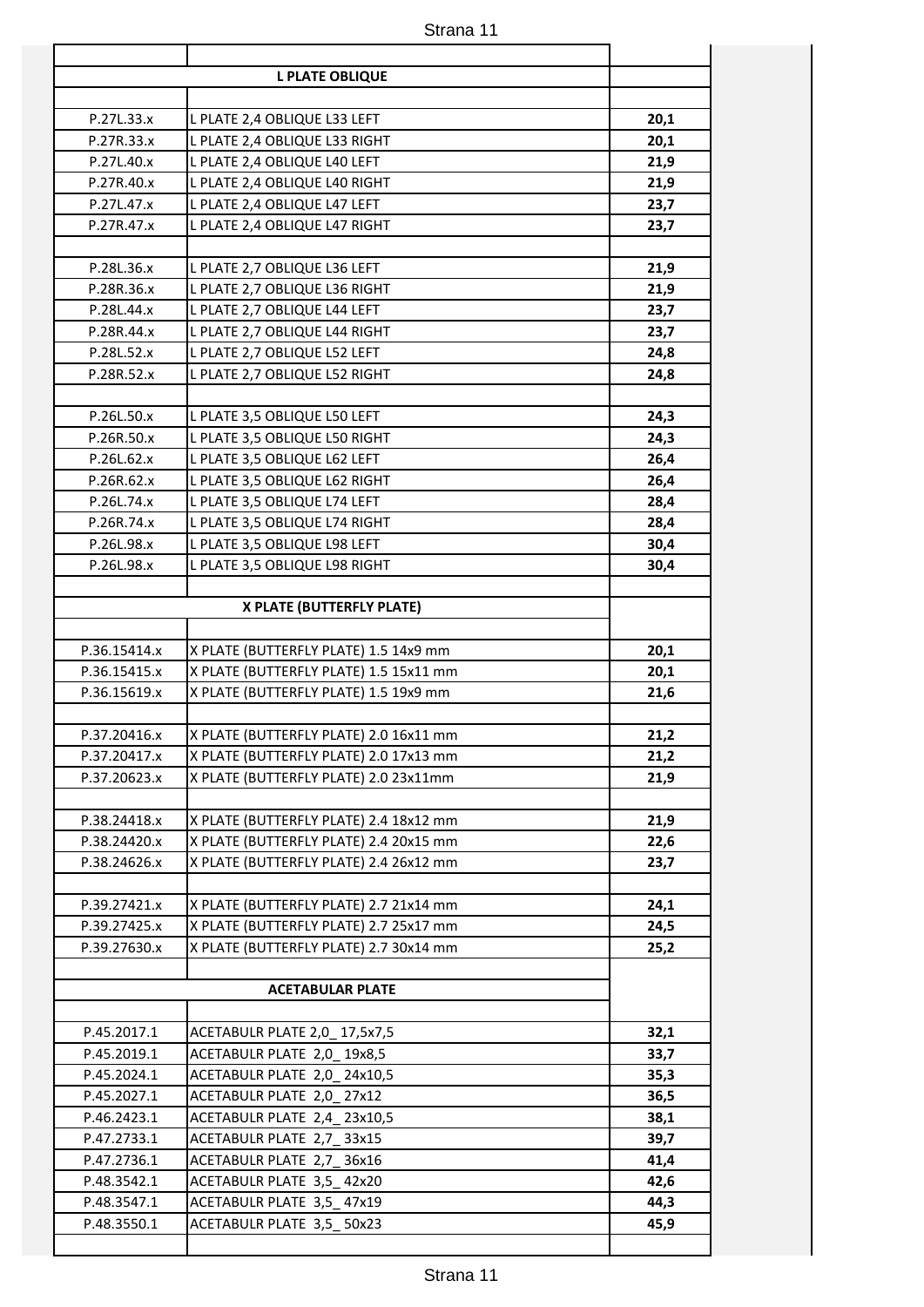|              | <b>TTA PLATE</b>          |      |        |
|--------------|---------------------------|------|--------|
|              |                           |      |        |
| P.01.0119.x  | TTA PLATE P1 L25 (TTA XS) |      | 17,40  |
| P.01.0125.x  | TTA PLATE P1 L25 (TTA XS) | 13,9 | 17,40  |
| P.01.01.x    | TTA PLATE P1 (TTA1)       | 13,9 | 17,40  |
| P.01.02.x    | TTA PLATE P2 (TTA2)       | 13,9 | 18,70  |
| P.01.03.x    | TTA PLATE P3 (TTA3)       | 15,6 | 20,85  |
| P.01.04.x    | TTA PLATE P4 (TTA4)       | 18,2 | 25,68  |
| P.01.05.x    | TTA PLATE P5 (TTA5)       | 19,1 | 26,06  |
| P.01.06.x    | TTA PLATE P6 (TTA6)       | 23,9 | 29,55  |
| P.01.07.x    | TTA PLATE P7 (TTA7)       | 24,3 | 31,28  |
| P.01.08.x    | TTA PLATE P8 (TTA8)       | 26,1 | 34,34  |
|              |                           |      |        |
|              | <b>TTA CAGE</b>           |      |        |
|              |                           |      |        |
| K.01.06016.2 | TTA CAGE 6x16             |      | 51,71  |
| K.01.07516.2 | TTA CAGE 7,5x16           |      | 53,26  |
| K.01.09019.2 | TTA CAGE 9x19             |      | 54,77  |
| K.01.10519.2 | <b>TTA CAGE 10,5x19</b>   |      | 56,27  |
| K.01.12022.2 | <b>TTA CAGE 12,5x22</b>   |      | 57,82  |
|              |                           |      |        |
|              | <b>TTA CAGE CUTTABLE</b>  |      |        |
| K.02.03019.x | TTA CAGE CUTTABLE 3x19    | 41,7 | 52,16  |
| K.02.04519.x | TTA CAGE CUTTABLE 4,5x19  | 43,9 | 54,35  |
| K.02.06022.x | TTA CAGE CUTTABLE 6x22    | 47,4 | 59,10  |
| K.02.07522.x | TTA CAGE CUTTABLE 7,5x22  | 54,8 | 60,86  |
| K.02.09025.x | TTA CAGE CUTTABLE 9x25    | 56,5 | 62,59  |
| K.02.10525.x | TTA CAGE CUTTABLE 10,5x25 | 58,3 | 64,31  |
| K.02.12028.x | TTA CAGE CUTTABLE 12x28   | 60,9 | 66,08  |
| K.02.13528.x | TTA CAGE CUTTABLE 13,5x28 | 64,3 | 73,01  |
| K.02.15031.x | TTA CAGE CUTTABLE 15x31   | 67,4 | 79,99  |
|              |                           |      |        |
|              | <b>TTA CAGE R+</b>        |      |        |
|              |                           |      |        |
| K.04.03007.2 | TTA CAGE R+ 3x7           |      | 115,90 |
| K.04.03010.2 | TTA CAGE R+3x10           |      | 115,90 |
| K.04.04509.2 | TTA CAGE R+ 4,5x9         |      | 123,15 |
| K.04.04512.2 | <b>TTA CAGE R+ 4,5x12</b> |      | 123,15 |
| K.04.06013.2 | TTA CAGE R+ 6x13          |      | 130,39 |
| K.04.06016.2 | TTA CAGE R+ 6x16          |      | 130,39 |
| K.04.07513.2 | TTA CAGE R+ 7,5x13        |      | 137,63 |
| K.04.07516.2 | TTA CAGE R+ 7,5x16        |      | 137,63 |
| K.04.09019.2 | TTA CAGE R+ 9x19          |      | 144,88 |
| K.04.10519.2 | TTA CAGE R+ 10,5x19       |      | 151,92 |
| K.04.12022.2 | TTA CAGE R+ 12,5x22       |      | 166,61 |
| K.04.13522.2 | TTA CAGE R+ 13,5x22       |      | 173,85 |
| K.04.15022.2 | TTA CAGE R+ 15x22         |      | 180,73 |
|              |                           |      |        |
|              | <b>TTA SPACER</b>         |      |        |
|              |                           |      |        |
| D.01.1001.x  | TTA SPACER 1mm            |      | 14,76  |
| D.01.1002.x  | TTA SPACER 2mm            |      | 14,76  |
| D.01.1003.x  | TTA SPACER 3mm            |      | 14,76  |
|              |                           |      |        |
|              |                           |      |        |
|              |                           |      |        |
|              |                           |      |        |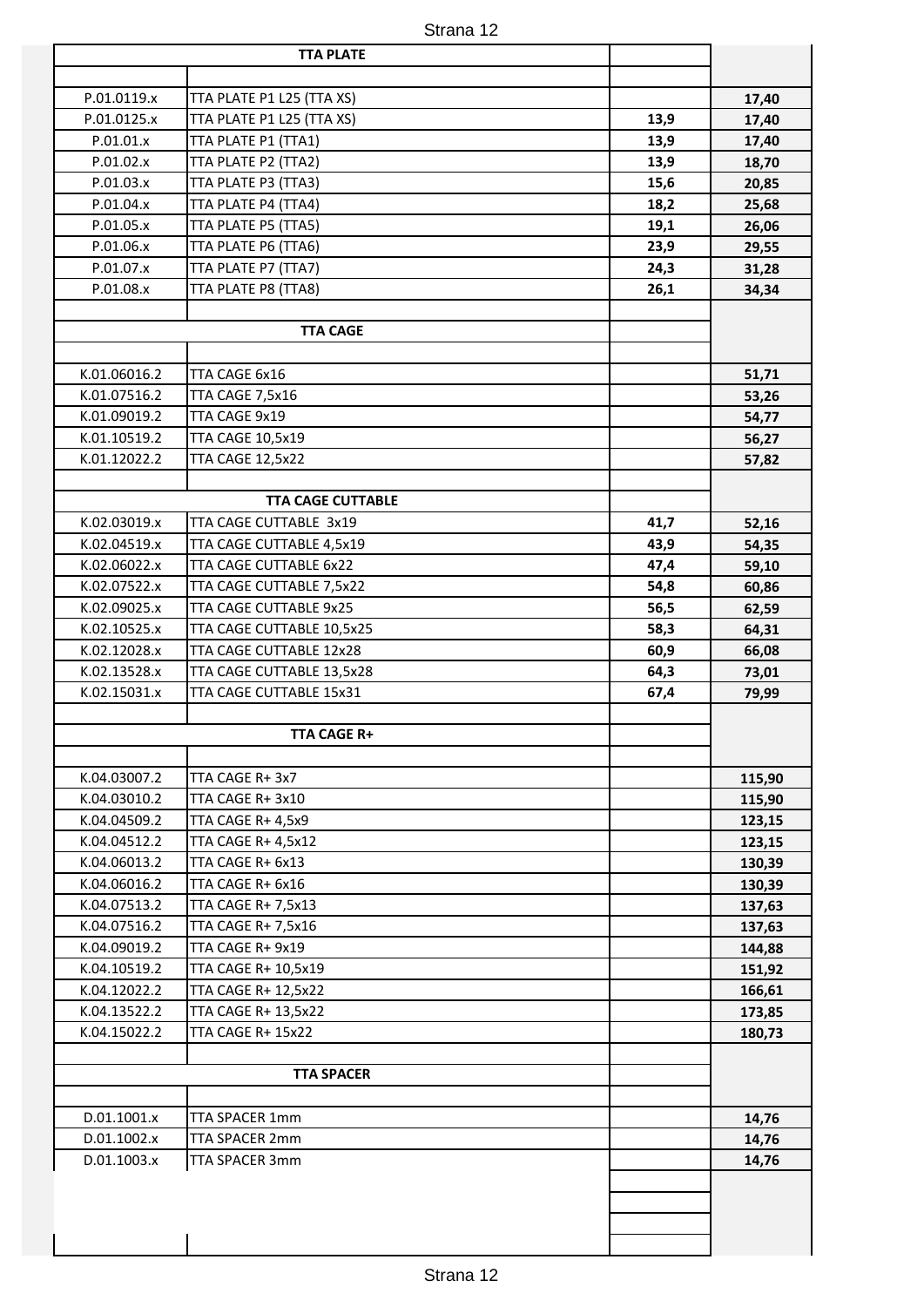|                | <b>TTA R+ SPACER</b>                                           |      |       |
|----------------|----------------------------------------------------------------|------|-------|
|                |                                                                |      |       |
| D.02.2001.x    | TTA R+ SPACER 1mm (Cage size: 3; 4,5; 6)                       |      | 14,76 |
| D.02.2002.x    | TTA R+ SPACER 2mm (Cage size: 3; 4,5; 6)                       |      | 14,76 |
| D.02.2003.x    | TTA R+ SPACER 3mm (Cage size: 3; 4,5; 6)                       |      | 14,76 |
| D.02.3001.x    | TTA R+ SPACER 1mm (Cage size: 7,5 ; 9 ; 10,5 ; 12 ; 13,5 ; 15) |      | 14,76 |
| D.02.3002.x    | TTA R+ SPACER 2mm (Cage size: 7,5 ; 9 ; 10,5 ; 12 ; 13,5 ; 15) |      | 14,76 |
| D.02.3003.x    | TTA R+ SPACER 3mm (Cage size: 7,5 ; 9 ; 10,5 ; 12 ; 13,5 ; 15) |      | 14,76 |
|                |                                                                |      |       |
|                | <b>WASHER 2 HOLES</b>                                          |      |       |
|                |                                                                |      |       |
| PD.01.0601.x   | WASHER 2 HOLES 6mmx1mm - 2Z                                    | 15,1 | 16,06 |
| PD.01.0902.x   | WASHER 2 HOLES 9mmx2mm - 2Z                                    | 15,7 | 16,90 |
| PD.01.1102.x   | WASHER 2 HOLES 11mmx2mm - 2Z                                   | 16,7 | 17,74 |
| PD.02.0601.x   | WASHER 2 HOLES 6mmx1mm - 20                                    | 15,1 | 16,06 |
| PD.02.0902.x   | WASHER 2 HOLES 9mmx2mm - 20                                    | 15,7 | 16,90 |
| PD.02.1102.x   | WASHER 2 HOLES 11mmx2mm - 20                                   | 16,7 | 17,74 |
|                |                                                                |      |       |
|                | <b>WASHERS (for screws)</b>                                    |      |       |
|                |                                                                |      |       |
| PD.03.2027.x   | WASHER FOR SCREWS 2,0; 2,4; 2,7                                |      | 3,25  |
| PD.03.3540.x   | WASHER FOR SCREWS 3,5; 4,0                                     |      | 3,59  |
|                |                                                                |      |       |
|                | <b>CANCELLOUS SELF TAPPING SCREW</b>                           |      |       |
|                |                                                                |      |       |
| WG.0204.2208.x | CANCELLOUS SELF TAPPING SCREW 2,2 L8 -SYSTEM2.0/2.4            | 4,3  | 5,18  |
| WG.0204.2210.x | CANCELLOUS SELF TAPPING SCREW 2,2 L10 -SYSTEM2.0/2.4           | 4,5  | 5,40  |
| WG.0204.2212.x | CANCELLOUS SELF TAPPING SCREW 2,2 L12 -SYSTEM2.0/2.4           | 4,7  | 5,59  |
| WG.0204.2214.x | CANCELLOUS SELF TAPPING SCREW 2,2 L14 -SYSTEM2.0/2.4           | 4,8  | 5,81  |
| WG.0204.2216.x | CANCELLOUS SELF TAPPING SCREW 2,2 L16 -SYSTEM2.0/2.4           | 5,0  | 6,00  |
| WG.0204.2218.x | CANCELLOUS SELF TAPPING SCREW 2,2 L18 -SYSTEM2.0/2.4           | 5,2  | 6,22  |
| WG.0204.2220.x | CANCELLOUS SELF TAPPING SCREW 2,2 L20 -SYSTEM2.0/2.4           | 5,4  | 6,41  |
| WG.0204.2222.x | CANCELLOUS SELF TAPPING SCREW 2,2 L22 -SYSTEM2.0/2.4           | 5,5  | 6,63  |
| WG.0204.2224.x | CANCELLOUS SELF TAPPING SCREW 2,2 L24 -SYSTEM2.0/2.4           | 5,7  | 6,82  |
| WG.0204.2226.x | CANCELLOUS SELF TAPPING SCREW 2,2 L26 -SYSTEM2.0/2.4           | 5,9  | 7,01  |
| WG.0204.2228.x | CANCELLOUS SELF TAPPING SCREW 2,2 L28 -SYSTEM2.0/2.4           | 6,0  | 7,23  |
| WG.0204.2230.x | CANCELLOUS SELF TAPPING SCREW 2,2 L30 -SYSTEM2.0/2.4           | 9,4  | 7,42  |
|                |                                                                |      |       |
| WG.03.3014.x   | CANCELLOUS SELF TAPPING SCREW 3,0 L16 - SYSTEM2.7              | 4,8  | 5,71  |
| WG.03.3016.x   | CANCELLOUS SELF TAPPING SCREW 3,0 L16 - SYSTEM2.7              | 4,8  | 5,90  |
| WG.03.3018.x   | CANCELLOUS SELF TAPPING SCREW 3,0 L18 - SYSTEM2.7              | 4,9  | 6,09  |
| WG.03.3020.x   | CANCELLOUS SELF TAPPING SCREW 3,0 L20 - SYSTEM2.7              | 5,1  | 6,28  |
| WG.03.3022.x   | CANCELLOUS SELF TAPPING SCREW 3,0 L22 - SYSTEM2.7              | 5,2  | 6,44  |
| WG.03.3024.x   | CANCELLOUS SELF TAPPING SCREW 3,0 L24 -SYSTEM2.7               | 5,4  | 6,66  |
| WG.03.3026.x   | CANCELLOUS SELF TAPPING SCREW 3,0 L26 - SYSTEM2.7              | 5,5  | 6,82  |
| WG.03.3028.x   | CANCELLOUS SELF TAPPING SCREW 3,0 L28 -SYSTEM2.7               | 5,7  | 7,01  |
| WG.03.3030.x   | CANCELLOUS SELF TAPPING SCREW 3,0 L30 - SYSTEM2.7              | 5,8  | 7,16  |
| WG.03.3032.x   | CANCELLOUS SELF TAPPING SCREW 3,0 L32 - SYSTEM2.7              | 6,0  | 7,35  |
| WG.03.3034.x   | CANCELLOUS SELF TAPPING SCREW 3,0 L34 - SYSTEM2.7              | 6,1  | 7,58  |
| WG.03.3036.x   | CANCELLOUS SELF TAPPING SCREW 3,0 L36 - SYSTEM2.7              | 6,3  | 7,73  |
| WG.03.3038.x   | CANCELLOUS SELF TAPPING SCREW 3,0 L38 -SYSTEM2.7               | 6,4  | 7,95  |
| WG.03.3040.x   | CANCELLOUS SELF TAPPING SCREW 3,0 L40 - SYSTEM2.7              | 6,6  | 8,08  |
|                |                                                                |      |       |
|                |                                                                |      |       |
|                |                                                                |      |       |
|                |                                                                |      |       |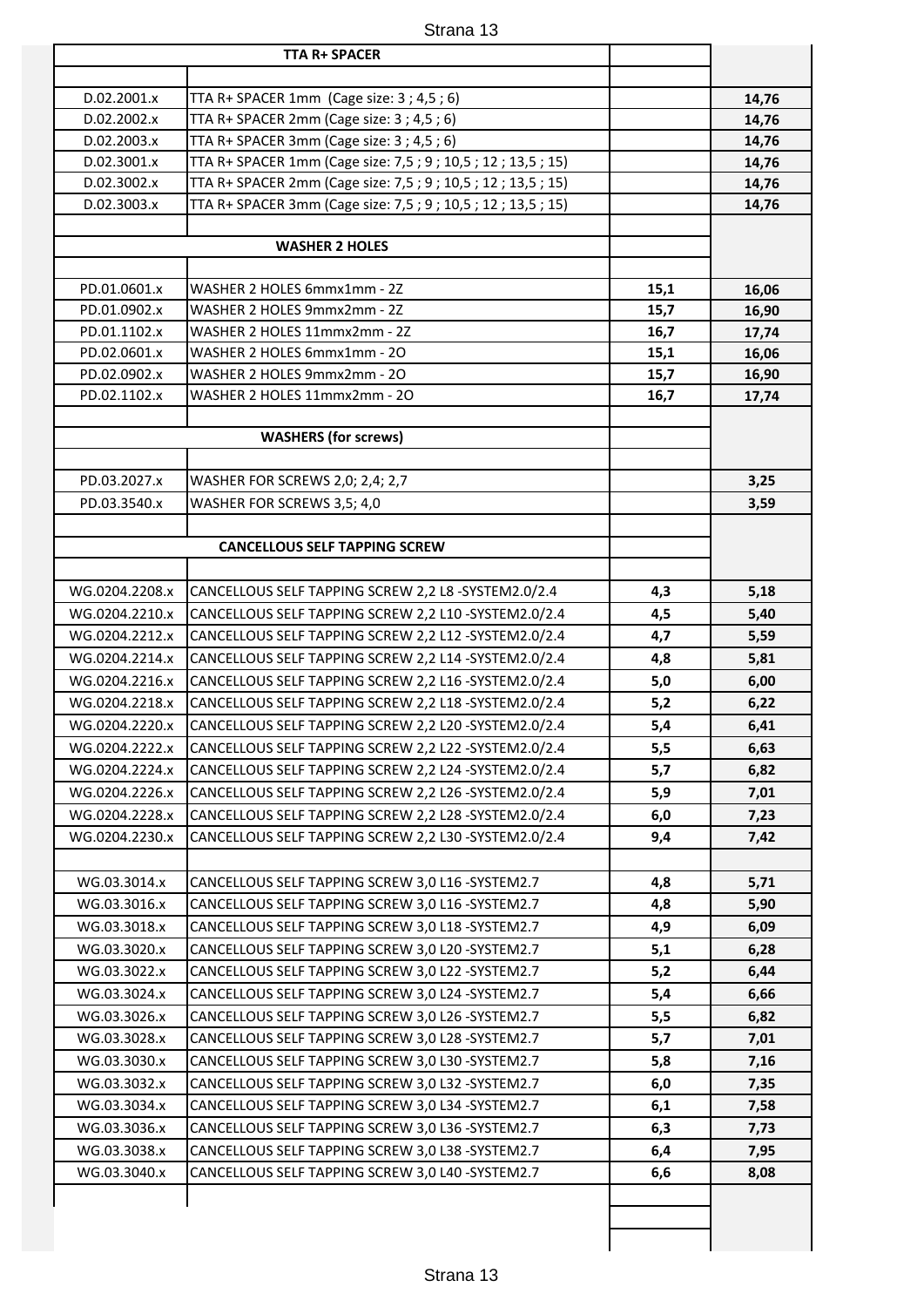| WG.01.3516.x | CANCELLOUS SELF TAPPING SCREW 3,5 L16 - SYSTEM3,5                          | 4,8   | 5,81 |
|--------------|----------------------------------------------------------------------------|-------|------|
| WG.01.3518.x | CANCELLOUS SELF TAPPING SCREW 3,5 L18 - SYSTEM3,5                          | $5,0$ | 5,93 |
| WG.01.3520.x | CANCELLOUS SELF TAPPING SCREW 3,5 L20 -SYSTEM3,5                           | 5,1   | 6,06 |
| WG.01.3522.x | CANCELLOUS SELF TAPPING SCREW 3,5 L22 -SYSTEM3,5                           | 5,2   | 6,22 |
| WG.01.3524.x | CANCELLOUS SELF TAPPING SCREW 3,5 L24 -SYSTEM3,5                           | 5,3   | 6,34 |
| WG.01.3526.x | CANCELLOUS SELF TAPPING SCREW 3,5 L26 -SYSTEM3,5                           | 5,4   | 6,47 |
| WG.01.3528.x | CANCELLOUS SELF TAPPING SCREW 3,5 L28 -SYSTEM3,5                           | 5,5   | 6,63 |
| WG.01.3530.x | CANCELLOUS SELF TAPPING SCREW 3,5 L30 -SYSTEM3,5                           | 5,6   | 6,75 |
| WG.01.3532.x | CANCELLOUS SELF TAPPING SCREW 3,5 L32 -SYSTEM3,5                           | 5,7   | 6,88 |
| WG.01.3534.x | CANCELLOUS SELF TAPPING SCREW 3,5 L34 - SYSTEM3,5                          | $5,0$ | 7,01 |
| WG.01.3536.x | CANCELLOUS SELF TAPPING SCREW 3,5 L36 -SYSTEM3,5                           | 6,0   | 7,13 |
| WG.01.3538.x | CANCELLOUS SELF TAPPING SCREW 3,5 L38 -SYSTEM3,5                           | 6,1   | 7,26 |
| WG.01.3540.x | CANCELLOUS SELF TAPPING SCREW 3,5 L40 - SYSTEM3,5                          | 6,2   | 7,39 |
| WG.01.3542.x | CANCELLOUS SELF TAPPING SCREW 3,5 L42 -SYSTEM3,5                           | 6,3   | 7,54 |
| WG.01.3545.x | CANCELLOUS SELF TAPPING SCREW 3,5 L45 -SYSTEM3,5                           | 6,3   | 7,70 |
| WG.01.3550.x | CANCELLOUS SELF TAPPING SCREW 3,5 L50 -SYSTEM3,5                           | 6,5   | 7,73 |
| WG.01.3555.x | CANCELLOUS SELF TAPPING SCREW 3,5 L55 - SYSTEM3,5                          | 6,6   | 7,86 |
| WG.01.3560.x | CANCELLOUS SELF TAPPING SCREW 3,5 L60 -SYSTEM3,5                           | 6,7   | 8,02 |
|              |                                                                            |       |      |
|              | <b>CORTICAL SELF TAPPING SCREW</b>                                         |       |      |
|              |                                                                            |       |      |
| W.05.1506.x  | CORTICAL SELF TAPPING SCREW 1,5 L6                                         | 4,5   | 5,40 |
| W.05.1508.x  | CORTICAL SELF TAPPING SCREW 1,5 L8                                         | 4,5   | 5,40 |
| W.05.1510.x  | CORTICAL SELF TAPPING SCREW 1,5 L10                                        | 4,5   | 5,40 |
| W.05.1512.x  | CORTICAL SELF TAPPING SCREW 1,5 L12                                        | 4,6   | 5,40 |
| W.05.1514.x  | CORTICAL SELF TAPPING SCREW 1,5 L14                                        | 4,6   | 6,09 |
| W.05.1516.x  | CORTICAL SELF TAPPING SCREW 1,5 L16                                        | 4,6   | 6,09 |
| W.05.1518.x  | CORTICAL SELF TAPPING SCREW 1,5 L18                                        | 4,8   | 6,09 |
| W.05.1520.x  | CORTICAL SELF TAPPING SCREW 1,5 L20                                        | 4,8   | 6,09 |
|              |                                                                            |       |      |
| W.04.2006.x  | CORTICAL SELF TAPPING SCREW 2,0 L6                                         | 4,3   | 5,40 |
| W.04.2008.x  | CORTICAL SELF TAPPING SCREW 2,0 L8                                         | 4,3   | 5,40 |
| W.04.2010.x  | CORTICAL SELF TAPPING SCREW 2,0 L10                                        | 4,3   | 5,40 |
| W.04.2012.x  | CORTICAL SELF TAPPING SCREW 2,0 L12                                        | 4,4   | 5,40 |
| W.04.2014.x  | CORTICAL SELF TAPPING SCREW 2,0 L14                                        | 4,4   | 6,09 |
| W.04.2016.x  | CORTICAL SELF TAPPING SCREW 2,0 L16                                        | 4,4   | 6,09 |
| W.04.2018.x  | CORTICAL SELF TAPPING SCREW 2,0 L18                                        | 4,6   | 6,09 |
| W.04.2020.x  | CORTICAL SELF TAPPING SCREW 2,0 L20                                        | 4,6   | 6,09 |
| W.04.2022.x  | CORTICAL SELF TAPPING SCREW 2,0 L22                                        | 4,6   | 6,82 |
| W.04.2024.x  | CORTICAL SELF TAPPING SCREW 2,0 L24                                        | 4,6   | 6,82 |
| W.04.2026.x  | CORTICAL SELF TAPPING SCREW 2,0 L26                                        | 4,8   | 6,82 |
| W.04.2028.x  | CORTICAL SELF TAPPING SCREW 2,0 L28                                        | 4,8   | 6,82 |
| W.04.2030.x  | CORTICAL SELF TAPPING SCREW 2,0 L30                                        | 4,8   | 6,82 |
|              |                                                                            |       |      |
| W.02.2408.x  | CORTICAL SELF TAPPING SCREW 2,4 L8                                         | 4,8   | 5,59 |
| W.02.2410.x  | CORTICAL SELF TAPPING SCREW 2,4 L10                                        | 4,8   | 5,59 |
| W.02.2412.x  | CORTICAL SELF TAPPING SCREW 2,4 L12                                        | 4,8   | 5,59 |
| W.02.2414.x  | CORTICAL SELF TAPPING SCREW 2,4 L14                                        | 4,8   | 5,84 |
| W.02.2416.x  | CORTICAL SELF TAPPING SCREW 2,4 L16                                        | 4,8   | 5,84 |
| W.02.2418.x  | CORTICAL SELF TAPPING SCREW 2,4 L18                                        | 5,0   | 5,84 |
| W.02.2420.x  | CORTICAL SELF TAPPING SCREW 2,4 L20                                        | 5,0   | 5,84 |
| W.02.2422.x  | CORTICAL SELF TAPPING SCREW 2,4 L22                                        | $5,0$ | 6,28 |
| W.02.2424.x  | CORTICAL SELF TAPPING SCREW 2,4 L24                                        | $5,0$ | 6,28 |
| W.02.2426.x  | CORTICAL SELF TAPPING SCREW 2,4 L26                                        | $5,0$ | 6,63 |
| W.02.2428.x  | CORTICAL SELF TAPPING SCREW 2,4 L28<br>CORTICAL SELF TAPPING SCREW 2,4 L30 | $5,0$ | 6,63 |
| W.02.2430.x  |                                                                            | 5,3   | 7,13 |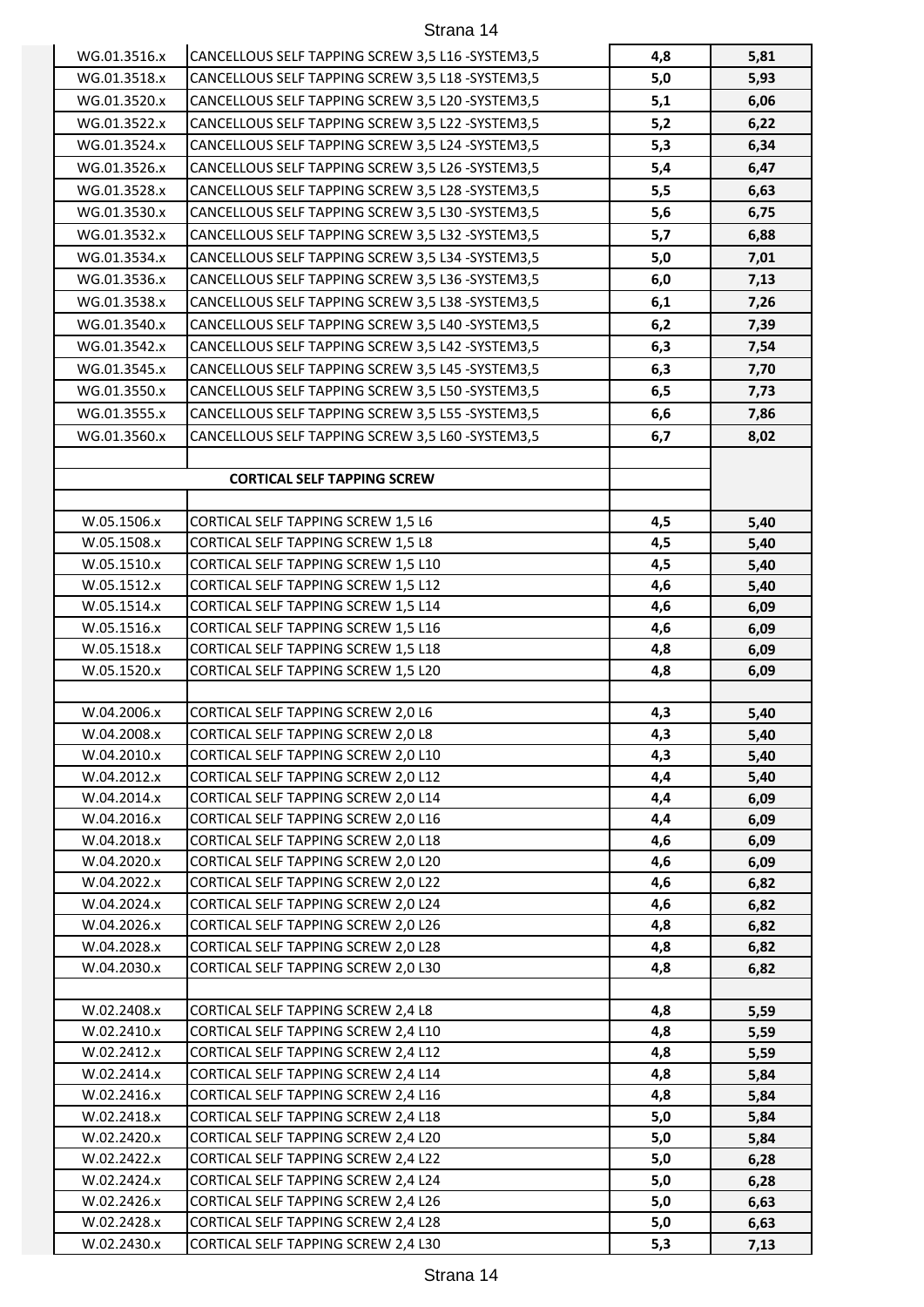| W.02.2432.x | CORTICAL SELF TAPPING SCREW 2,4 L32 | 5,3 | 7,13 |
|-------------|-------------------------------------|-----|------|
| W.02.2434.x | CORTICAL SELF TAPPING SCREW 2,4 L34 | 5,3 | 7,70 |
| W.02.2436.x | CORTICAL SELF TAPPING SCREW 2,4 L36 | 6,2 | 7,70 |
| W.02.2438.x | CORTICAL SELF TAPPING SCREW 2,4 L38 | 6,2 | 8,24 |
| W.02.2440.x | CORTICAL SELF TAPPING SCREW 2,4 L40 | 6,2 | 7,61 |
|             |                                     |     |      |
| W.03.2708.x | CORTICAL SELF TAPPING SCREW 2,7 L8  | 3,9 | 4,29 |
| W.03.2710.x | CORTICAL SELF TAPPING SCREW 2,7 L10 | 3,9 | 4,29 |
| W.03.2712.x | CORTICAL SELF TAPPING SCREW 2,7 L12 | 3,9 | 4,29 |
| W.03.2714.x | CORTICAL SELF TAPPING SCREW 2,7 L14 | 4,1 | 5,18 |
| W.03.2716.x | CORTICAL SELF TAPPING SCREW 2,7 L16 | 4,1 | 5,18 |
| W.03.2718.x | CORTICAL SELF TAPPING SCREW 2,7 L18 | 4,1 | 5,18 |
| W.03.2720.x | CORTICAL SELF TAPPING SCREW 2,7 L20 | 4,3 | 5,90 |
| W.03.2722.x | CORTICAL SELF TAPPING SCREW 2,7 L22 | 4,3 | 5,90 |
| W.03.2724.x | CORTICAL SELF TAPPING SCREW 2,7 L24 | 4,4 | 5,90 |
| W.03.2726.x | CORTICAL SELF TAPPING SCREW 2,7 L26 | 4,4 | 6,09 |
| W.03.2728.x | CORTICAL SELF TAPPING SCREW 2,7 L28 | 4,4 | 6,09 |
| W.03.2730.x | CORTICAL SELF TAPPING SCREW 2,7 L30 | 4,6 | 6,09 |
| W.03.2732.x | CORTICAL SELF TAPPING SCREW 2,7 L32 | 4,6 | 6,28 |
| W.03.2734.x | CORTICAL SELF TAPPING SCREW 2,7 L34 | 4,6 | 6,28 |
| W.03.2736.x | CORTICAL SELF TAPPING SCREW 2,7 L36 | 4,6 | 6,28 |
| W.03.2738.x | CORTICAL SELF TAPPING SCREW 2,7 L38 | 4,8 | 6,44 |
| W.03.2740.x | CORTICAL SELF TAPPING SCREW 2,7 L40 | 4,8 | 6,44 |
| W.03.2742.x | CORTICAL SELF TAPPING SCREW 2,7 L42 |     | 6,44 |
| W.03.2744.x | CORTICAL SELF TAPPING SCREW 2,7 L44 |     | 7,01 |
| W.03.2746.x | CORTICAL SELF TAPPING SCREW 2,7 L46 |     | 7,01 |
| W.03.2748.x | CORTICAL SELF TAPPING SCREW 2,7 L48 |     | 7,01 |
| W.03.2750.x | CORTICAL SELF TAPPING SCREW 2,7 L50 |     | 7,01 |
|             |                                     |     |      |
| W.01.3510.x | CORTICAL SELF TAPPING SCREW 3,5 L10 | 3,9 | 5,40 |
| W.01.3512.x | CORTICAL SELF TAPPING SCREW 3,5 L12 | 3,9 | 5,71 |
| W.01.3514.x | CORTICAL SELF TAPPING SCREW 3,5 L14 | 4,1 | 6,09 |
| W.01.3516.x | CORTICAL SELF TAPPING SCREW 3,5 L16 | 4,1 | 6,09 |
| W.01.3518.x | CORTICAL SELF TAPPING SCREW 3,5 L18 | 4,1 | 6,88 |
| W.01.3520.x | CORTICAL SELF TAPPING SCREW 3,5 L20 | 4,1 | 6,88 |
| W.01.3522.x | CORTICAL SELF TAPPING SCREW 3,5 L22 | 4,1 | 6,88 |
| W.01.3524.x | CORTICAL SELF TAPPING SCREW 3,5 L24 | 4,3 | 7,16 |
| W.01.3526.x | CORTICAL SELF TAPPING SCREW 3,5 L26 | 4,3 | 7,16 |
| W.01.3528.x | CORTICAL SELF TAPPING SCREW 3,5 L28 | 4,3 | 7,16 |
| W.01.3530.x | CORTICAL SELF TAPPING SCREW 3,5 L30 | 4,3 | 7,54 |
| W.01.3532.x | CORTICAL SELF TAPPING SCREW 3,5 L32 | 4,5 | 7,54 |
| W.01.3534.x | CORTICAL SELF TAPPING SCREW 3,5 L34 | 4,5 | 7,54 |
| W.01.3536.x | CORTICAL SELF TAPPING SCREW 3,5 L36 | 4,5 | 7,86 |
| W.01.3538.x | CORTICAL SELF TAPPING SCREW 3,5 L38 | 4,5 | 7,86 |
| W.01.3540.x | CORTICAL SELF TAPPING SCREW 3,5 L40 | 4,7 | 7,86 |
| W.01.3542.x | CORTICAL SELF TAPPING SCREW 3,5 L42 | 4,7 | 8,24 |
| W.01.3545.x | CORTICAL SELF TAPPING SCREW 3,5 L45 | 4,7 | 8,24 |
| W.01.3550.x | CORTICAL SELF TAPPING SCREW 3,5 L50 | 4,8 | 8,24 |
| W.01.3555.x | CORTICAL SELF TAPPING SCREW 3,5 L55 | 4,8 | 8,24 |
| W.01.3560.x | CORTICAL SELF TAPPING SCREW 3,5 L60 | 4,8 | 8,24 |
|             |                                     |     |      |
| W.06.4512.x | CORTICAL SELF TAPPING SCREW 4,5 L12 | 4,8 | 6,57 |
| W.06.4514.x | CORTICAL SELF TAPPING SCREW 4,5 L14 | 4,8 | 6,57 |
| W.06.4516.x | CORTICAL SELF TAPPING SCREW 4,5 L16 | 4,8 | 6,57 |
| W.06.4518.x | CORTICAL SELF TAPPING SCREW 4,5 L18 | 4,8 | 7,01 |

W.06.4520.x CORTICAL SELF TAPPING SCREW 4,5 L20 **4,8 7,01** W.06.4522.x CORTICAL SELF TAPPING SCREW 4,5 L22 **5,0 7,01**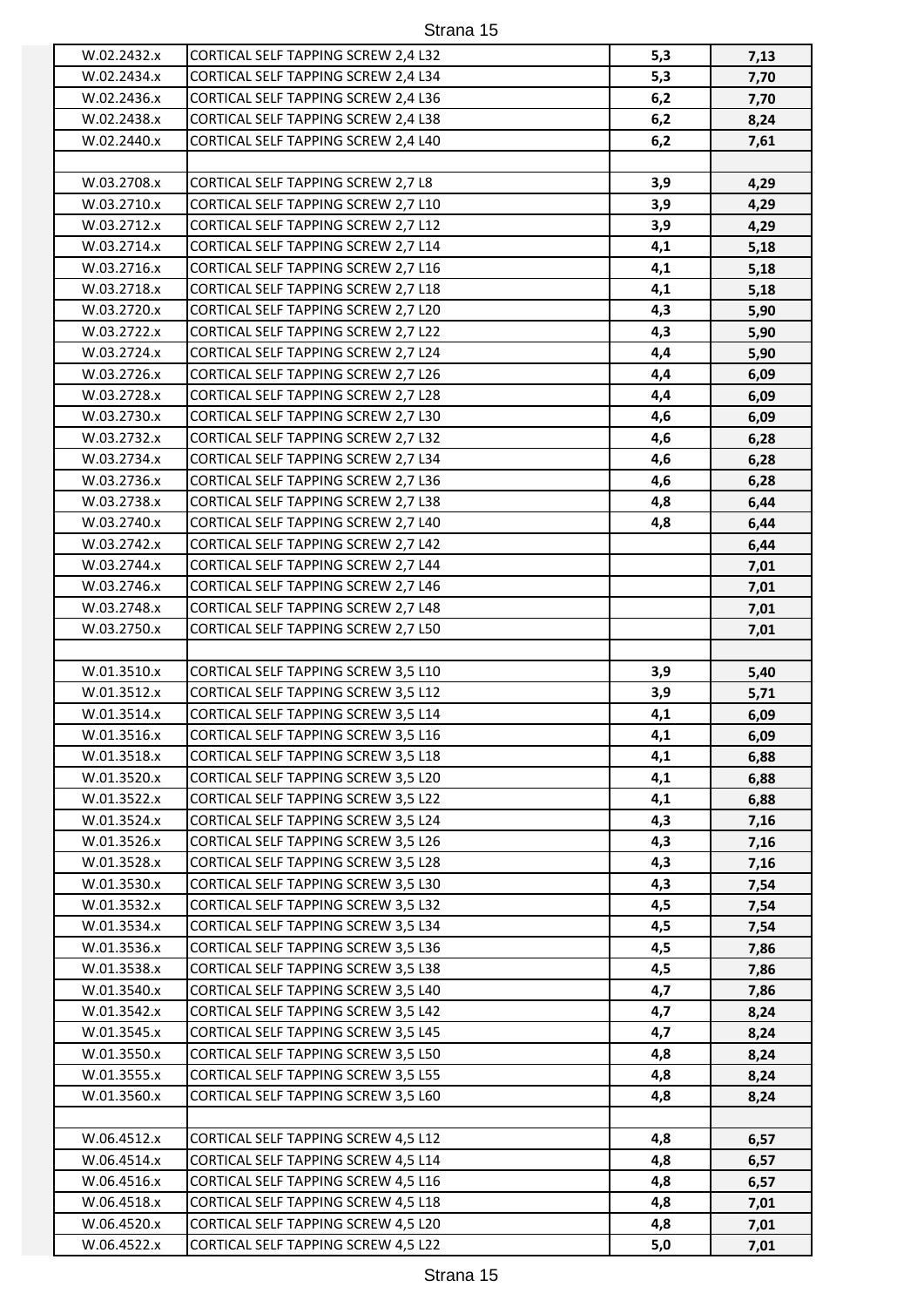| W.06.4524.x                  | <b>CORTICAL SELF TAPPING SCREW 4,5 L24</b>                           | 5,0        | 7,01         |
|------------------------------|----------------------------------------------------------------------|------------|--------------|
| W.06.4526.x                  | CORTICAL SELF TAPPING SCREW 4,5 L26                                  | $5,0$      | 7,01         |
| W.06.4528.x                  | <b>CORTICAL SELF TAPPING SCREW 4,5 L28</b>                           | $5,0$      | 7,01         |
| W.06.4530.x                  | CORTICAL SELF TAPPING SCREW 4,5 L30                                  | $5,0$      | 7,01         |
| W.06.4532.x                  | CORTICAL SELF TAPPING SCREW 4,5 L32                                  | 5,2        | 7,54         |
| W.06.4534.x                  | CORTICAL SELF TAPPING SCREW 4,5 L34                                  | 5,2        | 7,54         |
| W.06.4536.x                  | CORTICAL SELF TAPPING SCREW 4,5 L36                                  | 5,2        | 7,54         |
| W.06.4538.x                  | CORTICAL SELF TAPPING SCREW 4,5 L38                                  | 5,2        | 7,54         |
| W.06.4540.x                  | CORTICAL SELF TAPPING SCREW 4,5 L40                                  | 5,2        | 8,18         |
| W.06.4542.x                  | <b>CORTICAL SELF TAPPING SCREW 4,5 L42</b>                           | 5,5        | 8,18         |
| W.06.4544.x                  | CORTICAL SELF TAPPING SCREW 4,5 L44                                  | 5,5        | 8,18         |
| W.06.4545.x                  | <b>CORTICAL SELF TAPPING SCREW 4,5 L45</b>                           |            | 8,18         |
| W.06.4546.x                  | CORTICAL SELF TAPPING SCREW 4,5 L46                                  | 5,5        |              |
| W.06.4548.x                  | <b>CORTICAL SELF TAPPING SCREW 4,5 L48</b>                           | 5,5        |              |
| W.06.4550.x                  | CORTICAL SELF TAPPING SCREW 4,5 L50                                  | 5,5        | 8,87         |
| W.06.4555.x                  | CORTICAL SELF TAPPING SCREW 4,5 L55                                  | 6,1        | 8,87         |
| W.06.4560.x                  | CORTICAL SELF TAPPING SCREW 4,5 L60                                  | 6,1        | 8,87         |
| W.06.4565.x                  | <b>CORTICAL SELF TAPPING SCREW 4,5 L65</b>                           | 6,1        | 8,87         |
| W.06.4570.x                  | CORTICAL SELF TAPPING SCREW 4,5 L70                                  | 6,1        | 8,87         |
|                              |                                                                      |            |              |
|                              | <b>SHAFT SELF TAPPING SCREW</b>                                      |            |              |
|                              |                                                                      |            |              |
| WT.04.2010.x<br>WT.04.2012.x | SHAFT SELF TAPPING SCREW 2,0 L10<br>SHAFT SELF TAPPING SCREW 2,0 L12 | 5,0<br>5,1 | 6,12         |
| WT.04.2014.x                 |                                                                      | 5,1        | 6,12         |
| WT.04.2016.x                 | SHAFT SELF TAPPING SCREW 2,0 L14<br>SHAFT SELF TAPPING SCREW 2,0 L16 | 5,1        | 6,12         |
| WT.04.2018.x                 | SHAFT SELF TAPPING SCREW 2,0 L18                                     | 5,3        | 6,98         |
| WT.04.2020.x                 | SHAFT SELF TAPPING SCREW 2,0 L20                                     | 5,3        | 6,98         |
| WT.04.2022.x                 | SHAFT SELF TAPPING SCREW 2,0 L22                                     | 5,3        | 6,98<br>6,98 |
| WT.04.2024.x                 | SHAFT SELF TAPPING SCREW 2,0 L24                                     | 5,3        | 7,83         |
| WT.04.2026.x                 | SHAFT SELF TAPPING SCREW 2,0 L26                                     | 5,6        | 7,83         |
| WT.04.2028.x                 | SHAFT SELF TAPPING SCREW 2,0 L28                                     | 5,6        | 8,18         |
| WT.04.2030.x                 | SHAFT SELF TAPPING SCREW 2,0 L30                                     | 5,8        | 8,18         |
|                              |                                                                      |            |              |
| WT.02.2412.x                 | SHAFT SELF TAPPING SCREW 2,4 L12                                     | 6,0        | 6,12         |
| WT.02.2414.x                 | SHAFT SELF TAPPING SCREW 2,4 L14                                     | 6,0        | 6,12         |
| WT.02.2416.x                 | SHAFT SELF TAPPING SCREW 2,4 L16                                     | 6,0        | 6,12         |
| WT.02.2418.x                 | SHAFT SELF TAPPING SCREW 2,4 L18                                     | 6,1        | 6,66         |
| WT.02.2420.x                 | SHAFT SELF TAPPING SCREW 2,4 L20                                     | 6,1        | 6,66         |
| WT.02.2422.x                 | SHAFT SELF TAPPING SCREW 2,4 L22                                     | 6,1        | 7,67         |
| WT.02.2424.x                 | SHAFT SELF TAPPING SCREW 2,4 L24                                     | 6,1        | 7,67         |
| WT.02.2426.x                 | SHAFT SELF TAPPING SCREW 2,4 L26                                     | 6,1        | 8,02         |
| WT.02.2428.x                 | SHAFT SELF TAPPING SCREW 2,4 L28                                     | 6,7        | 8,02         |
| WT.02.2430.x                 | SHAFT SELF TAPPING SCREW 2,4 L30                                     | 6,7        | 8,68         |
| WT.02.2432.x                 | SHAFT SELF TAPPING SCREW 2,4 L32                                     | 6,6        | 8,68         |
| WT.02.2434.x                 | SHAFT SELF TAPPING SCREW 2,4 L34                                     | 7,7        | 9,37         |
| WT.02.2436.x                 | SHAFT SELF TAPPING SCREW 2,4 L36                                     | 7,7        | 9,37         |
| WT.02.2438.x                 | SHAFT SELF TAPPING SCREW 2,4 L38                                     | 7,7        | 10,07        |
| WT.02.2440.x                 | SHAFT SELF TAPPING SCREW 2,4 L40                                     | 7,7        | 10,07        |
|                              |                                                                      |            |              |
| WT.03.2712.x                 | SHAFT SELF TAPPING SCREW 2,7 L12                                     | 5,1        | 6,66         |
| WT.03.2714.x                 | SHAFT SELF TAPPING SCREW 2,7 L14                                     | 5,3        | 6,66         |
| WT.03.2716.x                 | SHAFT SELF TAPPING SCREW 2,7 L16                                     | 5,3        | 8,02         |
| WT.03.2718.x                 | SHAFT SELF TAPPING SCREW 2,7 L18                                     | 5,3        | 8,02         |
| WT.03.2720.x<br>WT.03.2722.x | SHAFT SELF TAPPING SCREW 2,7 L20<br>SHAFT SELF TAPPING SCREW 2,7 L22 | 5,5<br>5,5 | 8,02         |
| WT.03.2724.x                 | SHAFT SELF TAPPING SCREW 2,7 L24                                     | 5,5        | 8,87<br>8,87 |
|                              |                                                                      |            |              |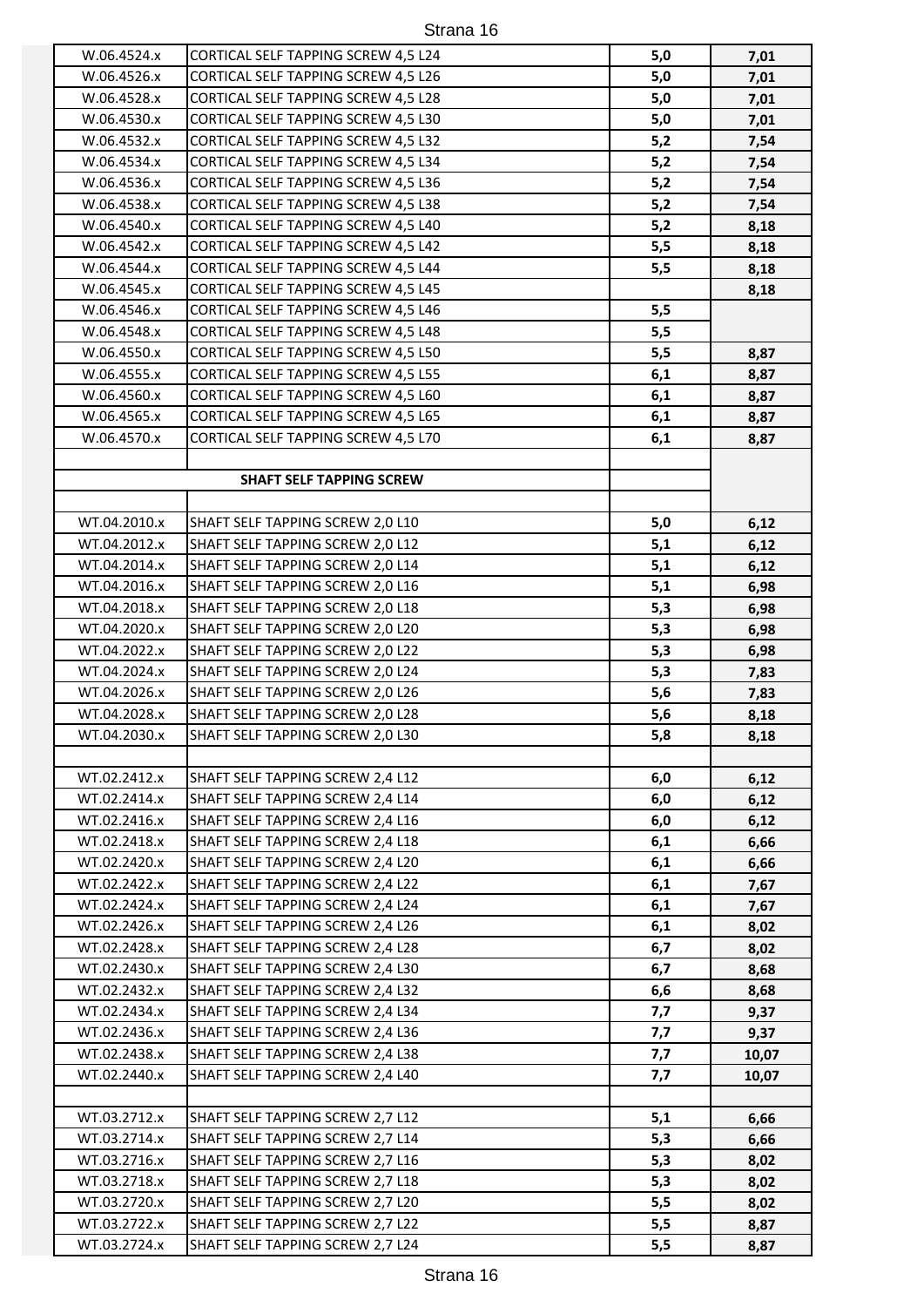| WT.03.2726.x | SHAFT SELF TAPPING SCREW 2,7 L26 | 5,6   | 8,87  |
|--------------|----------------------------------|-------|-------|
| WT.03.2728.x | SHAFT SELF TAPPING SCREW 2,7 L28 | 5,6   | 9,22  |
| WT.03.2730.x | SHAFT SELF TAPPING SCREW 2,7 L30 | 5,8   | 9,22  |
| WT.03.2732.x | SHAFT SELF TAPPING SCREW 2,7 L32 | 5,8   | 9,22  |
| WT.03.2734.x | SHAFT SELF TAPPING SCREW 2,7 L34 | 5,8   | 9,53  |
| WT.03.2736.x | SHAFT SELF TAPPING SCREW 2,7 L36 | 5,8   | 9,53  |
| WT.03.2738.x | SHAFT SELF TAPPING SCREW 2,7 L38 | 6,0   | 9,53  |
| WT.03.2740.x | SHAFT SELF TAPPING SCREW 2,7 L40 | 6,0   | 9,72  |
|              |                                  |       |       |
| WT.01.3512.x | SHAFT SELF TAPPING SCREW 3,5 L12 | 5,3   | 7,16  |
| WT.01.3514.x | SHAFT SELF TAPPING SCREW 3,5 L14 | 7,5   | 7,51  |
| WT.01.3516.x | SHAFT SELF TAPPING SCREW 3,5 L16 | 7,8   | 7,83  |
| WT.01.3518.x | SHAFT SELF TAPPING SCREW 3,5 L18 | 5,3   | 7,83  |
| WT.01.3520.x | SHAFT SELF TAPPING SCREW 3,5 L20 | 5,3   | 8,36  |
| WT.01.3522.x | SHAFT SELF TAPPING SCREW 3,5 L22 | 5,5   | 8,36  |
| WT.01.3524.x | SHAFT SELF TAPPING SCREW 3,5 L24 | 5,5   | 8,36  |
| WT.01.3526.x | SHAFT SELF TAPPING SCREW 3,5 L26 | 5,6   | 8,52  |
| WT.01.3528.x | SHAFT SELF TAPPING SCREW 3,5 L28 | $5,6$ | 8,52  |
| WT.01.3530.x | SHAFT SELF TAPPING SCREW 3,5 L30 | 5,8   | 8,52  |
| WT.01.3532.x | SHAFT SELF TAPPING SCREW 3,5 L32 | 5,8   | 8,52  |
| WT.01.3534.x | SHAFT SELF TAPPING SCREW 3,5 L34 | 5,8   | 8,68  |
| WT.01.3536.x | SHAFT SELF TAPPING SCREW 3,5 L36 | 5,8   | 8,68  |
| WT.01.3538.x | SHAFT SELF TAPPING SCREW 3,5 L38 | 6,0   | 8,68  |
| WT.01.3540.x | SHAFT SELF TAPPING SCREW 3,5 L40 | 6,0   | 8,68  |
| WT.01.3542.x | SHAFT SELF TAPPING SCREW 3,5 L42 | 6,0   | 8,87  |
| WT.01.3545.x | SHAFT SELF TAPPING SCREW 3,5 L45 | 6,1   | 8,87  |
| WT.01.3550.x | SHAFT SELF TAPPING SCREW 3,5 L50 | 6,1   | 8,87  |
| WT.01.3555.x | SHAFT SELF TAPPING SCREW 3,5 L55 | 6,1   | 9,03  |
| WT.01.3560.x | SHAFT SELF TAPPING SCREW 3,5 L60 | 6,1   | 9,03  |
|              |                                  |       |       |
|              | <b>ANCHOR SCREW</b>              |       |       |
|              |                                  |       |       |
| WK.04.2006.x | ANCHOR SCREW 2,0 L6              | 16,0  |       |
| WK.04.2010.x | ANCHOR SCREW 2,0 L10             | 16,7  |       |
| WK.04.2012.x | ANCHOR SCREW 2,0 L12             | 17,4  |       |
| WK.04.2014.x | ANCHOR SCREW 2,0 L14             | 18,1  |       |
|              |                                  |       |       |
| WK.03.2708.x | ANCHOR SCREW 2,7 L8              | 16,7  |       |
| WK.03.2714.x | ANCHOR SCREW 2,7 L14             | 17,0  |       |
| WK.03.2718.x | ANCHOR SCREW 2,7 L18             | 17,4  |       |
| WK.03.2722.x | ANCHOR SCREW 2,7 L22             | 17,7  |       |
|              |                                  |       |       |
| WK.01.3512.x | ANCHOR SCREW 3,5 L12             | 17,7  |       |
| WK.01.3520.x | ANCHOR SCREW 3,5 L20             | 18,4  |       |
| WK.01.3528.x | ANCHOR SCREW 3,5 L28             | 19,1  |       |
| WK.01.3536.x | ANCHOR SCREW 3,5 L36             | 19,8  |       |
| WK.01.3540.x | ANCHOR SCREW 3,5 L40             | 21,1  |       |
|              |                                  |       |       |
|              | <b>COMPRESSION SCREW</b>         |       |       |
|              |                                  |       |       |
| WH.1522.10.2 | Compression Screw 1,5/2,2 L10    |       | 11,46 |
| WH.1522.12.2 | Compression Screw 1,5/2,2 L12    |       | 11,68 |
| WH.1522.14.2 | Compression Screw 1,5/2,2 L14    |       | 11,90 |
| WH.1522.16.2 | Compression Screw 1,5/2,2 L16    |       | 12,12 |
| WH.1522.18.2 | Compression Screw 1,5/2,2 L18    |       | 12,59 |
|              |                                  |       |       |

WH.1522.20.2 Compression Screw 1,5/2,2 L20 **13,16**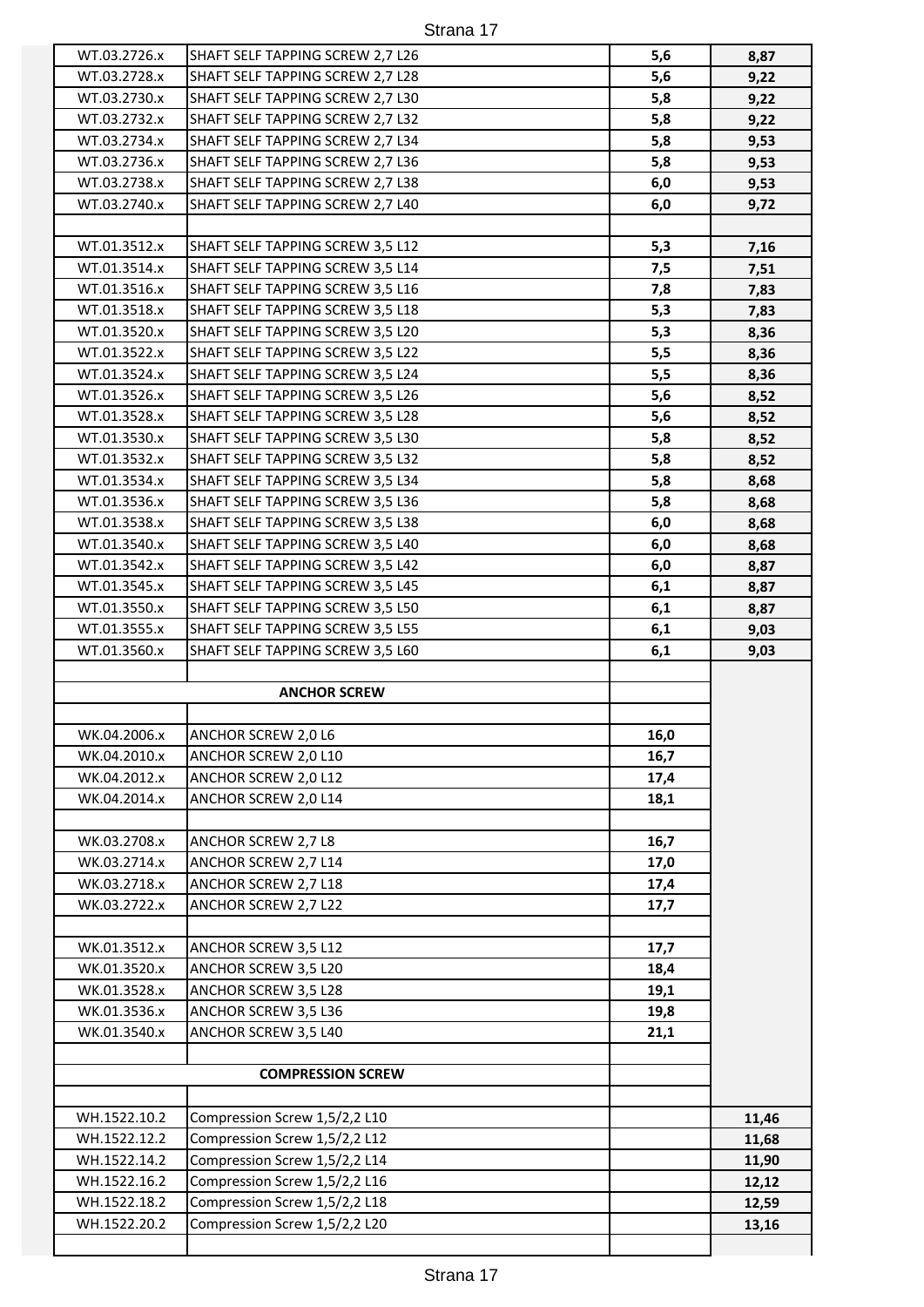| WH.2230.10.2                   | Compression Screw 2,2/3,0 L10                                                        | 10,79          |
|--------------------------------|--------------------------------------------------------------------------------------|----------------|
| WH.2230.12.2                   | Compression Screw 2,2/3,0 L12                                                        | 11,05          |
| WH.2230.14.2                   | Compression Screw 2,2/3,0 L14                                                        | 11,24          |
| WH.2230.16.2                   | Compression Screw 2,2/3,0 L16                                                        | 11,46          |
| WH.2230.18.2                   | Compression Screw 2,2/3,0 L18                                                        | 11,65          |
| WH.2230.20.2                   | Compression Screw 2,2/3,0 L20                                                        | 11,87          |
| WH.2230.22.2                   | Compression Screw 2,2/3,0 L22                                                        | 12,09          |
| WH.2230.24.2                   | Compression Screw 2,2/3,0 L24                                                        | 12,31          |
| WH.2230.26.2                   | Compression Screw 2,2/3,0 L26                                                        | 12,50          |
| WH.2230.28.2                   | Compression Screw 2,2/3,0 L28                                                        | 12,72          |
| WH.2230.30.2                   | Compression Screw 2,2/3,0 L30                                                        | 13,19          |
| WH.2230.32.2                   | Compression Screw 2,2/3,0 L32                                                        | 13,70          |
| WH.2230.34.2                   | Compression Screw 2,2/3,0 L34                                                        | 14,01          |
| WH.2230.36.2                   | Compression Screw 2,2/3,0 L36                                                        | 14,30          |
| WH.2230.38.2                   | Compression Screw 2,2/3,0 L38                                                        | 14,46          |
| WH.2230.40.2                   | Compression Screw 2,2/3,0 L40                                                        | 14,61          |
|                                |                                                                                      |                |
| WH.3039.12.2                   | Compression Screw 3,0/3,9 L12                                                        | 11,05          |
| WH.3039.14.2                   | Compression Screw 3,0/3,9 L14                                                        | 11,24          |
| WH.3039.16.2                   | Compression Screw 3,0/3,9 L16                                                        | 11,46          |
| WH.3039.18.2                   | Compression Screw 3,0/3,9 L18                                                        | 11,65          |
| WH.3039.20.2                   | Compression Screw 3,0/3,9 L20                                                        | 11,87          |
| WH.3039.22.2                   | Compression Screw 3,0/3,9 L22                                                        | 12,09          |
| WH.3039.24.2                   | Compression Screw 3,0/3,9 L24                                                        | 12,31          |
| WH.3039.26.2                   | Compression Screw 3,0/3,9 L26                                                        | 12,50          |
| WH.3039.28.2                   | Compression Screw 3,0/3,9 L28                                                        | 12,72          |
| WH.3039.30.2                   | Compression Screw 3,0/3,9 L30                                                        | 13,19          |
| WH.3039.32.2                   | Compression Screw 3,0/3,9 L32                                                        | 13,32          |
| WH.3039.34.2                   | Compression Screw 3,0/3,9 L34                                                        | 13,79          |
| WH.3039.36.2                   | Compression Screw 3,0/3,9 L36                                                        | 14,30          |
| WH.3039.38.2                   | Compression Screw 3,0/3,9 L38                                                        | 14,74          |
| WH.3039.40.2                   | Compression Screw 3,0/3,9 L40                                                        | 15,21          |
|                                |                                                                                      |                |
|                                | <b>CANNULATED COMPRESSION SCREW</b>                                                  |                |
|                                |                                                                                      |                |
| WHK.3039.12.2                  | Cannulated Compression Screw 3,0/3,9 L12                                             | 14,39          |
| WHK.3039.14.2                  | Cannulated Compression Screw 3,0/3,9 L14                                             | 14,93          |
| WHK.3039.16.2                  | Cannulated Compression Screw 3,0/3,9 L16                                             | 15,66          |
| WHK.3039.18.2                  | Cannulated Compression Screw 3,0/3,9 L18                                             | 16,19          |
| WHK.3039.20.2                  | Cannulated Compression Screw 3,0/3,9 L20                                             | 16,79          |
| WHK.3039.22.2                  | Cannulated Compression Screw 3,0/3,9 L22                                             | 19,29          |
| WHK.3039.24.2<br>WHK.3039.26.2 | Cannulated Compression Screw 3,0/3,9 L24                                             | 19,92          |
| WHK.3039.28.2                  | Cannulated Compression Screw 3,0/3,9 L26<br>Cannulated Compression Screw 3,0/3,9 L28 | 20,45          |
| WHK.3039.30.2                  | Cannulated Compression Screw 3,0/3,9 L30                                             | 21,15<br>21,72 |
| WHK.3039.32.2                  | Cannulated Compression Screw 3,0/3,9 L32                                             | 22,28          |
| WHK.3039.34.2                  | Cannulated Compression Screw 3,0/3,9 L34                                             | 22,92          |
| WHK.3039.36.2                  | Cannulated Compression Screw 3,0/3,9 L36                                             | 23,67          |
| WHK.3039.38.2                  | Cannulated Compression Screw 3,0/3,9 L38                                             | 24,81          |
| WHK.3039.40.2                  | Cannulated Compression Screw 3,0/3,9 L40                                             | 25,95          |
|                                |                                                                                      |                |
| WHK.4550.30.2                  | Cannulated Compression Screw 4,5/5,0 L30                                             | 19,44          |
| WHK.4550.32.2                  | Cannulated Compression Screw 4,5/5,0 L32                                             | 20,45          |
| WHK.4550.34.2                  | Cannulated Compression Screw 4,5/5,0 L34                                             | 21,46          |
| WHK.4550.36.2                  | Cannulated Compression Screw 4,5/5,0 L36                                             | 22,51          |
| WHK.4550.38.2                  | Cannulated Compression Screw 4,5/5,0 L38                                             | 23,52          |
| WHK.4550.40.2                  | Cannulated Compression Screw 4,5/5,0 L40                                             | 24,56          |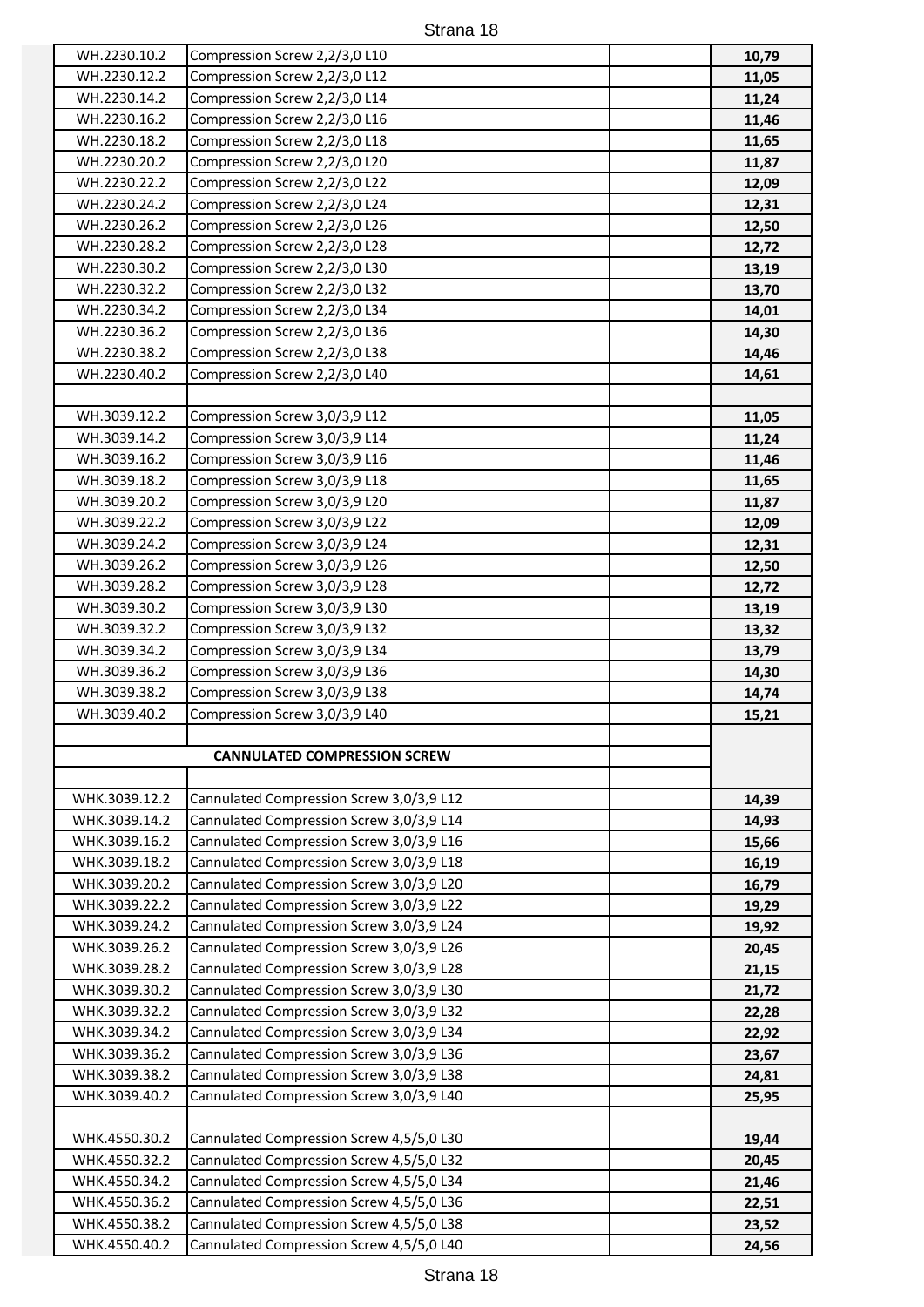| WHK.4550.42.2     | Cannulated Compression Screw 4,5/5,0 L42             |       | 25,57 |
|-------------------|------------------------------------------------------|-------|-------|
| WHK.4550.44.2     | Cannulated Compression Screw 4,5/5,0 L44             |       | 26,58 |
| WHK.4550.46.2     | Cannulated Compression Screw 4,5/5,0 L46             |       | 27,97 |
| WHK.4550.48.2     | Cannulated Compression Screw 4,5/5,0 L48             |       | 28,98 |
| WHK.4550.50.2     | Cannulated Compression Screw 4,5/5,0 L50             |       | 29,99 |
| WHK.4550.52.2     | Cannulated Compression Screw 4,5/5,0 L52             |       | 31,37 |
| WHK.4550.54.2     | Cannulated Compression Screw 4,5/5,0 L54             |       | 32,73 |
| WHK.4550.56.2     | Cannulated Compression Screw 4,5/5,0 L56             |       | 33,74 |
| WHK.4550.58.2     | Cannulated Compression Screw 4,5/5,0 L58             |       | 35,10 |
| WHK.4550.60.2     | Cannulated Compression Screw 4,5/5,0 L60             |       | 36,14 |
|                   |                                                      |       |       |
|                   | <b>INSTRUMENTS</b>                                   |       |       |
|                   |                                                      |       |       |
| IN.01.1000.8      | Bone Spreader for TTA R+ 4x6                         | 35,8  |       |
| IN.01.1000.9      | Bone Spreader for TTA R+ 9x12                        | 35,8  |       |
| IN.01.1000.10     | Bone Spreader for TTA R+ 13,5x15                     | 35,8  |       |
| IN.01.1000.15     | BENDING LEVER 2,4-3,5                                | 134,0 |       |
| IN.01.1000.32     | Universal bending iron 1,5/2,0                       | 134,0 |       |
| IN.01.1000.33     | Universal bending iron 2,4/2,7/3,5                   | 134,0 |       |
| IN.01.1000.2      | <b>MEASURE</b>                                       | 27,8  |       |
|                   |                                                      |       |       |
| IN.01.1000.3      | X-RAY MARKER L+R                                     | 16,5  |       |
|                   |                                                      |       |       |
|                   | IN.01T.1000.17.13 SCREWDRIVER CONICAL HEX 1,3        | 77,6  |       |
|                   | IN.01T.1000.17.15 SCREWDRIVER CONICAL HEX 1,5        | 77,6  |       |
|                   | IN.01T.1000.17.20 SCREWDRIVER CONICAL HEX 2,0        | 77,6  |       |
|                   | IN.01T.1000.17.25 SCREWDRIVER CONICAL HEX 2,5        | 77,6  |       |
|                   | IN.01C.1000.17.20 CANNULATED SCREWDRIVER HEX 2,0     | 93,4  |       |
| IN.01C.1000.17.25 | CANNULATED SCREWDRIVER HEX 2,5                       | 93,4  |       |
|                   |                                                      |       |       |
| IN.01.1000.25.13  | SCREWDRIVER FOR ANCHOR SCREWS 2,0/2,7                | 70,5  |       |
| IN.01.1000.25.15  | <b>SCREWDRIVER FOR ANCHOR SCREWS 3,5</b>             | 70,5  |       |
| IN.01.1029.1      | HEX SCREWDRIVER WITH EXCHANGEABLE SHAFTS - HANDLE    | 79,4  |       |
| IN.01.1029.2      | AO quick coupling T-handle                           | 126,9 |       |
| IN.01.1029.13     | HEX SCREWDRIVER WITH EXCHANGEABLE SHAFTS - SHAFT 1.3 | 27,0  |       |
| IN.01.1029.15     | HEX SCREWDRIVER WITH EXCHANGEABLE SHAFTS - SHAFT 1.5 | 29,8  |       |
| IN.01.1029.20     | HEX SCREWDRIVER WITH EXCHANGEABLE SHAFTS - SHAFT 2.0 | 31,4  |       |
| IN.01.1029.25     | HEX SCREWDRIVER WITH EXCHANGEABLE SHAFTS - SHAFT 2.5 | 32,0  |       |
|                   |                                                      |       |       |
| MG.01.04          | DEPTH GAUGE FOR SCREWS 1,5/2,0                       | 111,3 |       |
| MG.01.05          | DEPTH GAUGE FOR SCREWS 2,4/2,7 / 3,5                 | 111,3 |       |
| MG.01.06          | DEPTH GAUGE FOR SCREWS 2,4/2,7 / 3,5/4,5             | 119,6 |       |
|                   |                                                      |       |       |
| IN.01.1000.30     | RTG CALIBRATION BALL                                 | 90,6  |       |
|                   |                                                      |       |       |
| CD.1.1.45         | DRILL 1,1x45mm (SCREW 1,5)                           | 19,3  |       |
| CD.1.1.90         | DRILL 1,1x90mm (for LOCKING SCREWS 1,5)              | 27,4  |       |
| CD.1.5.70         | DRILL 1,5x70mm (SCREW 2,0)                           | 18,1  |       |
| CD.1.5.100        | DRILL 1,5x100mm (for LOCKING SCREWS 2,0)             | 27,4  |       |
|                   |                                                      |       |       |
| CD.1.8.115        | DRILL 1,8X115mm (SCREW 2,4)                          | 19,3  |       |
|                   |                                                      |       |       |
| CD.2.0.85         | DRILL 2,0x85mm (SCREW 2,7)                           | 19,3  |       |
| CD.2.0.150        | DRILL 2,0x150mm (for LOCKING SCREW 2,7)              | 27,4  |       |
| CD.2.5.95         | DRILL 2,5x95mm (SCREW 3,5)                           | 19,3  |       |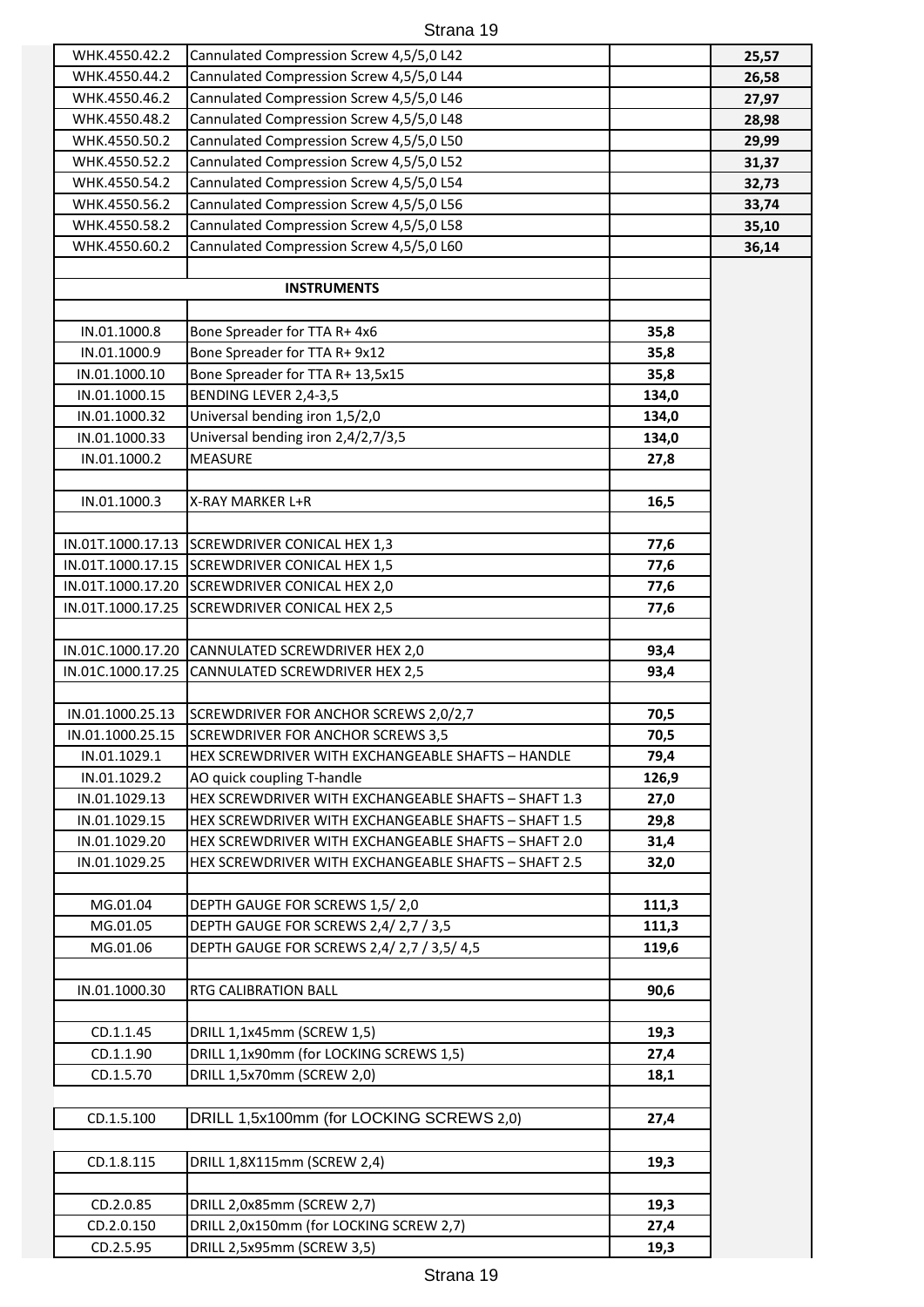| CD.2.5.150     | DRILL 2,5x150mm (for LOCKING SCREW 3,5)                                            | 27,4           |
|----------------|------------------------------------------------------------------------------------|----------------|
| CD.2.7.150     | DRILL 2,7x150mm (SCREW 2,7)                                                        | 27,4           |
| CD.3.2.200     | DRILL 3,2x200mm (SCREW 4,5)                                                        | 30,3           |
| CD.3.5.200     | DRILL 3,5x200mm                                                                    | 32,1           |
| CD.4.5.170     | DRILL 4,5x170mm                                                                    | 33,8           |
| CDT.1.5.70     | DRILL 1,5x70mm (SCREW 2,0) WITH TROCAR TIP                                         | 28,7           |
| CDT.1.8.125    | DRILL 1,8X125mm (SCREW 2,4) WITH TROCAR TIP                                        | 28,7           |
| CDT.2.0.85     | DRILL 2,0x85mm (SCREW 2,7) WITH TROCAR TIP                                         | 28,7           |
| CDT.2.5.95     | DRILL 2,5x95mm (SCREW 3,5) WITH TROCAR TIP                                         | 28,7           |
|                |                                                                                    |                |
| PW.01.11.      |                                                                                    |                |
| PW.01.18       | DRILL GUIDE 1,1mm<br>DRILL GUIDE 1,8mm                                             | 43,5<br>45,3   |
| PW.01.32       |                                                                                    |                |
|                | DRILL GUIDE 3,2mm                                                                  | 50,3           |
| PW.02.11       | DRILL GUIDE FOR COMPRESSION HOLES 1,1mm                                            | 123,1          |
| PW.02.15       |                                                                                    | 123,1          |
| PW.02.18       | DRILL GUIDE FOR COMPRESSION HOLES 1,5mm<br>DRILL GUIDE FOR COMPRESSION HOLES 1,8mm |                |
| PW.02.20       | DRILL GUIDE FOR COMPRESSION HOLES 2,0mm                                            | 123,1<br>123,1 |
| PW.02.25       | DRILL GUIDE FOR COMPRESSION HOLES 2,5mm                                            | 123,1          |
|                |                                                                                    |                |
| IN.01.1000.18  | <b>TWEEZERS FOR SCREWS</b>                                                         | 22,1           |
|                |                                                                                    |                |
|                |                                                                                    |                |
| IN.01.1000.20  | WEDGE OSTEOTOMY GAUGES 9-25°                                                       | 41,9           |
| IN.01.1000.21  | WEDGE OSTEOTOMY GAUGES 26-35°                                                      | 41,9           |
| IN.01.1000.22  | WEDGE OSTEOTOMY GAUGES 36-45°                                                      | 41,9           |
|                |                                                                                    |                |
| D.01.2000.1    | DISTRACTOR S (sleeve 2mm)                                                          | 188,3          |
| D.01.1000.1    | DISTRACTOR M (sleeve 3mm)                                                          | 206,5          |
| D.01.1000.1    | DISTRACTOR L (sleeve 5mm)                                                          | 236,5          |
|                | SLEEVE 2mm (optional for DISTRACTOR M)                                             |                |
| D.01.1000.20.1 |                                                                                    | 12,7           |
|                |                                                                                    |                |
| OT.01.09.1     | TPLO BLADE 9mm                                                                     | 303,4          |
| OT.01.12.1     | TPLO BLADE 12mm                                                                    | 230,8          |
| OT.01.15.1     | TPLO BLADE 15mm                                                                    | 234,2          |
| OT.01.18.1     | <b>TPLO BLADE 18mm</b>                                                             | 241,0          |
| OT.01.21.1     | TPLO BLADE 21mm                                                                    | 247,8          |
| OT.01.24.1     | TPLO BLADE 24mm                                                                    | 261,5          |
| OT.01.27.1     | TPLO BLADE 27mm                                                                    | 271,7          |
| OT.01.30.1     | TPLO BLADE 30mm                                                                    | 271,7          |
| OT.01.33.1     | TPLO BLADE 33mm                                                                    | 271,7          |
|                |                                                                                    |                |
| OT.02.00.0.1   | SMALL TPLO HUB (for blade R12_R15_R18_R21)                                         | 102,3          |
| OT.02.12.1     | <b>MODULAR TPLO BLADE 12mm</b>                                                     | 286,3          |
| OT.02.15.1     | MODULAR TPLO BLADE 15mm                                                            | 293,2          |
| OT.02.18.1     | MODULAR TPLO BLADE 18mm                                                            | 303,4          |
| OT.02.21.1     | MODULAR TPLO BLADE 21mm                                                            | 315,3          |
|                |                                                                                    |                |
| OT.02.01.0.1   | LARGE TPLO HUB (for blade R24_R27_R30)                                             | 102,3          |
| OT.02.24.1     | MODULAR TPLO BLADE 24mm                                                            | 335,8          |
| OT.02.27.1     | MODULAR TPLO BLADE 27mm                                                            | 351,1          |
| OT.02.30.1     | MODULAR TPLO BLADE 30mm                                                            | 352,8          |
|                |                                                                                    |                |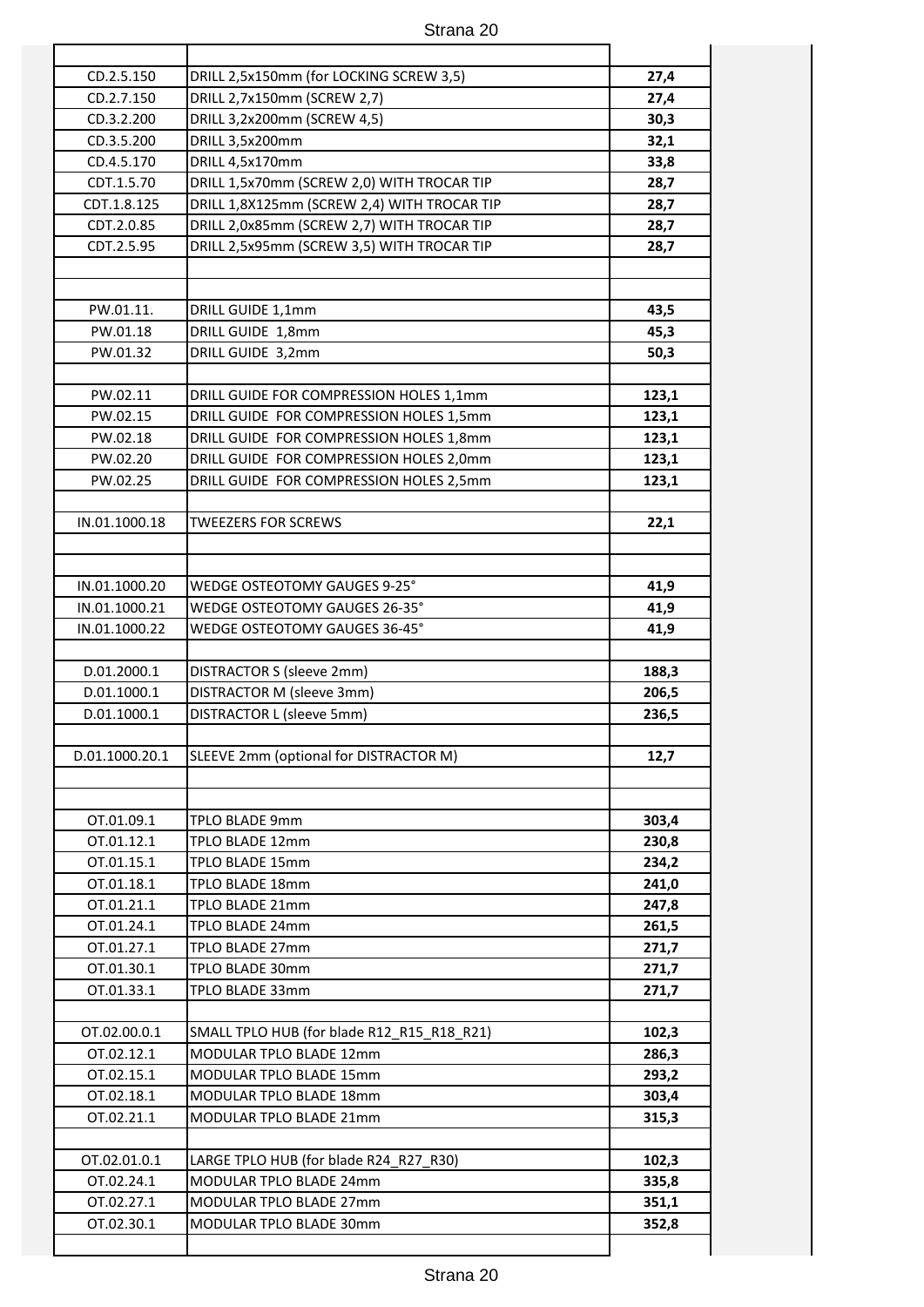| PW.03.1520.1 | <b>INSERT SLEEVE 2,0</b>                                   | 38,0  |
|--------------|------------------------------------------------------------|-------|
| PW.03.1825.1 | <b>INSERT SLEEVE 2,4</b>                                   | 38,0  |
| PW.03.2027.1 | <b>INSERT SLEEVE 2,7</b>                                   | 39,1  |
| PW.03.2535.1 | <b>INSERT SLEEVE 3,5</b>                                   | 40,6  |
|              |                                                            |       |
|              | <b>STERILIZATION CASE</b>                                  |       |
| KS.01.1000.1 | STERILIZATION CASE FOR 2,0 2,4 2,7 3,5 SCREWS              | 185,1 |
| KS.01.1000.9 | STERILIZATION CASE FOR 1,5 2,0 2,4 2,7 SCREWS              | 185,1 |
| KS.01.1009.1 | STERILIZATION CASE FOR 2,0 SCREWS "SOLO 15"                | 73,6  |
| KS.01.1001.1 | STERILIZATION CASE FOR 2,0 SCREWS "SOLO 20"                | 74,9  |
| KS.01.1002.1 | STERILIZATION CASE FOR 2,4 SCREWS "SOLO 24"                | 82,5  |
| KS.01.1003.1 | STERILIZATION CASE FOR 2,7 SCREWS "SOLO 27"                | 82,5  |
| KS.01.1004.2 | STERILIZATION CASE FOR 3,5 SCREWS "SOLO 35"                | 92,2  |
| KS.01.1017.1 | STERILIZATION CASE FOR 4,5 SCREWS "SOLO 45"                | 116,7 |
| KS.01.1006.1 | STERILIZATION CASE FOR 1,5 2,0 SCREWS " DUO"               | 92,2  |
| KS.01.1015.1 | STERILIZATION CASE FOR 2,0 2,4 SCREWS " DUO"               | 115,1 |
| KS.01.1016.1 | STERILIZATION CASE FOR 2,7 3,5 SCREWS " DUO"               | 115,1 |
|              |                                                            |       |
| KS.01.1005.1 | STERILIZATION CASE FOR 2,4 2,7 3,5 SCREWS "TRIPLEX"        | 159,0 |
| KS.01.1014.1 | STERILIZATION CASE FOR 2,4 2,7 3,5 SCREWS "TRIPLEX" mini   | 119,9 |
| KS.01.1007.1 | STERILIZATION CASE FOR TTA R+ IMPLANTS                     | 122,1 |
| KS.01.1008.1 | STERILIZATION CASE FOR TTA IMPLANTS                        | 151,7 |
|              |                                                            |       |
| KS.03.1001.1 | STERILIZATION CASE FOR STRAIGHT PLATES 1,5                 | 92,2  |
| KS.03.1002.1 | STERILIZATION CASE FOR STRAIGHT PLATES 2,0                 | 97,0  |
| KS.03.1003.1 | STERILIZATION CASE FOR STRAIGHT PLATES 2,4                 | 115,5 |
| KS.03.1004.1 | STERILIZATION CASE FOR STRAIGHT PLATES 2,7                 | 115,5 |
| KS.03.1005.1 | STERILIZATION CASE FOR STRAIGHT PLATES 3,5                 | 138,8 |
|              |                                                            |       |
| KS.08.1000.1 | STERILIZATION CASE FOR COMPRESSION PLATES 1,5              | 93,0  |
| KS.08.1001.1 | STERILIZATION CASE FOR COMPRESSION PLATES 2,0              | 93,0  |
| KS.08.1002.1 | STERILIZATION CASE FOR COMPRESSION PLATES 2,4              | 116,2 |
| KS.08.1003.1 | STERILIZATION CASE FOR COMPRESSION PLATES 2,7              | 116,2 |
| KS.08.1004.1 | STERILIZATION CASE FOR COMPRESSION PLATES 3,5              | 139,4 |
| KS.05.1001.1 | STERILIZATION CASE FOR RECONSTRUCTION PLATES 1,5           | 84,1  |
| KS.05.1002.1 | STERILIZATION CASE FOR RECONSTRUCTION PLATES 2,0           | 84,1  |
| KS.05.1003.1 | STERILIZATION CASE FOR RECONSTRUCTION PLATES 2,4           | 105,2 |
| KS.05.1004.1 | STERILIZATION CASE FOR RECONSTRUCTION PLATES 2,7           | 105,2 |
| KS.05.1005.1 | STERILIZATION CASE FOR RECONSTRUCTION PLATES 3,5           | 126,4 |
|              |                                                            |       |
| KS.07.1001.1 | STERILIZATION CASE FOR BRIDGING PLATES 2,0                 | 105,2 |
| KS.07.1002.1 | STERILIZATION CASE FOR BRIDGING PLATES 2,4/2,7             | 105,2 |
| KS.07.1003.1 | STERILIZATION CASE FOR BRIDGING PLATES 3,5                 | 126,4 |
| KS.05.1000.1 | STERILIZATION CASE FOR KIRSCHNER WIRES 0,8 - 1,5           | 147,9 |
| KS.05.1000.2 | STERILIZATION CASE FOR KIRSCHNER WIRES 0,8 - 1,5 1,6 - 3,0 | 147,9 |
| KS.06.1002.1 | STERILIZATION CASE FOR ANATOMICAL TPLO PLATES              | 105,2 |
| KS.01.1018.1 | STERILIZATION CASE FOR DRILLS                              |       |
|              |                                                            | 112,3 |
|              |                                                            |       |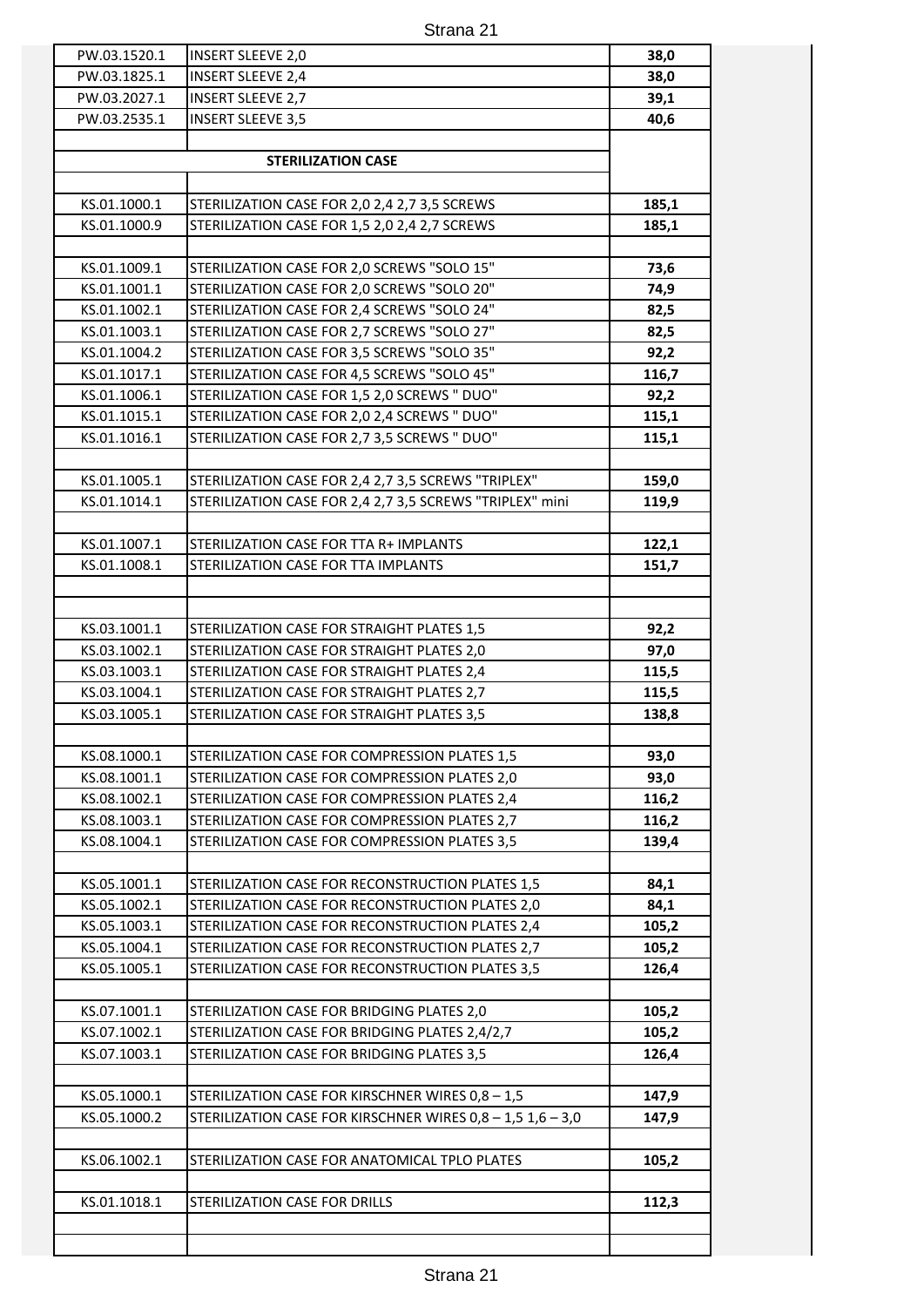| Strana 22 |  |
|-----------|--|
|           |  |

|              | <b>EXTERNAL FIXATION</b>                   |      |       |
|--------------|--------------------------------------------|------|-------|
|              |                                            |      |       |
| EF.2.1000.1  | CLAMP ROD-PIN ExFIX II (STAINLESS STEEL)   | 21,4 |       |
| EF.2.1001    | CLAMP ROD-ROD ExFIX II (STAINLESS STEEL)   | 41,3 |       |
| EF.B.5100    | CARBON FIBRE BAR 5x100                     | 3,4  |       |
| EF.B.5150    | CARBON FIBRE BAR 5x150                     | 5,1  |       |
| EF.B.5200    | <b>CARBON FIBRE BAR 5x200</b>              | 6,8  |       |
| EF.B.5250    | CARBON FIBRE BAR 5x250                     | 8,5  |       |
| EF.B.50100.1 | Stainless steel bar 5x100                  | 3,3  |       |
| EF.B.50150.1 | Stainless steel bar 5x150                  | 3,4  |       |
| EF.B.50200.1 | Stainless steel bar 5x200                  | 3,6  |       |
| EF.B.50250.1 | Stainless steel bar 5x250                  | 3,8  |       |
|              | <b>SPANNER FOR ExFIX II HEX5</b>           | 7,6  |       |
|              | <b>SPANNER FOR EXFIX II S8</b>             | 2,8  |       |
| EF.3.1000    | CLAMP ROD-PIN ExFIX mini (STAINLESS STEEL) | 21,4 |       |
| EF.3.1001    | CLAMP ROD-ROD ExFIX mini (STAINLESS STEEL) | 34,5 |       |
| EF.B.3075    | <b>CARBON FIBRE BAR 3x75</b>               | 2,4  |       |
| EF.B.3100    | CARBON FIBRE BAR 3x100                     | 3,2  |       |
| EF.B.3125    | <b>CARBON FIBRE BAR 3x125</b>              | 4,0  |       |
| EF.B.30175.1 | Stainless steel bar 3x75                   | 1,7  |       |
| EF.B.30100.1 | Stainless steel bar 3x100                  | 2,6  |       |
| EF.B.30125.1 | Stainless steel bar 3x125                  | 3,4  |       |
| EF.K.1002    | Spanner S10                                | 3,0  |       |
|              | <b>SPANNER FOR ExFIX mini S7</b>           | 2,5  |       |
| EF.4.1000    | CLAMP ROD-PIN ExFIX IV (STAINLESS STEEL)   | 28,1 |       |
| EF.4.1001    | CLAMP ROD-ROD ExFIX IV (STAINLESS STEEL)   | 46,9 |       |
| EF.B.9200    | CARBON FIBRE BAR 9x200                     | 8,5  |       |
| EF.B.9250    | CARBON FIBRE BAR 9x250                     | 9,9  |       |
| EF.B.9300    | CARBON FIBRE BAR 9x300                     | 11,6 |       |
| EF.K.1004-IV | SPANNER FOR ExFIX IV S10                   | 7,2  |       |
| EF.K.1005-IV | Klucz HEX 5                                | 9,1  |       |
|              |                                            |      |       |
|              | <b>LOCKING STRAIGHT PLATE</b>              |      |       |
|              |                                            |      |       |
| PB.44.04.x   | LOCKING STRAIGHT PLATE 1,5, 4 HOLES        | 53,1 | 55,88 |
| PB.44.05.x   | LOCKING STRAIGHT PLATE 1,5, 5 HOLES        | 53,9 | 56,72 |
| PB.44.06.x   | LOCKING STRAIGHT PLATE 1,5, 6 HOLES        | 54,7 | 57,53 |
| PB.44.07.x   | LOCKING STRAIGHT PLATE 1,5, 7 HOLES        | 55,8 | 58,79 |
| PB.44.08.x   | LOCKING STRAIGHT PLATE 1,5, 8 HOLES        | 57,0 | 60,02 |
| PB.44.09.x   | LOCKING STRAIGHT PLATE 1,5, 9 HOLES        | 58,6 | 61,67 |
| PB.44.10.x   | LOCKING STRAIGHT PLATE 1,5, 10 HOLES       | 60,2 | 63,32 |
| PB.44.12.x   | LOCKING STRAIGHT PLATE 1,5, 12 HOLES       | 63,3 | 66,65 |
| PB.44.14.x   | LOCKING STRAIGHT PLATE 1,5, 14 HOLES       | 66,5 | 69,95 |
| PB.44.16.x   | LOCKING STRAIGHT PLATE 1,5, 16 HOLES       | 69,6 | 73,28 |
|              |                                            |      |       |
| PB.06.04.x   | LOCKING STRAIGHT PLATE 2,0, 4 HOLES        | 53,1 | 55,88 |
| PB.06.05.x   | LOCKING STRAIGHT PLATE 2,0, 5 HOLES        | 53,9 | 56,72 |
| PB.06.06.x   | LOCKING STRAIGHT PLATE 2,0, 6 HOLES        | 54,7 | 57,53 |
| PB.06.07.x   | LOCKING STRAIGHT PLATE 2,0, 7 HOLES        | 55,8 | 58,79 |
| PB.06.08.x   | LOCKING STRAIGHT PLATE 2,0, 8 HOLES        | 57,0 | 60,02 |
| PB.06.09.x   | LOCKING STRAIGHT PLATE 2,0, 9 HOLES        | 58,6 | 61,67 |
| PB.06.10.x   | LOCKING STRAIGHT PLATE 2,0, 10 HOLES       | 60,2 | 63,32 |
| PB.06.12.x   | LOCKING STRAIGHT PLATE 2,0, 12 HOLES       | 63,3 | 66,65 |
| PB.06.14.x   | LOCKING STRAIGHT PLATE 2,0, 14 HOLES       | 66,5 | 69,95 |
|              |                                            |      |       |
| PB.77.04.x   | LOCKING STRAIGHT PLATE 2,4, 4 HOLES        | 45,2 | 47,60 |
| PB.77.05.x   | LOCKING STRAIGHT PLATE 2,4, 5 HOLES        | 47,2 | 49,67 |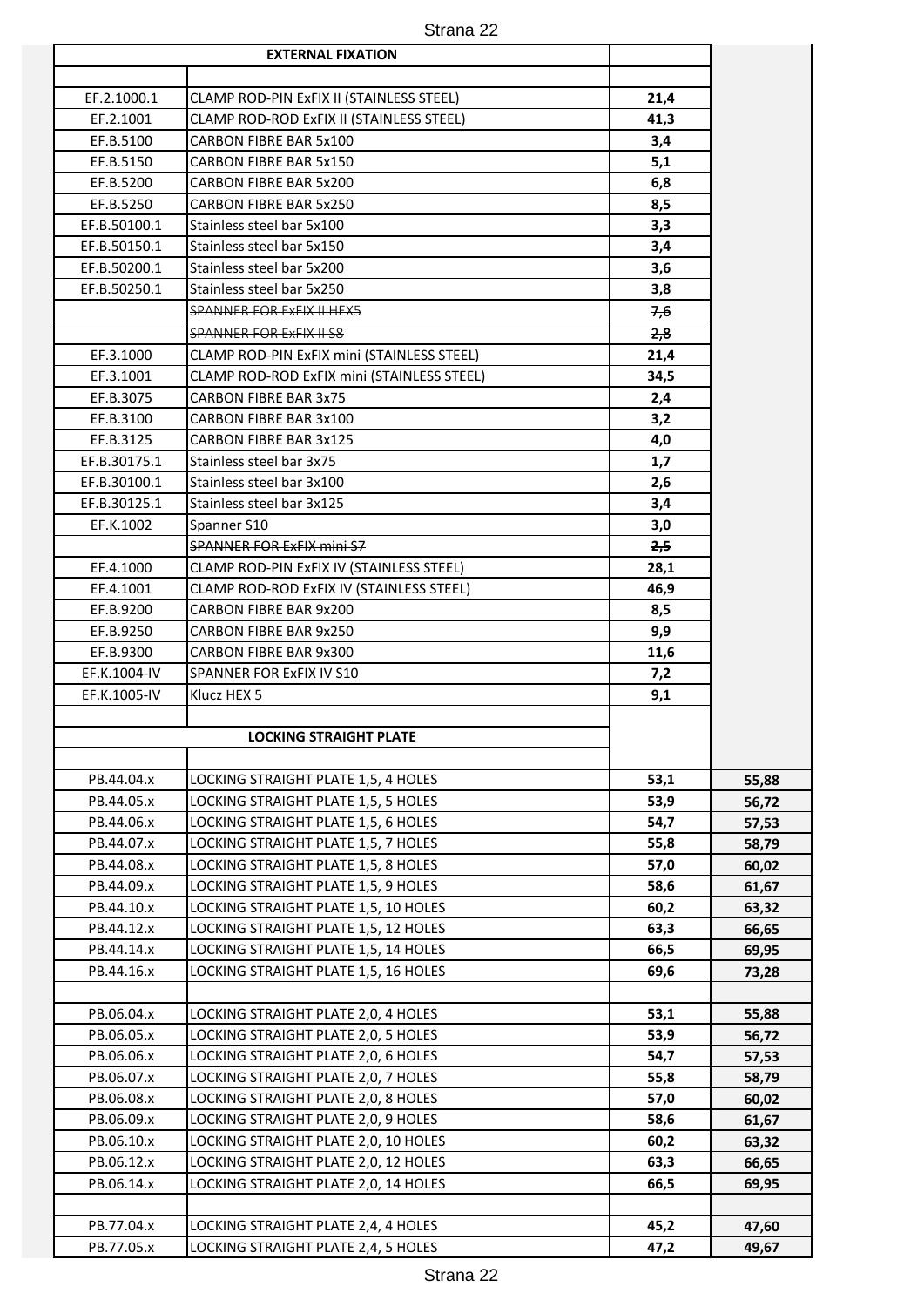| Strana 23 |  |
|-----------|--|
|-----------|--|

| PB.77.06.x  | LOCKING STRAIGHT PLATE 2,4, 6 HOLES       | 49,2 | 51,74  |
|-------------|-------------------------------------------|------|--------|
| PB.77.07.x  | LOCKING STRAIGHT PLATE 2,4, 7 HOLES       | 51,1 | 53,81  |
| PB.77.08.x  | LOCKING STRAIGHT PLATE 2,4, 8 HOLES       | 53,1 | 55,88  |
| PB.77.09.x  | LOCKING STRAIGHT PLATE 2,4, 9 HOLES       | 55,0 | 57,95  |
| PB.77.10.x  | LOCKING STRAIGHT PLATE 2,4, 10 HOLES      | 57,0 | 60,02  |
| PB.77.12.x  | LOCKING STRAIGHT PLATE 2,4, 12 HOLES      | 61,0 | 64,16  |
| PB.77.14.x  | LOCKING STRAIGHT PLATE 2,4, 14 HOLES      | 64,9 | 68,30  |
| PB.77.16.x  | LOCKING STRAIGHT PLATE 2,4, 16 HOLES      | 68,8 | 72,44  |
| PB.77.18.x  | LOCKING STRAIGHT PLATE 2,4, 18 HOLES      | 72,8 | 76,58  |
| PB.77.20.x  | LOCKING STRAIGHT PLATE 2,4, 20 HOLES      | 76,7 | 80,72  |
|             |                                           |      |        |
| PB.08.04.x  | LOCKING STRAIGHT PLATE 2,7, 4 HOLES       | 45,2 | 47,60  |
| PB.08.05.x  | LOCKING STRAIGHT PLATE 2,7, 5 HOLES       | 47,2 | 49,67  |
| PB.08.06.x  | LOCKING STRAIGHT PLATE 2,7, 6 HOLES       | 49,2 | 51,74  |
|             |                                           | 51,1 |        |
| PB.08.07.x  | LOCKING STRAIGHT PLATE 2,7, 7 HOLES       |      | 53,81  |
| PB.08.08.x  | LOCKING STRAIGHT PLATE 2,7, 8 HOLES       | 53,1 | 55,88  |
| PB.08.09.x  | LOCKING STRAIGHT PLATE 2,7, 9 HOLES       | 55,0 | 57,95  |
| PB.08.10.x  | LOCKING STRAIGHT PLATE 2,7, 10 HOLES      | 57,0 | 60,02  |
| PB.08.12.x  | LOCKING STRAIGHT PLATE 2,7, 12 HOLES      | 61,0 | 64,16  |
| PB.08.14.x  | LOCKING STRAIGHT PLATE 2,7, 14 HOLES      | 64,9 | 68,30  |
| PB.08.16.x  | LOCKING STRAIGHT PLATE 2,7, 16 HOLES      | 68,8 | 72,44  |
| PB.08.18.x  | LOCKING STRAIGHT PLATE 2,7, 18 HOLES      | 72,8 | 76,58  |
| PB.08.20.x  | LOCKING STRAIGHT PLATE 2,7, 20 HOLES      | 76,7 | 80,72  |
| PB.08.22.x  | LOCKING STRAIGHT PLATE 2,7, 22 HOLES      | 80,6 | 84,86  |
|             |                                           |      |        |
| PB.09.04.x  | LOCKING STRAIGHT PLATE 3,5, 4 HOLES       | 53,1 | 55,88  |
| PB.09.05.x  | LOCKING STRAIGHT PLATE 3,5, 5 HOLES       | 55,0 | 57,95  |
| PB.09.06.x  | LOCKING STRAIGHT PLATE 3,5, 6 HOLES       | 57,0 | 60,02  |
| PB.09.07.x  | LOCKING STRAIGHT PLATE 3,5, 7 HOLES       | 59,0 | 62,09  |
| PB.09.08.x  | LOCKING STRAIGHT PLATE 3,5, 8 HOLES       | 61,0 | 64,16  |
| PB.09.09.x  | LOCKING STRAIGHT PLATE 3,5, 9 HOLES       | 62,9 | 66,23  |
| PB.09.10.x  | LOCKING STRAIGHT PLATE 3,5, 10 HOLES      | 64,9 | 68,30  |
| PB.09.12.x  | LOCKING STRAIGHT PLATE 3,5, 12 HOLES      | 68,8 | 72,44  |
| PB.09.14.x  | LOCKING STRAIGHT PLATE 3,5, 14 HOLES      | 68,8 | 76,58  |
| PB.09.16.x  | LOCKING STRAIGHT PLATE 3,5, 16 HOLES      | 72,8 | 80,72  |
| PB.09.18.x  | LOCKING STRAIGHT PLATE 3,5, 18 HOLES      | 76,7 | 84,86  |
| PB.09.20.x  | LOCKING STRAIGHT PLATE 3,5, 20 HOLES      | 80,6 | 89,00  |
|             |                                           |      |        |
| PB.09B.04.x | LOCKING STRAIGHT PLATE 3,5, 4 HOLES       | 61,0 | 64,16  |
| PB.09B.06.x | LOCKING STRAIGHT PLATE 3,5, 6 HOLES       | 65,7 | 69,14  |
| PB.09B.08.x | LOCKING STRAIGHT PLATE 3,5, 8 HOLES       | 70,0 | 73,67  |
| PB.09B.10.x | LOCKING STRAIGHT PLATE 3,5, 10 HOLES      | 74,5 | 78,46  |
| PB.09B.12.x | LOCKING STRAIGHT PLATE 3,5, 12 HOLES      | 79,1 | 83,21  |
| PB.09B.14.x | LOCKING STRAIGHT PLATE 3,5, 14 HOLES      | 83,8 | 88,15  |
| PB.09B.16.x | LOCKING STRAIGHT PLATE 3,5, 16 HOLES      | 88,1 | 92,71  |
| PB.09B.18.x | LOCKING STRAIGHT PLATE 3,5, 18 HOLES      | 92,8 | 97,70  |
| PB.09B.20.x | LOCKING STRAIGHT PLATE 3,5, 20 HOLES      | 97,2 | 102,26 |
|             |                                           |      |        |
|             | <b>LOCKING RECONSTRUCTION PLATE</b>       |      |        |
|             |                                           |      |        |
| PB.30.30.x  | LOCKING RECONST. PLATE 1,5, 30 HOLES L120 | 82,2 | 86,51  |
|             |                                           |      |        |
| PB.10.10.x  | LOCKING RECONST. PLATE 2,0, 10 HOLES L50  | 50,7 | 53,39  |
| PB.10.20.x  | LOCKING RECONST. PLATE 2,0, 20 HOLES L100 | 70,4 | 74,09  |
| PB.10.30.x  | LOCKING RECONST. PLATE 2,0, 30 HOLES L150 | 82,2 | 86,51  |
|             |                                           |      |        |
| PB.11.04.x  | LOCKING RECONST. PLATE 2,4, 4 HOLES L27   |      | 40,97  |
|             |                                           |      |        |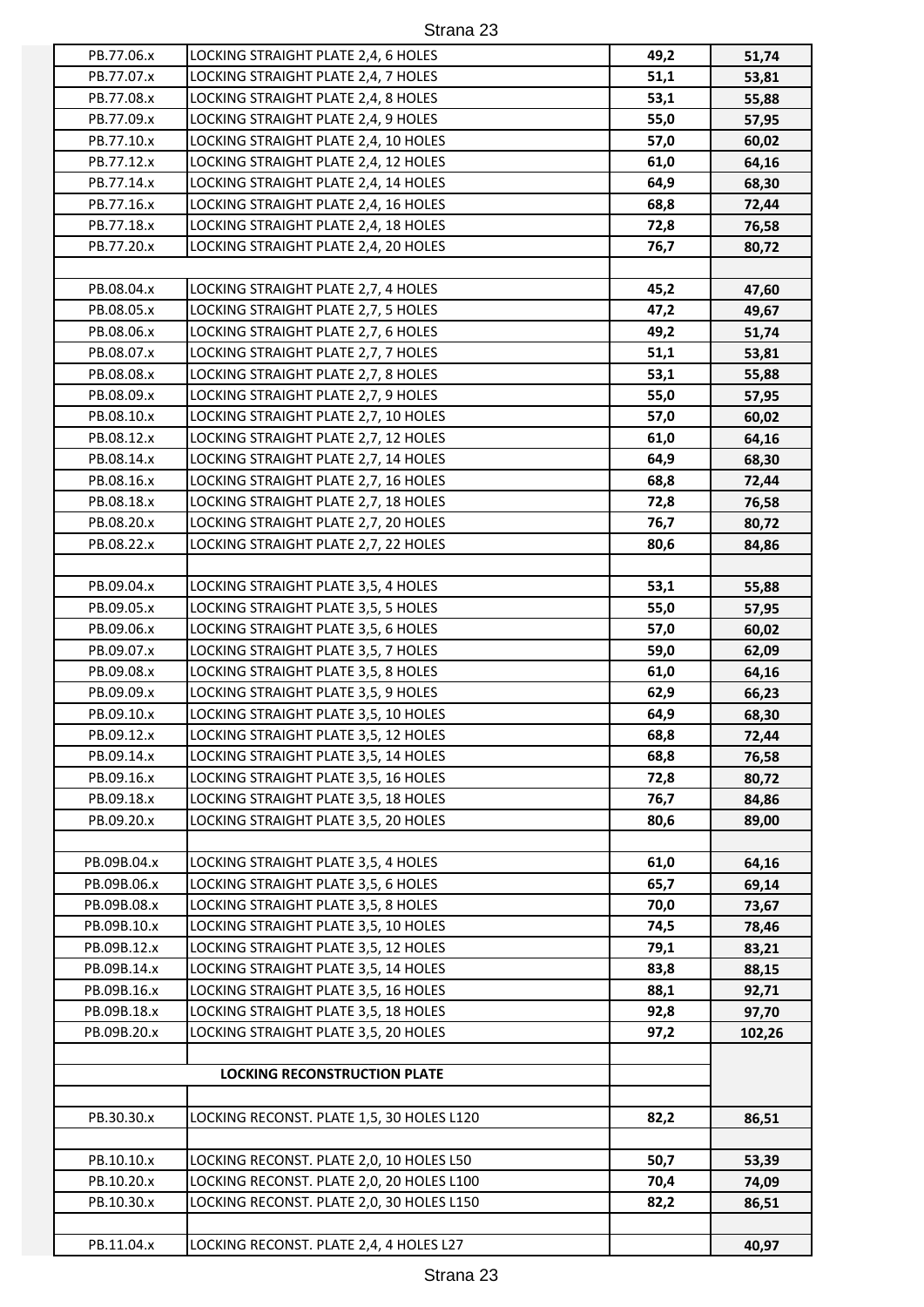| Strana 24 |  |
|-----------|--|
|-----------|--|

| PB.11.06.x    | LOCKING RECONST. PLATE 2,4, 6 HOLES L41   |      |                |
|---------------|-------------------------------------------|------|----------------|
| PB.11.08.x    | LOCKING RECONST. PLATE 2,4, 8 HOLES L55   |      |                |
| PB.11.10.x    | LOCKING RECONST. PLATE 2,4, 10 HOLES L69  | 50,7 | 53,62          |
| PB.11.12.x    | LOCKING RECONST. PLATE 2,4, 12 HOLES L83  |      |                |
| PB.11.14.x    | LOCKING RECONST. PLATE 2,4, 14 HOLES L97  |      | 61,67          |
| PB.11.16.x    | LOCKING RECONST. PLATE 2,4, 16 HOLES L111 |      |                |
| PB.11.18.x    | LOCKING RECONST. PLATE 2,4, 18 HOLES L125 |      | 69,95          |
| PB.11.20.x    | LOCKING RECONST. PLATE 2,4, 20 HOLES L139 | 70,4 | 74,09          |
| PB.11.30.x    | LOCKING RECONST. PLATE 2,4, 30 HOLES L209 | 82,2 | 86,51          |
|               |                                           |      |                |
| PB.12.04.x    | LOCKING RECONST. PLATE 2,7, 4 HOLES L32   |      | 40,97          |
| PB.12.06.x    | LOCKING RECONST. PLATE 2,7, 6 HOLES L48   |      | 45,11          |
| PB.12.08.x    | LOCKING RECONST. PLATE 2,7, 8 HOLES L64   |      |                |
| PB.12.10.x    | LOCKING RECONST. PLATE 2,7, 10 HOLES L80  | 50,7 | 53,39          |
| PB.12.12.x    | LOCKING RECONST. PLATE 2,7, 12 HOLES L96  |      | 57,53          |
| PB.12.14.x    | LOCKING RECONST. PLATE 2,7, 14 HOLES L112 |      | 61,67          |
| PB.12.16.x    | LOCKING RECONST. PLATE 2,7, 16 HOLES L128 |      | 65,81          |
| PB.12.18.x    | LOCKING RECONST. PLATE 2,7, 18 HOLES L144 |      | 69,95          |
| PB.12.20.x    | LOCKING RECONST. PLATE 2,7, 20 HOLES L160 | 70,4 | 74,09          |
| PB.12.30.x    | LOCKING RECONST. PLATE 2,7, 30 HOLES L240 | 82,2 | 86,51          |
|               |                                           |      |                |
| PB.13.04.x    | LOCKING RECONST. PLATE 3,5, 4 HOLES L46   |      | 45,11          |
| PB.13.06.x    | LOCKING RECONST. PLATE 3,5, 6 HOLES L70   |      |                |
| PB.13.08.x    | LOCKING RECONST. PLATE 3,5, 8 HOLES L94   |      | 53,39          |
| PB.13.10.x    | LOCKING RECONST. PLATE 3,5, 10 HOLES L118 | 54,7 | 57,53          |
| PB.13.12.x    | LOCKING RECONST. PLATE 3,5, 12 HOLES L142 |      |                |
| PB.13.14.x    | LOCKING RECONST. PLATE 3,5, 14 HOLES L166 |      | 65,81          |
| PB.13.16.x    | LOCKING RECONST. PLATE 3,5, 16 HOLES L190 |      | 69,95          |
| PB.13.18.x    | LOCKING RECONST. PLATE 3,5, 18 HOLES L214 |      | 74,09          |
| PB.13.20.x    | LOCKING RECONST. PLATE 3,5, 20 HOLES L238 | 74,4 | 78,23          |
| PB.13.30.x    | LOCKING RECONST. PLATE 3,5, 30 HOLES L358 | 86,1 | 90,64          |
|               |                                           |      |                |
|               | <b>LOCKING T PLATE</b>                    |      |                |
| PB.20.21.x    | LOCKING T PLATE 1,5 L21                   | 56,6 |                |
| PB.20.26.x    | LOCKING T PLATE 1,5 L26                   | 58,2 | 59,60<br>61,25 |
| PB.20.31.x    | LOCKING T PLATE 1,5 L31                   | 59,8 | 62,93          |
| PB.20.36.x    | LOCKING T PLATE 1,5 L36                   | 61,4 | 64,58          |
| PB.20.40.x    | LOCKING T PLATE 1,5 L40                   | 63,0 | 66,23          |
|               |                                           |      |                |
| PB.22.26.x    | LOCKING T PLATE 2,0 L26                   | 58,6 | 61,67          |
| PB.22.36.x    | LOCKING T PLATE 2,0 L36                   | 62,6 | 65,81          |
| PB.22.50.x    | LOCKING T PLATE 2,0 L50                   | 66,5 | 69,95          |
|               |                                           |      |                |
|               | <b>LOCKING T PLATE LONG</b>               |      |                |
|               |                                           |      |                |
| PB.52.15070.x | LOCKING T PLATE LONG 1,5 L70              |      | 72,44          |
| PB.52.20080.x | LOCKING T PLATE LONG 2,0 L80              | 72,8 | 76,58          |
| PB.52.24083.x | LOCKING T PLATE LONG 2,4 L83              | 76,7 | 80,72          |
| PB.52.27095.x | LOCKING T PLATE LONG 2,7 L95              | 76,7 | 80,72          |
| PB.52.35140.x | LOCKING T PLATE LONG 3,5 L140             | 82,2 | 86,51          |
| PB.52.45164.2 | LOCKING T PLATE LONG 4,5 L164             |      | 119,62         |
|               |                                           |      |                |
|               |                                           |      |                |
|               | <b>LOCKING L PLATE</b>                    |      |                |
| PB.23L.1524.x | LOCKING L PLATE LEFT 1,5 L24              |      | 49,25          |
| PB.23R.1524.x | LOCKING L PLATE RIGHT 1,5 L24             |      | 49,25          |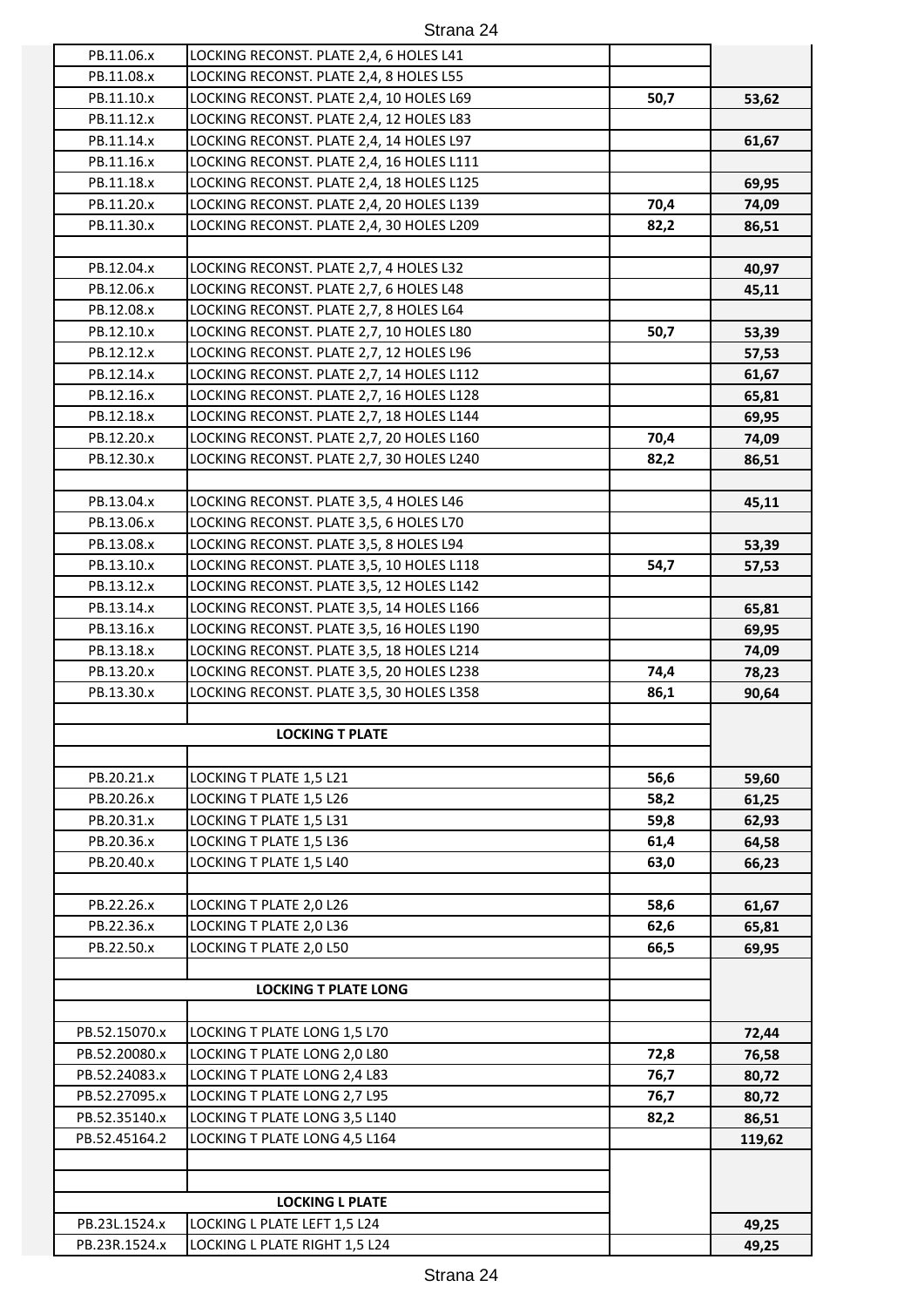| PB.27L.25.x     | LOCKING L PLATE LEFT 2,0 L25                   | 50,7 | 53,39 |
|-----------------|------------------------------------------------|------|-------|
| PB.27R.25.x     | LOCKING L PLATE RIGHT 2,0 L25                  | 51,5 | 53,39 |
| PB.27L.35.x     | LOCKING L PLATE LEFT 2,0 L35                   | 50,7 | 53,39 |
| PB.27R.35.x     | LOCKING L PLATE RIGHT 2,0 L35                  | 50,7 | 53,39 |
|                 |                                                |      |       |
| PB.28L.45.x     | LOCKING L PLATE LEFT 2,4/2,7 L45               | 54,3 | 57,11 |
| PB.28R.45.x     | LOCKING L PLATE RIGHT 2,4/2,7 L45              | 54,3 | 57,11 |
| PB.28L.55.x     | LOCKING L PLATE LEFT 2,4/2,7 L55               | 54,3 | 57,11 |
| PB.28R.55.x     | LOCKING L PLATE RIGHT 2,4/2,7 L55              | 54,3 | 57,11 |
|                 |                                                |      |       |
| PB.26L.65.x     | LOCKING L PLATE LEFT 3,5 L65                   | 58,6 | 61,67 |
| PB.26R.65.x     | LOCKING L PLATE RIGHT 3,5 L65                  | 58,6 | 61,67 |
| PB.26L.80.x     | LOCKING L PLATE LEFT 3,5 L80                   | 58,6 | 61,67 |
| PB.26R.80.x     | LOCKING L PLATE RIGHT 3,5 L80                  | 58,6 | 61,67 |
|                 |                                                |      |       |
|                 | METAPHYSEAL LOCKING PLATE                      |      |       |
|                 |                                                |      |       |
| PB.16.55.x      | METAPHYSEAL LOCKING PLATE 3,5 L55              | 57,4 | 60,44 |
| PB.16.63.x      | METAPHYSEAL LOCKING PLATE 3,5 L63              | 57,4 | 60,44 |
| PB.16.79.x      | METAPHYSEAL LOCKING PLATE 3,5 L79              | 57,4 | 60,44 |
|                 |                                                |      |       |
| PB.17.41.x      | METAPHYSEAL LOCKING PLATE 2,4 L41              | 45,0 | 47,41 |
|                 |                                                |      |       |
| PB.18.45.x      | METAPHYSEAL LOCKING PLATE 2,7 L45              | 49,1 | 51,74 |
|                 |                                                |      |       |
|                 | PANCARPAL ARTHRODESIS LOCKING PLATE            |      |       |
|                 |                                                |      |       |
| PB.49.2020067.2 | PANCARPAL ARTHRODESIS LOCKING PLATE L67        | 55,8 | 50,39 |
| PB.49.2024090.2 | PANCARPAL ARTHRODESIS LOCKING PLATE L90        | 62,6 | 56,42 |
| PB.49.2027118.2 | PANCARPAL ARTHRODESIS LOCKING PLATE L118       | 74,7 | 67,42 |
| PB.49.2735120.2 | PANCARPAL ARTHRODESIS LOCKING PLATE L120       |      |       |
| PB.49.2735154.2 | PANCARPAL ARTHRODESIS LOCKING PLATE L154       | 80,6 | 84,86 |
|                 |                                                |      |       |
|                 | PANTARSAL ARTHRODESIS LOCKING PLATE            |      |       |
|                 |                                                |      |       |
| PB.29L.070.x    | PANTARSAL ARTHRODESIS LOCKING PLATE LEFT L70   | 84,6 | 89,00 |
| PB.29R.070.x    | PANTARSAL ARTHRODESIS LOCKING PLATE RIGHT L70  | 84,6 | 89,00 |
| PB.29L.075.x    | PANTARSAL ARTHRODESIS LOCKING PLATE LEFT L75   | 84,6 | 89,00 |
| PB.29R.075.x    | PANTARSAL ARTHRODESIS LOCKING PLATE RIGHT L75  | 84,6 | 89,00 |
| PB.29L.076.x    | PANTARSAL ARTHRODESIS LOCKING PLATE LEFT L76   | 84,6 | 89,00 |
| PB.29R.076.x    | PANTARSAL ARTHRODESIS LOCKING PLATE RIGHT L76  | 84,6 | 89,00 |
| PB.29L.079.x    | PANTARSAL ARTHRODESIS LOCKING PLATE LEFT L79   | 90,5 | 95,21 |
| PB.29R.079.x    | PANTARSAL ARTHRODESIS LOCKING PLATE RIGHT L79  | 90,5 | 95,21 |
| PB.29L.102.x    | PANTARSAL ARTHRODESIS LOCKING PLATE LEFT L102  | 90,5 | 95,21 |
| PB.29R.102.x    | PANTARSAL ARTHRODESIS LOCKING PLATE RIGHT L102 | 90,5 | 95,21 |
| PB.29L.134.x    | PANTARSAL ARTHRODESIS LOCKING PLATE LEFT L134  | 94,4 | 99,34 |
| PB.29R.134.x    | PANTARSAL ARTHRODESIS LOCKING PLATE RIGHT L134 | 94,4 | 99,34 |
| PB.29L.135.x    | PANTARSAL ARTHRODESIS LOCKING PLATE LEFT L135  | 94,4 | 99,34 |
| PB.29R.135.x    | PANTARSAL ARTHRODESIS LOCKING PLATE RIGHT L135 | 94,4 | 99,34 |
| PB.29L.152.x    | PANTARSAL ARTHRODESIS LOCKING PLATE LEFT L152  | 94,4 | 99,34 |
| PB.29R.152.x    | PANTARSAL ARTHRODESIS LOCKING PLATE RIGHT L152 | 94,4 | 99,34 |
|                 |                                                |      |       |
|                 | <b>ELBOW ARTHRODESIS LOCKING PLATE</b>         |      |       |
|                 |                                                |      |       |
| PB.61L.24088.x  | ELBOW ARTHRODESIS LOCKING PLATE LEFT L88       | 90,5 | 95,21 |
| PB.61R.24088.x  | ELBOW ARTHRODESIS LOCKING PLATE RIGHT L88      | 90,5 | 95,21 |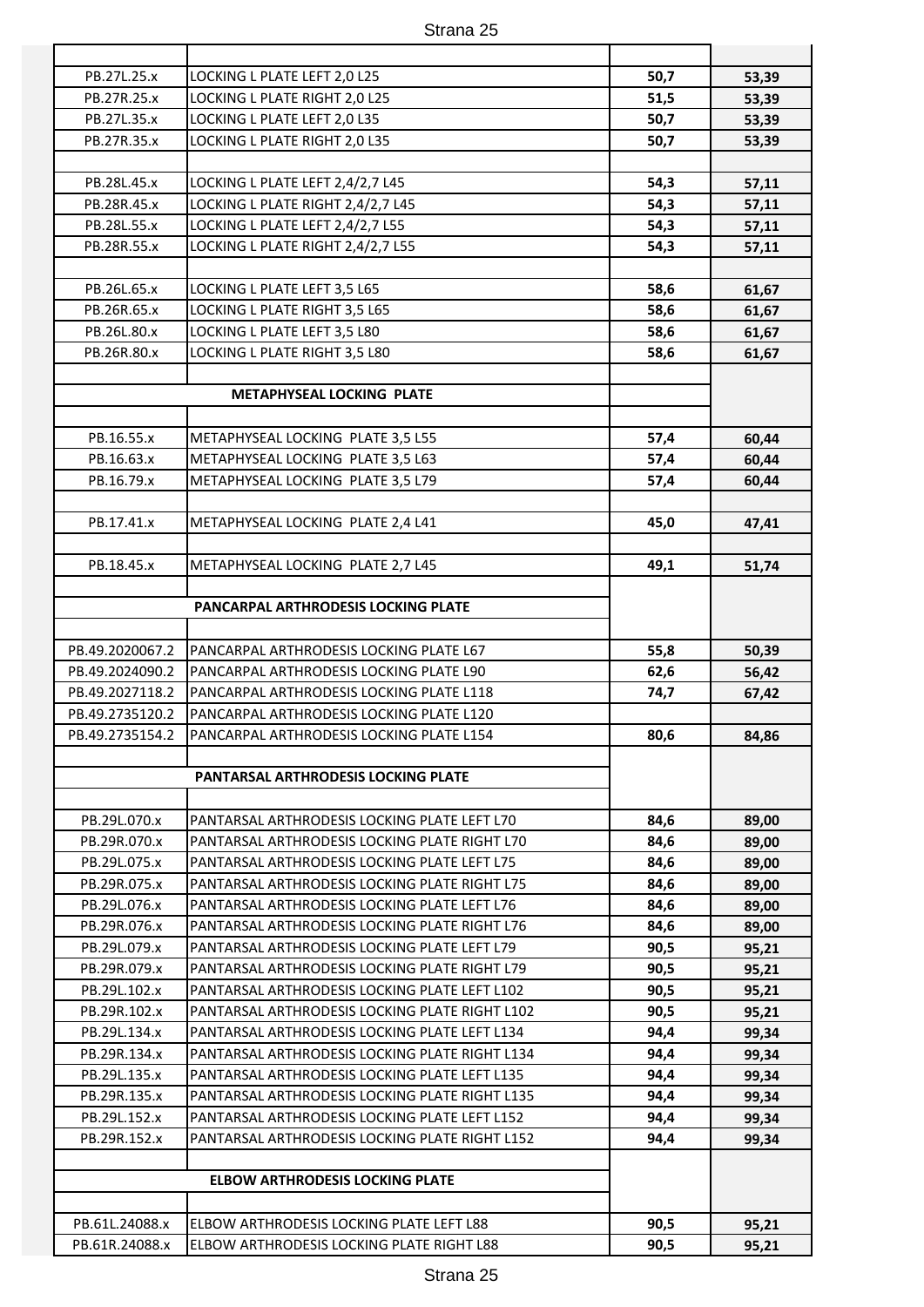| PB.61L.27106.x | ELBOW ARTHRODESIS LOCKING PLATE LEFT L106   | 92,4 | 97,28          |
|----------------|---------------------------------------------|------|----------------|
| PB.61R.27106.x | ELBOW ARTHRODESIS LOCKING PLATE RIGHT L106  | 92,4 | 97,28          |
| PB.61L.35129.x | ELBOW ARTHRODESIS LOCKING PLATE LEFT L129   | 94,4 | 99,34          |
| PB.61R.35129.x | ELBOW ARTHRODESIS LOCKING PLATE RIGHT L129  | 94,4 | 99,34          |
|                |                                             |      |                |
|                | <b>LOCKING CONDYLAR PLATE</b>               |      |                |
|                |                                             |      |                |
| PB.100.1538.x  | LOCKING CONDYLAR PLATE 1,5 L38              | 68,7 | 72,44          |
| PB.100.2047.x  | LOCKING CONDYLAR PLATE 2,0 L47              | 70,4 | 74,09          |
| PB.100.2463.x  | LOCKING CONDYLAR PLATE 2,4 L63              | 72,0 | 75,74          |
|                |                                             |      |                |
|                | <b>LOCKING TPLO PLATE</b>                   |      |                |
|                |                                             |      |                |
| PB.57.2441.x   | LOCKING TPLO PLATE 2,4 L41                  | 53,3 | 56,07          |
| PB.57.2745.x   | LOCKING TPLO PLATE 2,7 L45                  | 53,3 | 56,07          |
| PB.57.3555.x   | LOCKING TPLO PLATE 3,5 L55                  | 61,5 | 64,77          |
| PB.57.3563.x   | LOCKING TPLO PLATE 3,5 L63                  | 61,5 | 64,77          |
| PB.57.3579.x   | LOCKING TPLO PLATE 3,5 L79                  | 61,5 | 64,77          |
|                |                                             |      |                |
|                | <b>LOCKING DPO/TPO PLATE</b>                |      |                |
| PB.58L.2720.x  | LOCKING TPO/DPO PLATE LEFT 2,7 20°          |      |                |
| PB.58R.2720.x  | LOCKING TPO/DPO PLATE RIGHT 2,7 20°         |      | 90,20<br>90,20 |
| PB.58L.2725.x  | LOCKING TPO/DPO PLATE LEFT 2,7 25°          |      |                |
| PB.58R.2725.x  | LOCKING TPO/DPO PLATE RIGHT 2,7 25°         |      | 113,83         |
|                |                                             |      | 113,83         |
| PB.58L.2730.x  | LOCKING TPO/DPO PLATE LEFT 2,7 30°          |      | 113,83         |
| PB.58R.2730.x  | LOCKING TPO/DPO PLATE RIGHT 2,7 30°         |      | 113,83         |
| PB.58L.3520.x  | LOCKING TPO/DPO PLATE LEFT 3,5 20°          |      | 134,53         |
| PB.58R.3520.x  | LOCKING TPO/DPO PLATE RIGHT 3,5 20°         |      | 134,53         |
| PB.58L.3525.x  | LOCKING TPO/DPO PLATE LEFT 3,5 25°          |      | 134,53         |
| PB.58R.3525.x  | LOCKING TPO/DPO PLATE RIGHT 3,5 25°         |      | 134,53         |
| PB.58L.3530.x  | LOCKING TPO/DPO PLATE LEFT 3,5_30°          |      | 134,53         |
| PB.58R.3530.x  | LOCKING TPO/DPO PLATE RIGHT 3,5_30°         |      | 134,53         |
|                | LOCKING ANATOMICAL TPLO PLATE               |      |                |
|                |                                             |      |                |
| PB.54L.1525.x  | LOCKING ANATOMICAL TPLO PLATE LEFT 1,5 L25  |      | 69,53          |
| PB.54R.1525.x  | LOCKING ANATOMICAL TPLO PLATE RIGHT 1,5 L25 |      | 69,53          |
| PB.54L.2030.x  | LOCKING ANATOMICAL TPLO PLATE LEFT 2,0 L30  | 68,8 | 72,40          |
| PB.54R.2030.x  | LOCKING ANATOMICAL TPLO PLATE RIGHT 2,0 L30 | 68,8 | 72,40          |
| PB.54L.2435.x  | LOCKING ANATOMICAL TPLO PLATE LEFT 2,4 L35  | 47,9 | 53,24          |
| PB.54R.2435.x  | LOCKING ANATOMICAL TPLO PLATE RIGHT 2,4 L35 | 47,9 | 53,24          |
| PB.54L.2741.2  | LOCKING ANATOMICAL TPLO PLATE LEFT 2,7 L41  |      | 72,40          |
| PB.54R.2741.2  | LOCKING ANATOMICAL TPLO PLATE LEFT 2,7 L41  |      | 72,40          |
| PB.54L.2746.x  | LOCKING ANATOMICAL TPLO PLATE LEFT 2,7 L46  | 47,9 | 72,40          |
| PB.54R.2746.x  | LOCKING ANATOMICAL TPLO PLATE RIGHT 2,7 L46 | 47,9 | 72,40          |
| PB.54L.3555.x  | LOCKING ANATOMICAL TPLO PLATE LEFT 3,5 L55  | 77,5 | 81,52          |
| PB.54R.3555.x  | LOCKING ANATOMICAL TPLO PLATE RIGHT 3,5 L55 | 77,5 | 81,52          |
| PB.54L.3564.x  | LOCKING ANATOMICAL TPLO PLATE LEFT 3,5 L64  | 77,5 | 81,52          |
| PB.54R.3564.x  | LOCKING ANATOMICAL TPLO PLATE RIGHT 3,5 L64 | 77,5 | 81,52          |
| PB.54L.3580.x  | LOCKING ANATOMICAL TPLO PLATE LEFT 3,5 L80  | 77,5 | 81,52          |
| PB.54R.3580.x  | LOCKING ANATOMICAL TPLO PLATE RIGHT 3,5 L80 | 77,5 | 81,52          |
|                |                                             |      |                |
|                | LOCKING ANATOMICAL CBLO PLATE               |      |                |
|                |                                             |      |                |
| PB.62L.20035.x | ANATOMICAL LOCKING CBLO PLATE LEFT 2,0 L35  |      | 67,07          |
| PB.62R.20035.x | ANATOMICAL LOCKING CBLO PLATE RIGHT 2,0 L35 |      | 67,07          |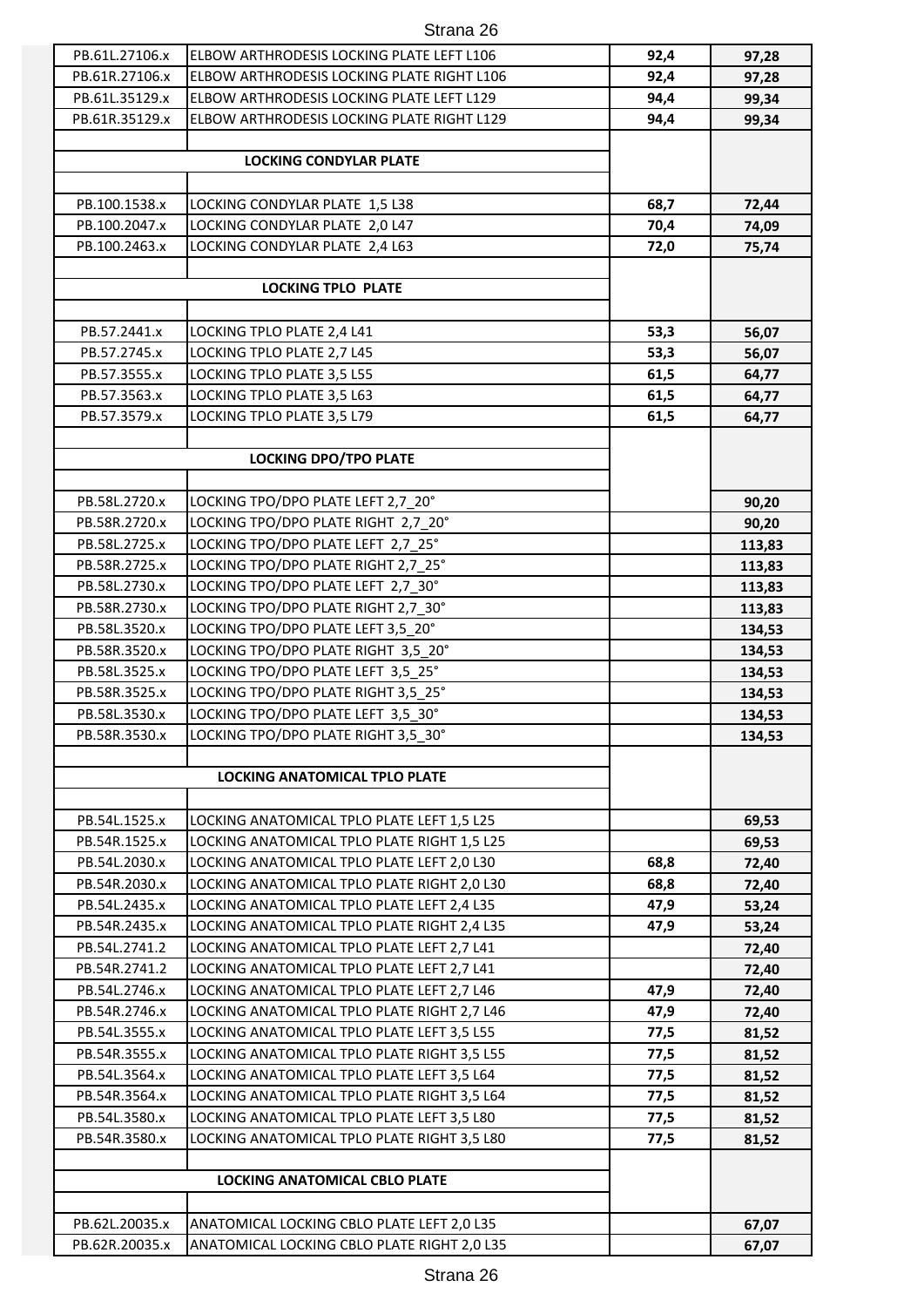| PB.62L.24038.x  | ANATOMICAL LOCKING CBLO PLATE LEFT 2,4 L38         |      | 71,21  |
|-----------------|----------------------------------------------------|------|--------|
| PB.62R.24038.x  | ANATOMICAL LOCKING CBLO PLATE RIGHT 2,4 L38        |      | 71,21  |
| PB.62L.27045.x  | ANATOMICAL LOCKING CBLO PLATE LEFT 2,7 L45         |      | 73,67  |
| PB.62R.27045.x  | ANATOMICAL LOCKING CBLO PLATE RIGHT 2,7 L45        |      | 73,67  |
| PB.62L.35056.x  | ANATOMICAL LOCKING CBLO PLATE LEFT 3,5 L56         |      | 76,58  |
| PB.62R.35056.x  | ANATOMICAL LOCKING CBLO PLATE RIGHT 3,5 L56        |      | 76,58  |
| PB.62L.35080.x  | ANATOMICAL LOCKING CBLO PLATE LEFT 3,5 L80         |      | 80,72  |
| PB.62R.35080.x  | ANATOMICAL LOCKING CBLO PLATE RIGHT 3,5 L80        |      | 80,72  |
| PB.62L.35100.x  | ANATOMICAL LOCKING CBLO PLATE LEFT 3,5 L100        |      | 93,14  |
| PB.62R.35100.x  | ANATOMICAL LOCKING CBLO PLATE RIGHT 3,5 L100       |      |        |
| PB.62L.35100B.x | ANATOMICAL LOCKING CBLO PLATE LEFT 3,5 L100 BROAD  |      | 93,14  |
|                 |                                                    |      | 103,06 |
| PB.62R.35100B.x | ANATOMICAL LOCKING CBLO PLATE RIGHT 3,5 L100 BROAD |      | 103,06 |
|                 |                                                    |      |        |
|                 | <b>LOCKING BRIDGING PLATE</b>                      |      |        |
|                 |                                                    |      |        |
| PB.51.15040.x   | LOCKING BRIDGING PLATE 1,5 L40                     | 53,9 | 56,72  |
| PB.51.15050.x   | LOCKING BRIDGING PLATE 1,5 L50                     | 57,0 | 60,02  |
| PB.51.15060.x   | LOCKING BRIDGING PLATE 1,5 L60                     | 60,2 | 63,32  |
| PB.51.15070.x   | LOCKING BRIDGING PLATE 1,5 L70                     | 63,3 | 66,65  |
| PB.51.20060.x   | LOCKING BRIDGING PLATE 2,0 L60                     | 61,7 | 65,00  |
| PB.51.20070.x   | LOCKING BRIDGING PLATE 2,0 L70                     | 64,9 | 68,30  |
| PB.51.20080.x   | LOCKING BRIDGING PLATE 2,0 L80                     | 68,1 | 71,60  |
| PB.51.20090.x   | LOCKING BRIDGING PLATE 2,0 L90                     | 71,2 | 74,93  |
| PB.51.20100.x   | LOCKING BRIDGING PLATE 2,0 L100                    | 74,4 | 78,23  |
|                 |                                                    |      |        |
| PB.51.24070.x   | LOCKING BRIDGING PLATE 2,4 L70                     |      | 62,51  |
| PB.51.24080.x   | LOCKING BRIDGING PLATE 2,4 L80                     |      | 65,81  |
| PB.51.24090.x   | LOCKING BRIDGING PLATE 2,4 L90                     |      | 69,14  |
| PB.51.24100.x   | LOCKING BRIDGING PLATE 2,4 L100                    |      | 72,86  |
| PB.51.24110.x   | LOCKING BRIDGING PLATE 2,4 L110                    |      | 75,74  |
| PB.51.24120.x   | LOCKING BRIDGING PLATE 2,4 L120                    |      | 78,23  |
|                 |                                                    |      |        |
| PB.51.27080.x   | LOCKING BRIDGING PLATE 2,7/2,4 L80                 | 65,7 | 69,14  |
| PB.51.27090.x   | LOCKING BRIDGING PLATE 2,7/2,4 L90                 | 68,8 | 72,44  |
| PB.51.27100.x   | LOCKING BRIDGING PLATE 2,7/2,4 L100                | 72,0 | 75,74  |
| PB.51.27110.x   | LOCKING BRIDGING PLATE 2,7/2,4 L110                | 75,1 | 79,07  |
| PB.51.27120.x   | LOCKING BRIDGING PLATE 2,7/2,4 L120                | 78,3 | 82,37  |
|                 |                                                    |      |        |
| PB.51.35120.x   | LOCKING BRIDGING PLATE 3,5 L120                    | 69,6 | 73,28  |
| PB.51.35130.x   | LOCKING BRIDGING PLATE 3,5 L130                    | 72,8 | 76,58  |
| PB.51.35140.x   | LOCKING BRIDGING PLATE 3,5 L140                    | 75,9 | 79,87  |
| PB.51.35150.x   | LOCKING BRIDGING PLATE 3,5 L150                    | 79,1 | 83,21  |
| PB.51.35160.x   | LOCKING BRIDGING PLATE 3,5 L160                    | 82,2 | 86,51  |
| PB.51.35170.x   | LOCKING BRIDGING PLATE 3,5 L170                    | 85,4 | 89,84  |
|                 |                                                    |      |        |
| PB.51.45160.2   | LOCKING BRIDGING PLATE 4,5 L160                    |      | 90,64  |
| PB.51.45180.2   | LOCKING BRIDGING PLATE 4,5 L180                    |      | 95,63  |
| PB.51.45200.2   | LOCKING BRIDGING PLATE 4,5 L200                    |      | 106,40 |
| PB.51.45220.2   | LOCKING BRIDGING PLATE 4,5 L220                    |      | 119,62 |
| PB.51.45240.2   | LOCKING BRIDGING PLATE 4,5 L240                    |      | 124,60 |
| PB.51.45260.2   | LOCKING BRIDGING PLATE 4,5 L260                    |      | 139,51 |
|                 |                                                    |      |        |
|                 | <b>LOCKING X PLATE</b>                             |      |        |
|                 |                                                    |      |        |
| PB.37.20416.x   | LOCKING X PLATE 2.0_11x16                          |      | 51,74  |
| PB.37.20417.x   | LOCKING X PLATE 2.0 13x17                          |      | 51,74  |
| PB.37.20623.x   | LOCKING X PLATE 2.0_11x23                          |      | 53,81  |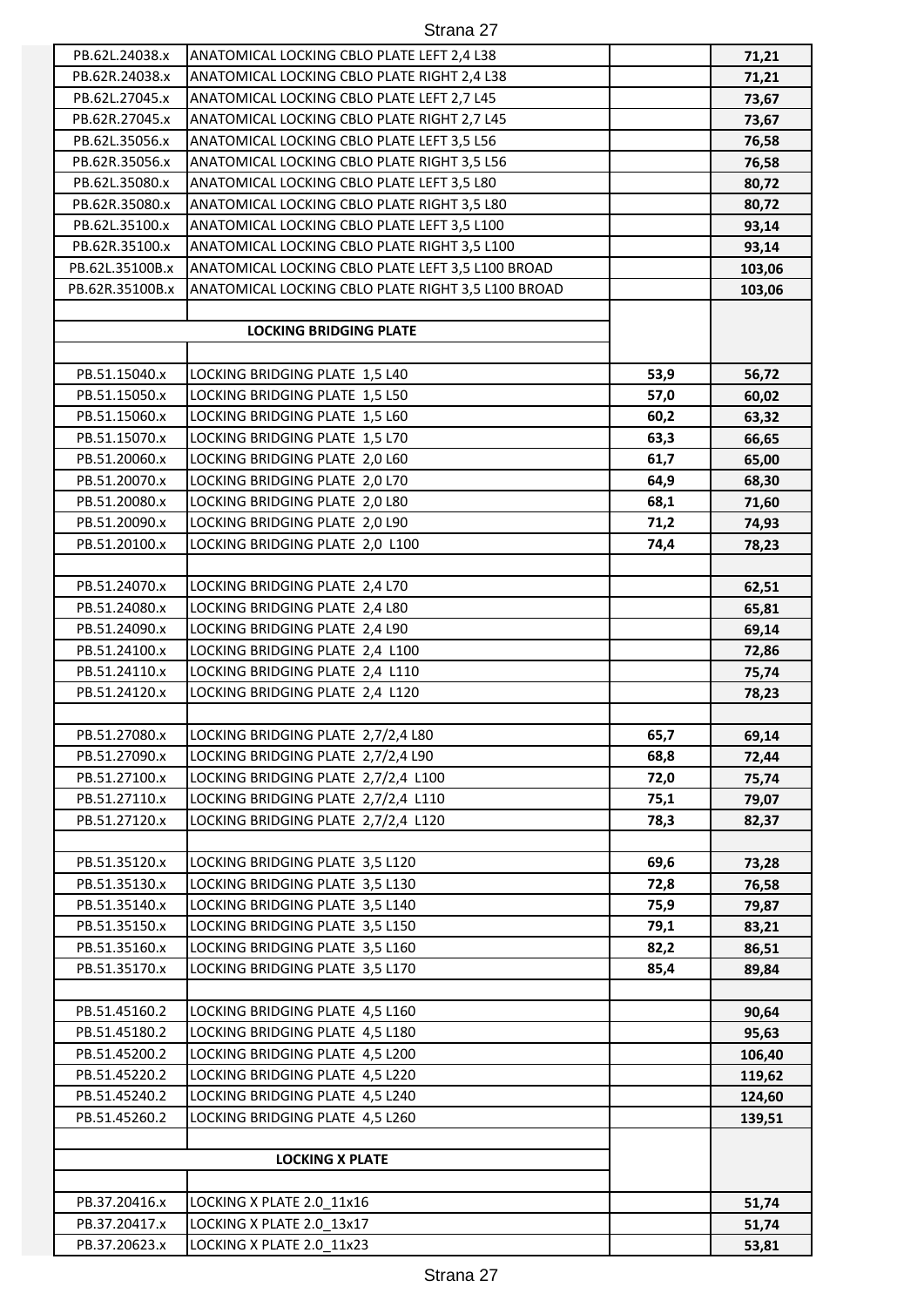| PB.38.24418.x | LOCKING X PLATE 2.4_12x18                       |     | 53,81 |
|---------------|-------------------------------------------------|-----|-------|
| PB.38.24420.x | LOCKING X PLATE 2.4 15x20                       |     | 53,81 |
| PB.38.24626.x | LOCKING X PLATE 2.4 12x26                       |     | 55,88 |
|               |                                                 |     |       |
| PB.39.27421.x | LOCKING X PLATE 2.7_14x21                       |     | 53,81 |
| PB.39.27425.x | LOCKING X PLATE 2.7 17x25                       |     | 53,66 |
| PB.39.27630.x | LOCKING X PLATE 2.7 14x30                       |     | 55,88 |
|               |                                                 |     |       |
|               | <b>PLUG FOR LOCKING HOLES</b>                   |     |       |
|               |                                                 |     |       |
| WB.04.2001.x  | PLUG FOR LOCKING HOLES 2,0                      | 6,1 | 6,82  |
| WB.03.2701.x  | PLUG FOR LOCKING HOLES 2,4/2,7                  | 6,1 | 6,82  |
| WB.01.3501.x  | PLUG FOR LOCKING HOLES 3,5                      | 6,1 | 6,82  |
|               |                                                 |     |       |
|               | <b>LOCKING SELF TAPPING SCREW</b>               |     |       |
|               |                                                 |     |       |
| WB.05.1506.x  | LOCKING SELF TAPPING SCREW 1,5 L6               | 8,7 | 9,37  |
| WB.05.1508.x  | LOCKING SELF TAPPING SCREW 1,5 L8               | 8,7 | 9,37  |
| WB.05.1510.x  | LOCKING SELF TAPPING SCREW 1,5 L10              | 8,7 | 9,37  |
| WB.05.1512.x  | LOCKING SELF TAPPING SCREW 1,5 L12              | 8,7 | 9,37  |
| WB.05.1514.x  | LOCKING SELF TAPPING SCREW 1,5 L14              | 9,0 | 9,72  |
| WB.05.1516.x  | LOCKING SELF TAPPING SCREW 1,5 L16              | 9,0 | 9,72  |
| WB.05.1518.x  | LOCKING SELF TAPPING SCREW 1,5 L18              | 9,0 | 9,72  |
| WB.05.1520.x  | LOCKING SELF TAPPING SCREW 1,5 L20              | 9,4 | 10,07 |
|               |                                                 |     |       |
| WB.04.1506.x  | LOCKING SELF TAPPING SCREW 1,5 L6 - SYSTEM 2.0  | 8,5 | 9,37  |
| WB.04.1508.x  | LOCKING SELF TAPPING SCREW 1,5 L8 - SYSTEM 2.0  | 8,5 | 9,37  |
| WB.04.1510.x  | LOCKING SELF TAPPING SCREW 1,5 L10 - SYSTEM 2.0 | 8,5 | 9,37  |
| WB.04.1512.x  | LOCKING SELF TAPPING SCREW 1,5 L12 - SYSTEM 2.0 | 8,5 | 9,37  |
| WB.04.1514.x  | LOCKING SELF TAPPING SCREW 1,5 L14 - SYSTEM 2.0 | 8,9 | 9,72  |
| WB.04.1516.x  | LOCKING SELF TAPPING SCREW 1,5 L16 - SYSTEM 2.0 | 8,9 | 9,72  |
| WB.04.1518.x  | LOCKING SELF TAPPING SCREW 1,5 L18 - SYSTEM 2.0 | 8,9 | 9,72  |
| WB.04.1520.x  | LOCKING SELF TAPPING SCREW 1,5 L20 - SYSTEM 2.0 | 9,2 | 10,07 |
|               |                                                 |     |       |
| WB.04.2006.x  | LOCKING SELF TAPPING SCREW 2,0 L6               | 8,7 | 9,37  |
| WB.04.2008.x  | LOCKING SELF TAPPING SCREW 2,0 L8               | 8,7 | 9,37  |
| WB.04.2010.x  | LOCKING SELF TAPPING SCREW 2,0 L10              | 8,7 | 9,37  |
| WB.04.2012.x  | LOCKING SELF TAPPING SCREW 2,0 L12              | 8,7 | 9,37  |
| WB.04.2014.x  | LOCKING SELF TAPPING SCREW 2,0 L14              | 9,0 | 9,72  |
| WB.04.2016.x  | LOCKING SELF TAPPING SCREW 2,0 L16              | 9,0 | 9,72  |
| WB.04.2018.x  | LOCKING SELF TAPPING SCREW 2,0 L18              | 9,0 | 9,72  |
| WB.04.2020.x  | LOCKING SELF TAPPING SCREW 2,0 L20              | 9,4 | 10,07 |
| WB.04.2022.x  | LOCKING SELF TAPPING SCREW 2,0 L22              | 9,4 | 10,07 |
| WB.04.2024.x  | LOCKING SELF TAPPING SCREW 2,0 L24              | 9,4 | 10,07 |
| WB.04.2026.x  | LOCKING SELF TAPPING SCREW 2,0 L26              | 9,7 | 10,38 |
| WB.04.2028.x  | LOCKING SELF TAPPING SCREW 2,0 L28              | 9,7 | 10,38 |
| WB.04.2030.x  | LOCKING SELF TAPPING SCREW 2,0 L30              | 9,7 | 10,38 |
|               |                                                 |     |       |
| WB.02.2408.x  | LOCKING SELF TAPPING SCREW 2,4 L8               | 8,7 | 9,37  |
| WB.02.2410.x  | LOCKING SELF TAPPING SCREW 2,4 L10              | 8,7 | 9,37  |
| WB.02.2412.x  | LOCKING SELF TAPPING SCREW 2,4 L12              | 8,7 | 9,37  |
| WB.02.2414.x  | LOCKING SELF TAPPING SCREW 2,4 L14              | 8,7 | 9,72  |
| WB.02.2416.x  | LOCKING SELF TAPPING SCREW 2,4 L16              | 9,0 | 9,72  |
| WB.02.2418.x  | LOCKING SELF TAPPING SCREW 2,4 L18              | 9,0 | 9,72  |
| WB.02.2420.x  | LOCKING SELF TAPPING SCREW 2,4 L20              | 9,0 | 10,07 |
| WB.02.2422.x  | LOCKING SELF TAPPING SCREW 2,4 L22              | 9,4 | 10,07 |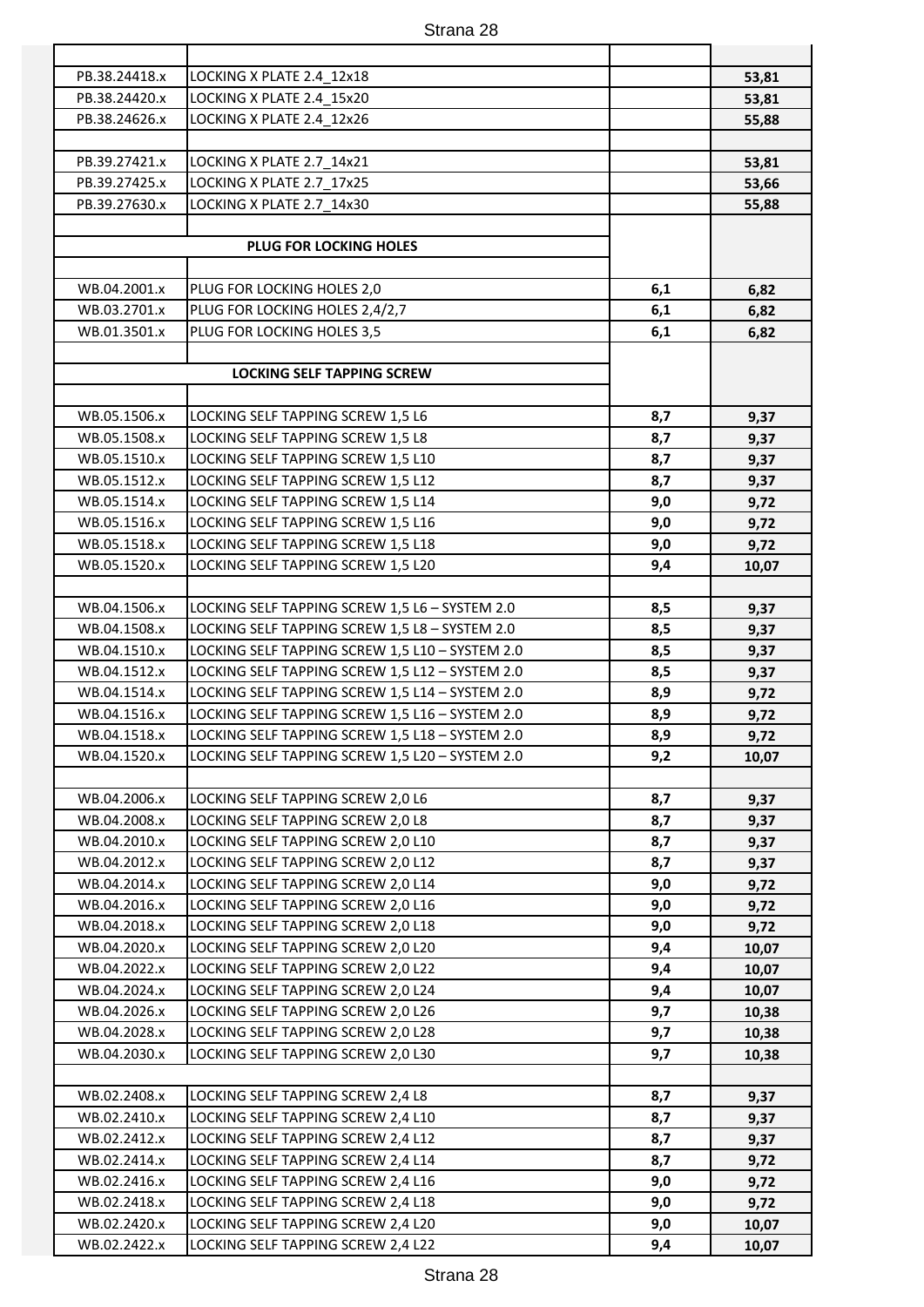| WB.02.2424.x  | LOCKING SELF TAPPING SCREW 2,4 L24         | 9,4  | 10,07 |
|---------------|--------------------------------------------|------|-------|
| WB.02.2426.x  | LOCKING SELF TAPPING SCREW 2,4 L26         | 9,4  | 10,38 |
| WB.02.2428.x  | LOCKING SELF TAPPING SCREW 2,4 L28         | 9,7  | 10,38 |
| WB.02.2430.x  | LOCKING SELF TAPPING SCREW 2,4 L30         | 9,7  | 10,38 |
| WB.02.2432.x  | LOCKING SELF TAPPING SCREW 2,4 L32         | 9,7  | 10,38 |
| WB.02.2434.x  | LOCKING SELF TAPPING SCREW 2,4 L34         | 10,1 | 10,73 |
| WB.02.2436.x  | LOCKING SELF TAPPING SCREW 2,4 L36         | 10,1 | 10,73 |
| WB.02.2438.x  | LOCKING SELF TAPPING SCREW 2,4 L38         | 10,1 | 10,73 |
| WB.02.2440.x  | LOCKING SELF TAPPING SCREW 2,4 L40         | 10,1 | 10,73 |
|               |                                            |      |       |
| WB.03.2708.x  | LOCKING SELF TAPPING SCREW 2,7 L8          | 8,7  | 9,37  |
| WB.03.2710.x  | LOCKING SELF TAPPING SCREW 2,7 L10         | 8,7  | 9,37  |
| WB.03.2712.x  | LOCKING SELF TAPPING SCREW 2,7 L12         | 8,7  | 9,37  |
| WB.03.2714.x  | LOCKING SELF TAPPING SCREW 2,7 L14         | 8,7  | 9,72  |
| WB.03.2716.x  | LOCKING SELF TAPPING SCREW 2,7 L16         | 9,0  | 9,72  |
| WB.03.2718.x  | LOCKING SELF TAPPING SCREW 2,7 L18         | 9,0  | 9,72  |
| WB.03.2720.x  | LOCKING SELF TAPPING SCREW 2,7 L20         | 9,0  | 10,07 |
| WB.03.2722.x  | LOCKING SELF TAPPING SCREW 2,7 L22         | 9,4  | 10,07 |
| WB.03.2724.x  | LOCKING SELF TAPPING SCREW 2,7 L24         | 9,4  | 10,07 |
| WB.03.2726.x  | LOCKING SELF TAPPING SCREW 2,7 L26         | 9,4  | 10,38 |
| WB.03.2728.x  | LOCKING SELF TAPPING SCREW 2,7 L28         | 9,7  | 10,38 |
| WB.03.2730.x  | LOCKING SELF TAPPING SCREW 2,7 L30         | 9,7  |       |
| WB.03.2732.x  |                                            | 9,7  | 10,38 |
|               | LOCKING SELF TAPPING SCREW 2,7 L32         |      | 10,38 |
| WB.03.2734.x  | LOCKING SELF TAPPING SCREW 2,7 L34         | 10,1 | 10,73 |
| WB.03.2736.x  | LOCKING SELF TAPPING SCREW 2,7 L36         | 10,1 | 10,73 |
| WB.03.2738.x  | LOCKING SELF TAPPING SCREW 2,7 L38         | 10,1 | 10,73 |
| WB.03.2740.x  | LOCKING SELF TAPPING SCREW 2,7 L40         | 10,1 | 9,94  |
|               |                                            |      |       |
| WB.01.3510.x  | LOCKING SELF TAPPING SCREW 3,5 L10         | 8,7  | 9,37  |
| WB.01.3512.x  | LOCKING SELF TAPPING SCREW 3,5 L12         | 8,7  | 9,37  |
| WB.01.3514.x  | LOCKING SELF TAPPING SCREW 3,5 L14         | 8,7  | 9,72  |
| WB.01.3516.x  | LOCKING SELF TAPPING SCREW 3,5 L16         | 8,7  | 9,72  |
| WB.01.3518.x  | LOCKING SELF TAPPING SCREW 3,5 L18         | 9,0  | 9,72  |
| WB.01.3520.x  | LOCKING SELF TAPPING SCREW 3,5 L20         | 9,0  | 10,07 |
| WB.01.3522.x  | LOCKING SELF TAPPING SCREW 3,5 L22         | 9,0  | 10,07 |
| WB.01.3524.x  | LOCKING SELF TAPPING SCREW 3,5 L24         | 9,4  | 10,07 |
| WB.01.3526.x  | LOCKING SELF TAPPING SCREW 3,5 L26         | 9,4  | 10,38 |
| WB.01.3528.x  | LOCKING SELF TAPPING SCREW 3,5 L28         | 9,4  | 10,38 |
| WB.01.3530.x  | LOCKING SELF TAPPING SCREW 3,5 L30         | 9,7  | 10,38 |
| WB.01.3532.x  | LOCKING SELF TAPPING SCREW 3,5 L32         | 9,7  | 10,38 |
| WB.01.3534.x  | LOCKING SELF TAPPING SCREW 3,5 L34         | 9,7  | 10,73 |
| WB.01.3536.x  | LOCKING SELF TAPPING SCREW 3,5 L36         | 10,1 | 10,73 |
| WB.01.3538.x  | LOCKING SELF TAPPING SCREW 3,5 L38         | 10,1 | 10,73 |
| WB.01.3540.x  | LOCKING SELF TAPPING SCREW 3,5 L40         | 10,1 | 10,73 |
| WB.01.3542.x  | LOCKING SELF TAPPING SCREW 3,5 L42         | 10,4 | 11,08 |
| WB.01.3545.x  | LOCKING SELF TAPPING SCREW 3,5 L45         | 10,4 | 11,08 |
| WB.01.3550.x  | LOCKING SELF TAPPING SCREW 3,5 L50         | 10,4 | 11,08 |
| WB.01.3555.x  | LOCKING SELF TAPPING SCREW 3,5 L55         | 10,4 | 11,08 |
| WB.01.3560.x  | LOCKING SELF TAPPING SCREW 3,5 L60         | 10,4 | 11,08 |
|               |                                            |      |       |
|               | MULTI - LOCKING SELF TAPPING SCREW         |      |       |
| WBW.04.2008.x | MULTI - LOCKING SELF TAPPING SCREW 2,0 L8  | 9,9  | 10,73 |
| WBW.04.2010.x | MULTI - LOCKING SELF TAPPING SCREW 2,0 L10 | 9,9  | 10,73 |
| WBW.04.2012.x | MULTI - LOCKING SELF TAPPING SCREW 2,0 L12 | 9,9  | 10,73 |
| WBW.04.2014.x | MULTI - LOCKING SELF TAPPING SCREW 2,0 L14 | 10,4 | 11,24 |
| WBW.04.2016.x | MULTI - LOCKING SELF TAPPING SCREW 2,0 L16 | 10,4 | 11,24 |
| WBW.04.2018.x | MULTI - LOCKING SELF TAPPING SCREW 2,0 L18 | 10,4 | 11,24 |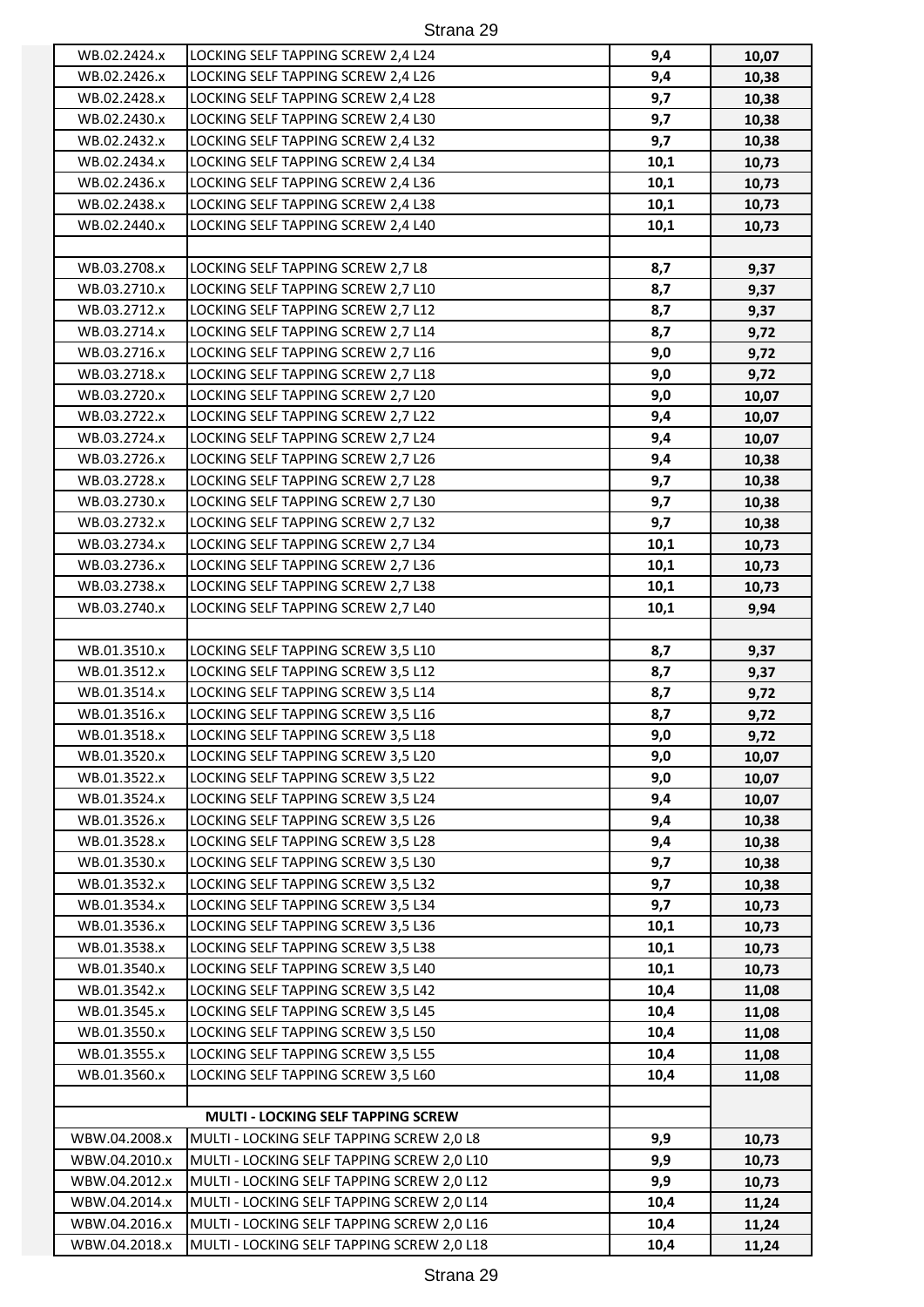| WBW.04.2020.x                  | MULTI - LOCKING SELF TAPPING SCREW 2,0 L20 | 10,7 | 11,58 |
|--------------------------------|--------------------------------------------|------|-------|
| WBW.04.2022.x                  | MULTI - LOCKING SELF TAPPING SCREW 2,0 L22 | 10,7 | 11,58 |
| WBW.04.2024.x                  | MULTI - LOCKING SELF TAPPING SCREW 2,0 L24 | 10,7 | 11,58 |
| WBW.04.2026.x                  | MULTI - LOCKING SELF TAPPING SCREW 2,0 L26 | 11,2 | 11,93 |
| WBW.04.2028.x                  | MULTI - LOCKING SELF TAPPING SCREW 2,0 L28 | 11,2 | 11,93 |
| WBW.04.2030.x                  | MULTI - LOCKING SELF TAPPING SCREW 2,0 L30 | 11,2 | 11,93 |
|                                |                                            |      |       |
| WBW.02.2412.x                  | MUTI - LOCKINGSELF TAPPING SCREW 2,4 L12   | 9,9  | 10,73 |
| WBW.02.2414.x                  | MUTI - LOCKINGSELF TAPPING SCREW 2,4 L14   | 9,9  | 11,24 |
| WBW.02.2416.x                  | MUTI - LOCKINGSELF TAPPING SCREW 2,4 L16   | 10,4 | 11,24 |
| WBW.02.2418.x                  | MUTI - LOCKINGSELF TAPPING SCREW 2,4 L18   | 10,4 | 11,24 |
| WBW.02.2420.x                  | MUTI - LOCKINGSELF TAPPING SCREW 2,4 L20   | 10,4 | 11,58 |
| WBW.02.2422.x                  | MUTI - LOCKINGSELF TAPPING SCREW 2,4 L22   | 10,7 | 11,58 |
| WBW.02.2424.x                  | MUTI - LOCKINGSELF TAPPING SCREW 2,4 L24   | 10,7 | 11,58 |
| WBW.02.2426.x                  | MUTI - LOCKINGSELF TAPPING SCREW 2,4 L26   | 10,7 | 11,93 |
| WBW.02.2428.x                  | MUTI - LOCKINGSELF TAPPING SCREW 2,4 L28   | 11,2 | 11,93 |
| WBW.02.2430.x                  | MUTI - LOCKINGSELF TAPPING SCREW 2,4 L30   | 11,2 | 11,93 |
| WBW.02.2432.x                  | MUTI - LOCKINGSELF TAPPING SCREW 2,4 L32   | 11,2 | 11,93 |
| WBW.02.2434.x                  | MUTI - LOCKINGSELF TAPPING SCREW 2,4 L34   | 11,6 | 12,28 |
| WBW.02.2436.x                  | MUTI - LOCKINGSELF TAPPING SCREW 2,4 L36   | 11,6 | 12,28 |
| WBW.02.2438.x                  | MUTI - LOCKINGSELF TAPPING SCREW 2,4 L38   | 11,6 | 12,28 |
| WBW.02.2440.x                  | MUTI - LOCKINGSELF TAPPING SCREW 2,4 L40   | 11,6 | 12,28 |
|                                |                                            |      |       |
| WBW.03.2712.x                  | MULTI - LOCKING SELF TAPPING SCREW 2,7 L12 | 9,9  | 10,73 |
| WBW.03.2714.x                  | MULTI - LOCKING SELF TAPPING SCREW 2,7 L14 | 10,2 | 11,24 |
| WBW.03.2716.x                  | MULTI - LOCKING SELF TAPPING SCREW 2,7 L16 | 10,2 | 11,24 |
| WBW.03.2718.x                  | MULTI - LOCKING SELF TAPPING SCREW 2,7 L18 | 10,2 | 11,24 |
| WBW.03.2720.x                  | MULTI - LOCKING SELF TAPPING SCREW 2,7 L20 | 10,7 | 11,58 |
| WBW.03.2722.x                  | MULTI - LOCKING SELF TAPPING SCREW 2,7 L22 | 10,7 | 11,58 |
| WBW.03.2724.x                  | MULTI - LOCKING SELF TAPPING SCREW 2,7 L24 | 10,7 | 11,58 |
| WBW.03.2726.x                  | MULTI - LOCKING SELF TAPPING SCREW 2,7 L26 | 11,0 | 11,93 |
| WBW.03.2728.x                  | MULTI - LOCKING SELF TAPPING SCREW 2,7 L28 | 11,0 | 11,93 |
| WBW.03.2730.x                  | MULTI - LOCKING SELF TAPPING SCREW 2,7 L30 | 11,0 | 11,93 |
| WBW.03.2732.x                  | MULTI - LOCKING SELF TAPPING SCREW 2,7 L32 | 11,0 | 11,93 |
| WBW.03.2734.x                  | MULTI - LOCKING SELF TAPPING SCREW 2,7 L34 | 11,3 | 12,28 |
| WBW.03.2736.x                  | MULTI - LOCKING SELF TAPPING SCREW 2,7 L36 | 11,3 |       |
| WBW.03.2738.x                  |                                            |      | 12,28 |
|                                | MULTI - LOCKING SELF TAPPING SCREW 2,7 L38 | 11,3 | 12,28 |
| WBW.03.2740.x                  | MULTI - LOCKING SELF TAPPING SCREW 2,7 L40 | 11,3 | 12,28 |
| WBW.01.3510.x                  | MULTI - LOCKING SELF TAPPING SCREW 3,5 L10 | 9,9  | 10,73 |
| WBW.01.3512.x                  | MULTI - LOCKING SELF TAPPING SCREW 3,5 L12 | 9,9  | 10,73 |
| WBW.01.3514.x                  | MULTI - LOCKING SELF TAPPING SCREW 3,5 L14 | 9,9  | 10,73 |
| WBW.01.3516.x                  | MULTI - LOCKING SELF TAPPING SCREW 3,5 L16 | 9,9  | 11,24 |
| WBW.01.3518.x                  | MULTI - LOCKING SELF TAPPING SCREW 3,5 L18 | 10,4 | 11,24 |
| WBW.01.3520.x                  | MULTI - LOCKING SELF TAPPING SCREW 3,5 L20 | 10,4 |       |
| WBW.01.3522.x                  | MULTI - LOCKING SELF TAPPING SCREW 3,5 L22 | 10,4 | 11,58 |
| WBW.01.3524.x                  | MULTI - LOCKING SELF TAPPING SCREW 3,5 L24 | 10,7 | 11,58 |
|                                |                                            | 10,7 | 11,58 |
| WBW.01.3526.x                  | MULTI - LOCKING SELF TAPPING SCREW 3,5 L26 |      | 11,93 |
| WBW.01.3528.x                  | MULTI - LOCKING SELF TAPPING SCREW 3,5 L28 | 10,7 | 11,93 |
| WBW.01.3530.x<br>WBW.01.3532.x | MULTI - LOCKING SELF TAPPING SCREW 3,5 L30 | 11,2 | 11,93 |
|                                | MULTI - LOCKING SELF TAPPING SCREW 3,5 L32 | 11,2 | 11,93 |
| WBW.01.3534.x                  | MULTI - LOCKING SELF TAPPING SCREW 3,5 L34 | 11,2 | 12,28 |
| WBW.01.3536.x                  | MULTI - LOCKING SELF TAPPING SCREW 3,5 L36 | 11,6 | 12,28 |
| WBW.01.3538.x                  | MULTI - LOCKING SELF TAPPING SCREW 3,5 L38 | 11,6 | 12,28 |
| WBW.01.3540.x                  | MULTI - LOCKING SELF TAPPING SCREW 3,5 L40 | 11,6 | 12,28 |
| WBW.01.3542.x                  | MULTI - LOCKING SELF TAPPING SCREW 3,5 L42 | 11,9 | 12,63 |
| WBW.01.3545.x                  | MULTI - LOCKING SELF TAPPING SCREW 3,5 L45 | 11,9 | 12,63 |